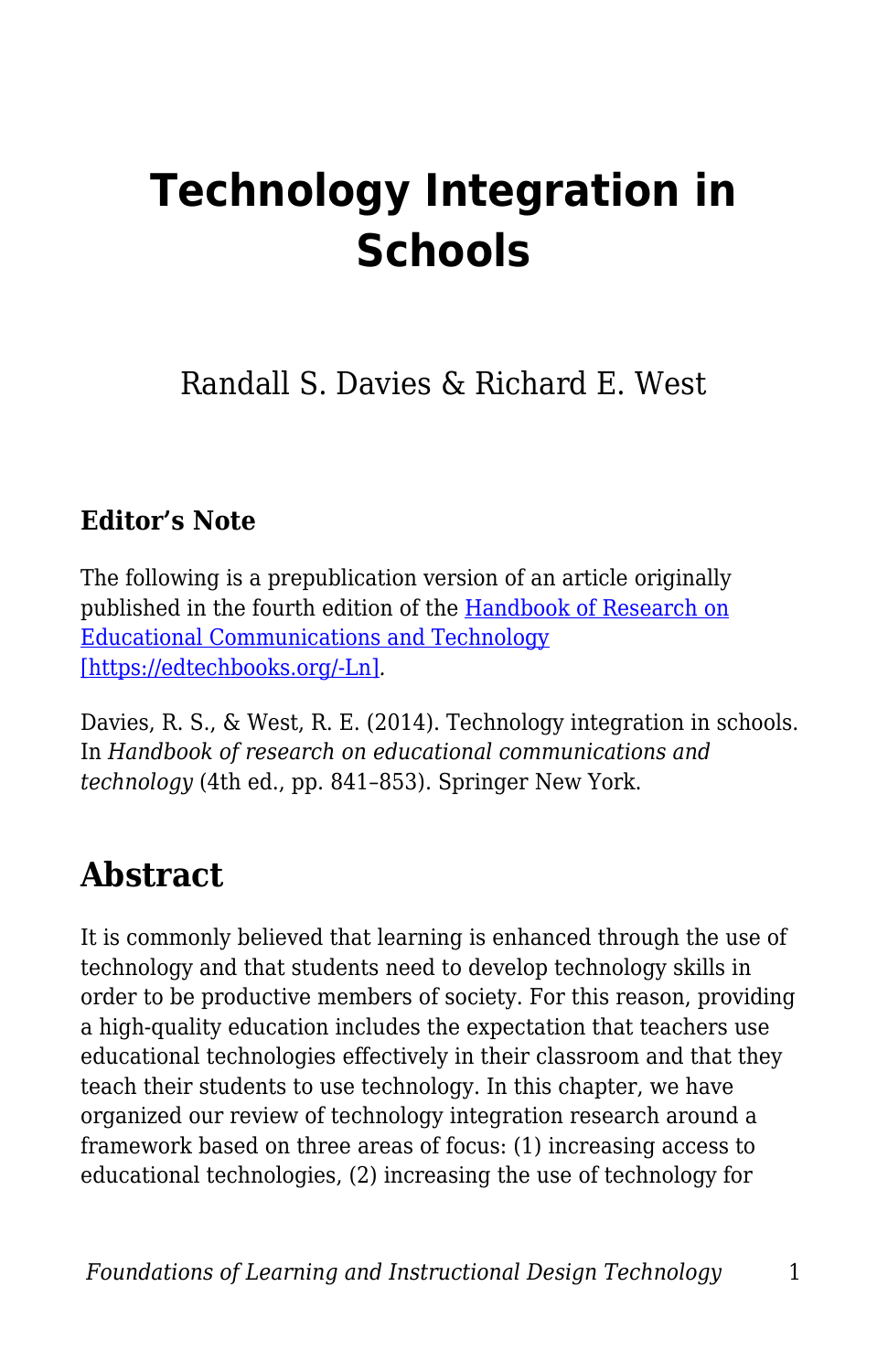instructional purposes, and (3) improving the effectiveness of technology use to facilitate learning. Within these categories, we describe findings related to one-to-one computing initiatives, integration of open educational resources, various methods of teacher professional development, ethical issues affecting technology use, emerging approaches to technology integration that emphasize pedagogical perspectives and personalized instruction, technologyenabled assessment practices, and the need for systemic educational change to fully realize technology's potential for improving learning. From our analysis of the scholarship in this area, we conclude that the primary benefit of current technology use in education has been to increase information access and communication. Students primarily use technology to gather, organize, analyze, and report information, but this has not dramatically improved student performance on standardized tests. These findings lead to the conclusion that future efforts should focus on providing students and teachers with increased access to technology along with training in pedagogically sound best practices, including more advanced approaches for technology-based assessment and adaptive instruction.

## **Introduction**

The Elementary and Secondary Education Act of 2001 mandated an emphasis on technology integration in all areas of K–12 education, from reading and mathematics to science and special education (U.S. Department of Education, 2002). This mandate was reinforced in the U.S. Department of Education's (2010) National Education Technology Plan. Under current legislation, education leaders at the state and local levels are expected to develop plans to effectively utilize educational technologies in the classroom. The primary goal of federal education legislation is to improve student academic achievement, measured primarily by student performance on state standardized tests. Secondary goals include the expectation that every student become technologically literate, that research-based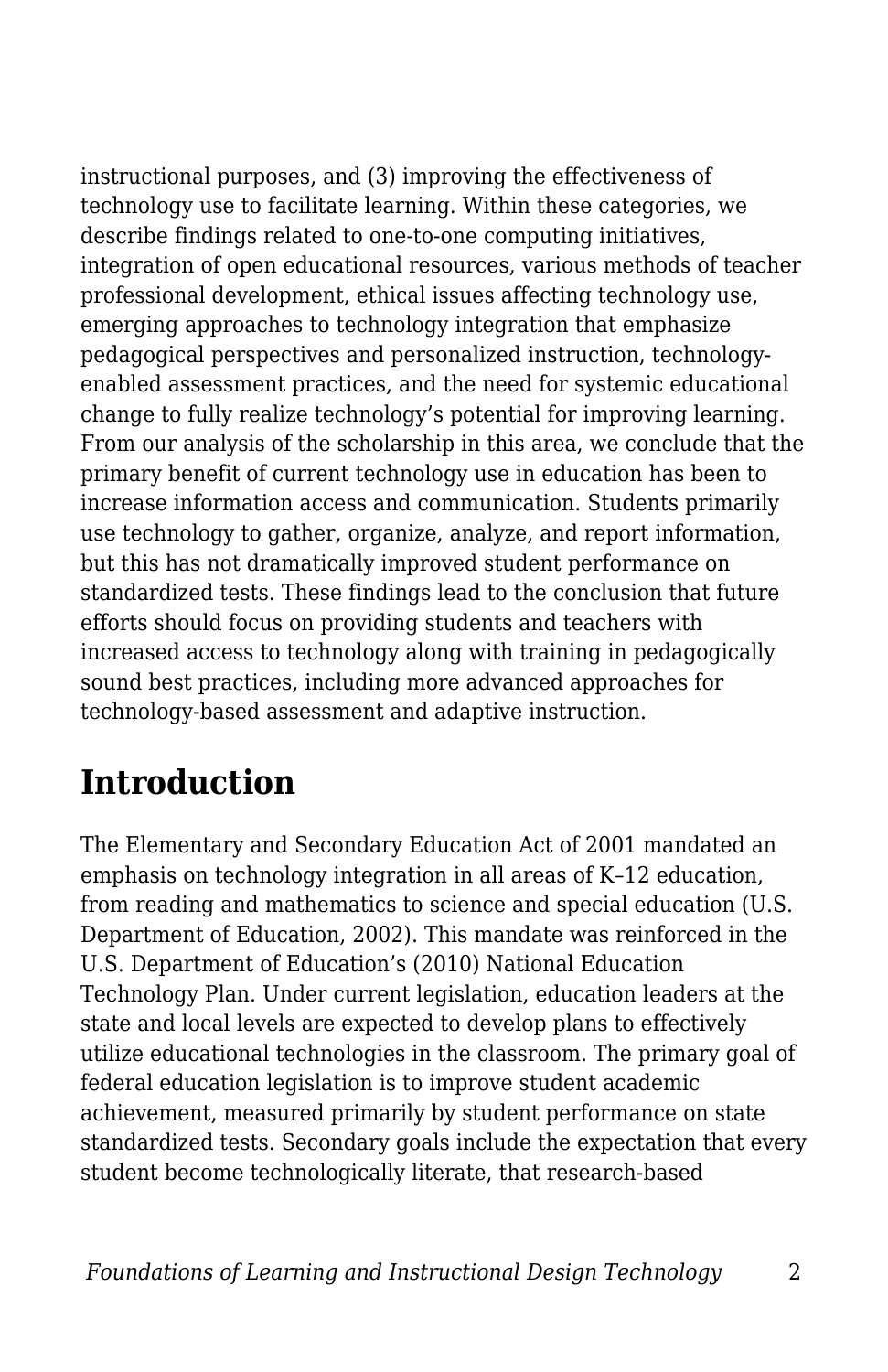technology-enhanced instructional methods and best practices be established, and that teachers be encouraged and trained to effectively integrate technology into the instruction they provide. The directive to integrate instructional technology into the teaching and learning equation results from the following fundamental beliefs: (1) that learning can be enhanced through the use of technology and (2) that students need to develop technology skills in order to become productive members of society in a competitive global economy (McMillan-Culp, Honey, & Mandinach, 2005; U.S. Department of Education, 2010).

By most measures, the quality and availability of educational technology in schools, along with the technological literacy of teachers and students, have increased significantly in the past decade (Center for Digital Education, 2008; Gray, Thomas, & Lewis, 2010; McMillan-Culp, Honey, & Mandinach, 2005; Nagel, 2010; Russell, Bebell, O'Dwyer, & O'Connor, 2003). In addition, educators are generally committed to technology use. Most educational practitioners value technology to some degree, yet many researchers and policy analysts have suggested that technology is not being used to its full advantage (Bauer & Kenton, 2005; Ertmer & Ottenbreit-Leftwich, 2010; Overbaugh & Lu, 2008; Woolfe, 2010). Even at technology-rich schools, effective integration of technology into the instructional process is rare (Shapley, Sheehan, Maloney, & Caranikas-Walker, 2010). To fully understand this criticism requires in-depth consideration of the goals and criteria used for evaluating technology integration.

Most efforts to integrate technology into schools have the stated goal of appropriate and effective use of technology (Center for Digital Education, 2008; International Society for Technology in Education [ISTE], 2008; Niederhauser & Lindstrom, 2006; Richey, Silber, & Ely, 2008); however, many current efforts have focused predominantly on gaining access to and increasing the extent of technology use. For example, in 1995 Moersch provided an extremely useful framework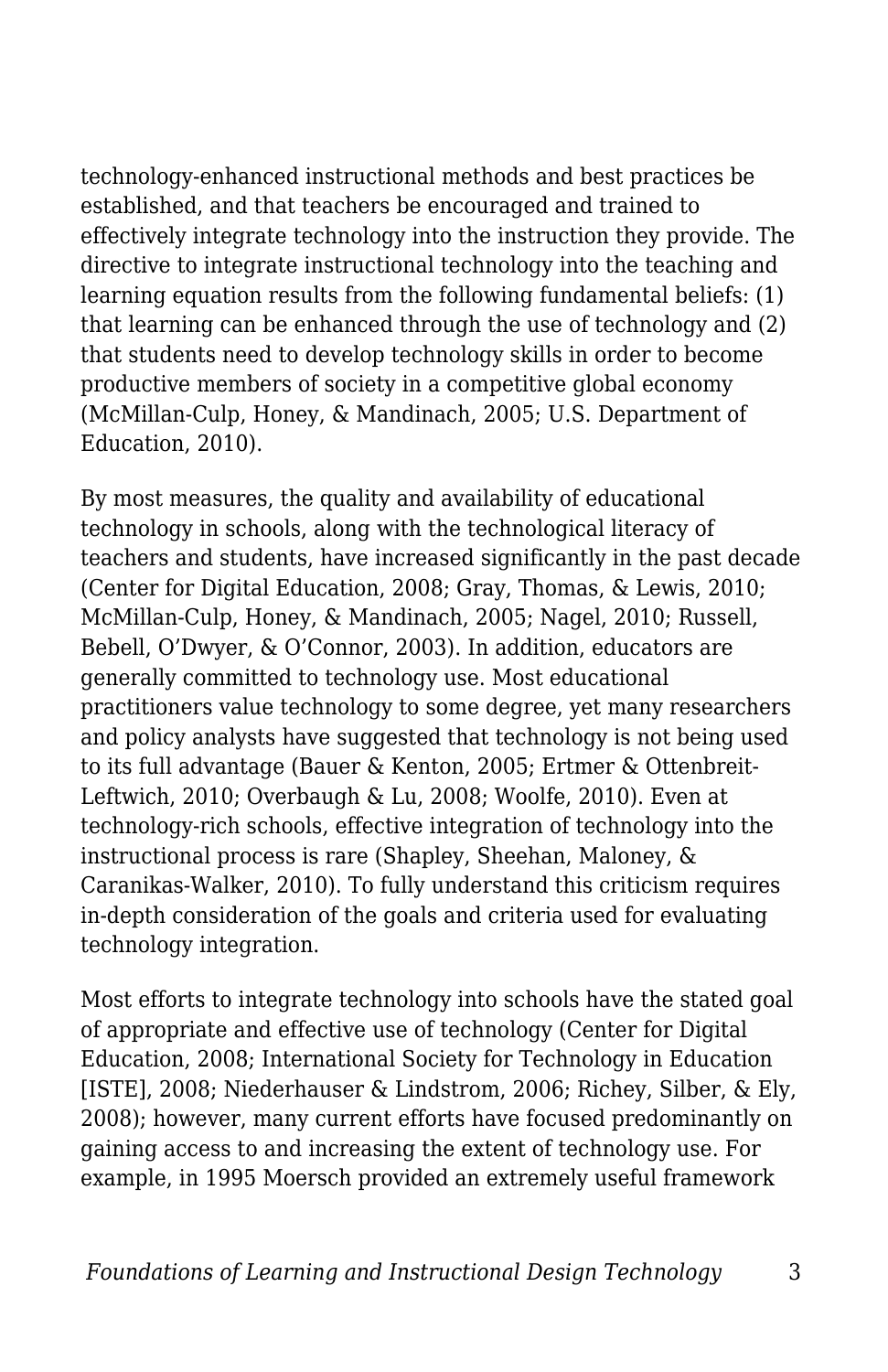describing levels of technology integration—a tool which is still being used (see http://loticonnection.com). Like other indicators, the Levels of Teaching Innovation (LoTi) Framework tends to rely on access to and pervasive innovative use of instructional technology as an indicator of the highest level of technology integration and literacy. To some degree frameworks of this type assume that using technology will in itself be beneficial and effective. Clearly, effective and appropriate use of technology does not happen if students do not have access to learning technologies and do not use them for educational purposes; however, pervasive technology use does not always mean that technology is being used effectively or appropriately, nor does pervasive use of technology necessarily lead to increased learning. The field of adaptive technologies is one area where educational technology holds much promise. It is widely believed that intelligent tutoring systems could be used to enhance a teacher's ability to teach and test students, but advances in this area have failed to produce the same kinds of formative and diagnostic feedback that teachers provide (Woolfe, 2010). As a result, recent efforts to identify appropriate and effective uses for technology have focused more on the pedagogically sound use of technology to accomplish specific learning objectives (see for example, Koehler & Mishra, 2008).

To better orient our understanding and evaluation of technology integration efforts at both classroom and individual levels, integration might best be viewed as progressive steps toward effective use of technology for the purposes of improving instruction and enhancing learning. The current status of technology integration efforts could then be evaluated by the degree to which teachers and students (1) have access to educational technologies, (2) use technology for instructional purposes, and (3) implement technology effectively to facilitate learning (Davies, 2011). After first defining technology and technology integration, this chapter uses this framework for understanding and evaluating current technology integration efforts in schools, along with the challenges associated with technology integration.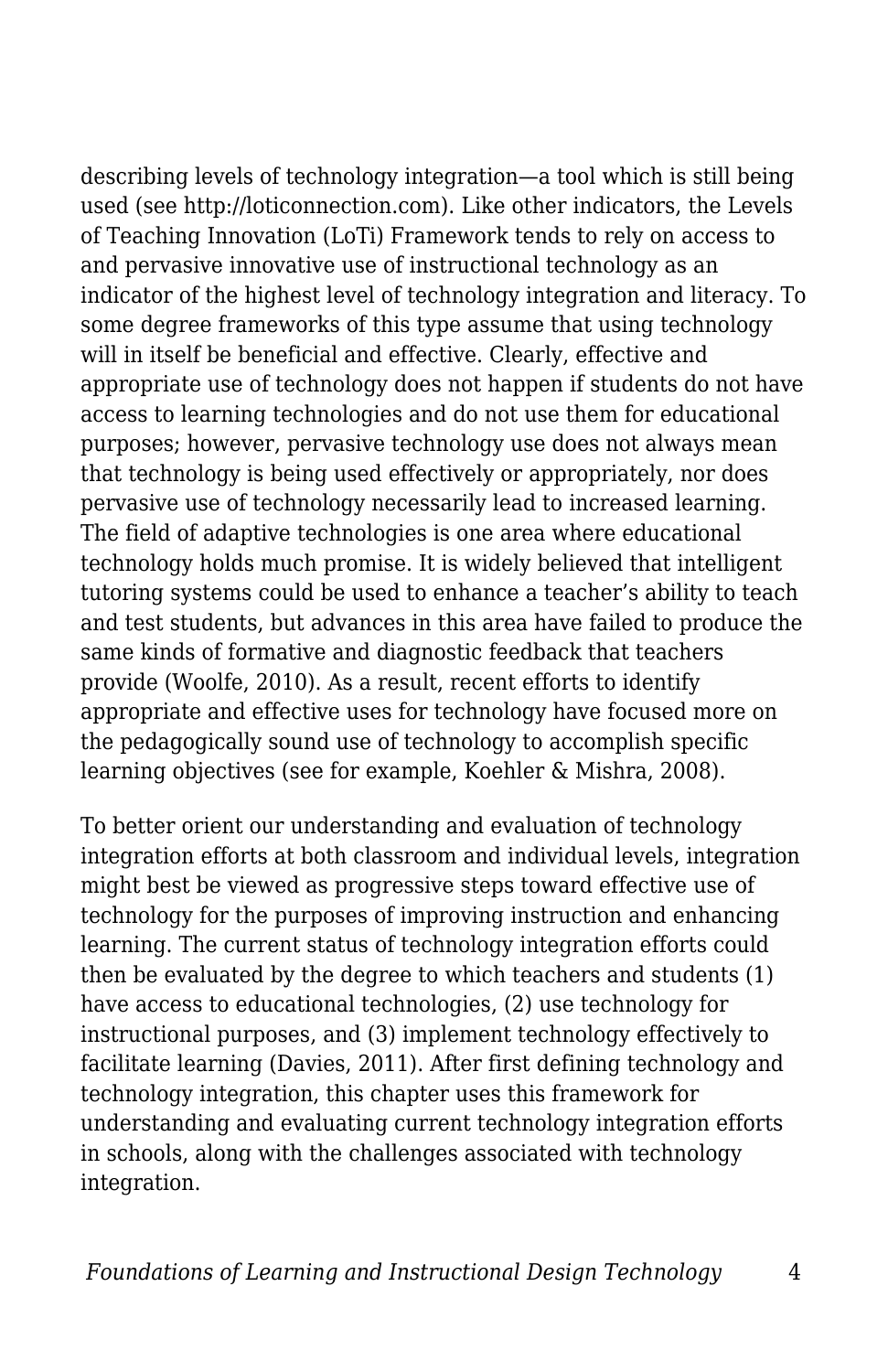## **Defining Technology and Technology Integration**

Efforts to describe and critique current use of technology must recognize that not everyone shares a common understanding of what technology is and what technology integration means. For many, *technology* is synonymous with computer equipment, software, and other electronic devices (U.S. Department of Education, 2010; Woolfe, 2010), while *technology integration* means having and using this equipment in the classroom. However, these definitions are rather narrow. Interpreting technology integration to mean simply having access to computers, computer software, and the Internet has led critics to identify the mandate to integrate technology into schools as a simplistic solution to a complicated endeavor (Bahrampour, 2006; Cuban, 2006a; Warschauer & Ames, 2010). Similarly, defining technology simply as electronic devices tends to place an unwarranted emphasis on using digital technologies in schools regardless of the merits for doing so (Davies, Sprague, & New, 2008). However, most technology integration efforts do intentionally focus on attempting to establish innovative and creative best practices as they progress in gaining access to new and developing digital technologies (ISTE, 2008; Woolfe, 2010).

For this analysis we define *technology integration* as the effective implementation of educational technology to accomplish intended learning outcomes. We consider *educational technology* to be any tool, piece of equipment, or device—electronic or mechanical—that can be used to help students accomplish specified learning goals (Davies, Sprague, & New, 2008). Educational technology includes both instructional technologies, which focus on technologies teachers employ to provide instruction, and learning technologies, which focus on technologies learners use to accomplish specific learning objectives.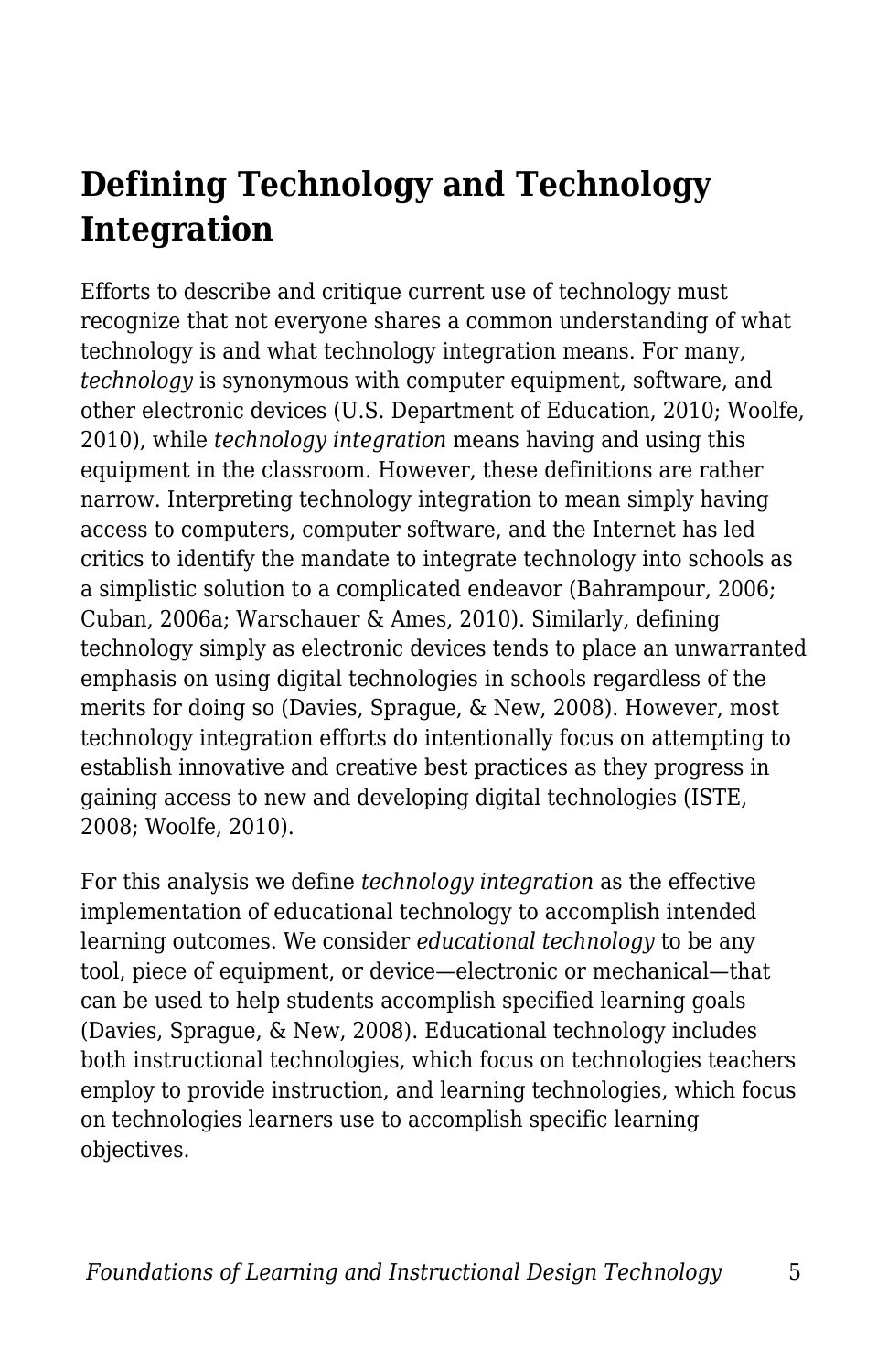## **Increasing Access to Educational Technology**

Teachers find it particularly challenging, if not impossible, to integrate technology when the technologies they would like to use are either not available or not easily accessible to them or their students (Ely, 1999). Fortunately, by most measures the availability of technology in schools has increased significantly in the past decade (Bausell, 2008). In 2009 Gray, Thomas, and Lewis (2010) conducted a nationally representative survey of 2,005 public schools across 50 states. A total of 4133 surveys were administered with a response rate 65%. From these results they estimated that 97% of teachers in the U.S. had access to one or more computers in their classroom every day (a ratio of approximately five students per computer on average). In addition, these authors reported that 93% of schools had access to the Internet.

However, 60% of teachers providing data for this report also indicated that they and their students did not often use computers in the classroom during instructional time. In fact, 29% of the teacher respondents reporting daily access to one or more computers also reported that they rarely or never used computers for instructional purposes. A study conducted by Shapley, Sheehan, Maloney, & Caranikas-Walker (2010) suggested that teachers most frequently use the computer technology they had for administrative purposes (e.g., record keeping), personal productivity (e.g., locating and creating resources), and communicating with staff and parents. Students' use of technology most often for information gathering (i.e., internet searches) or for completing tasks more efficiently by using a specific technology (e.g., word processing, cloud-based computing) (Bebell & Kay, 2010; Davies, Sprague, & New, 2008; Stucker, 2005).

Thus while the availability of technology in schools may have increased in recent years, measures of access likely provide an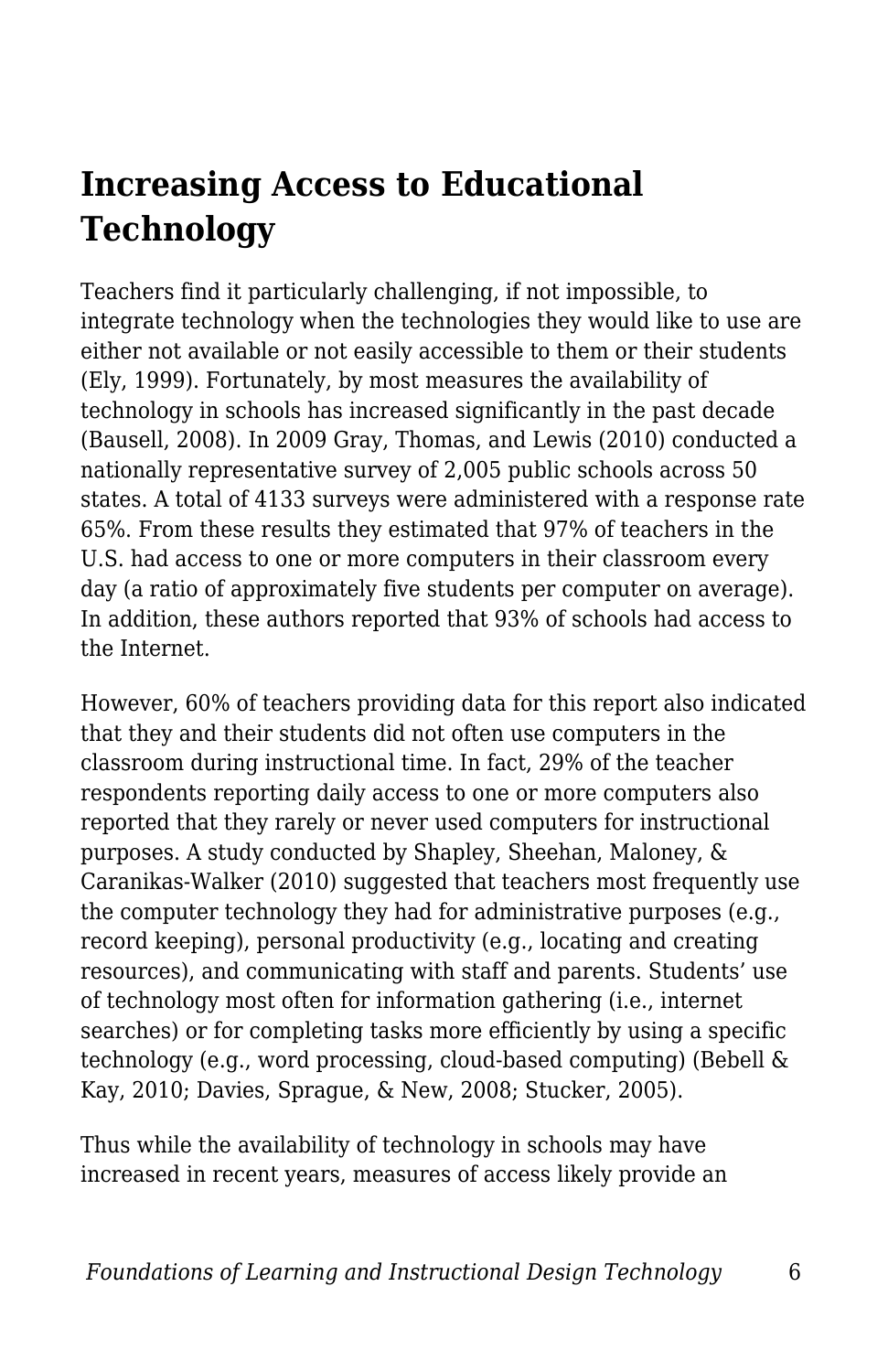overoptimistic indicator of technology integration. In fact, some feel that for a variety of reasons the current level of technology access in schools is far too uneven and generally inadequate to make much of an impact (Bebell & Kay, 2010; Toch & Tyre, 2010). While some question the wisdom and value of doing so (Cuban, 2006b; Warschauer & Ames, 2010), many believe we must strengthen our commitment to improving access to technology by making it an educational funding priority (O'Hanlon, 2009; Livingston, 2008).

#### **One-to-one Computing Initiatives**

The primary purpose of one-to-one computing initiatives is to increase access to technology in schools. Essentially this means providing each teacher and student in a school with individual access to an internetenabled computer or to a laptop (tablet PC or mobile computing device) for use both in the classroom and at home (Center for Digital Education, 2005). Such access implies that schools would also provide and maintain the infrastructure needed to support these technologies (i.e., networking and internet access). While the number of these programs has increased worldwide, growth has been slow, largely due to the cost of implementation and maintenance (Bebell & Kay, 2010; Greaves & Hayes, 2008; Livingston, 2008). In practice, major one-toone computing programs in the U.S. require large federal or state grants, which are often directed at Title I schools in areas characterized by high academic risk (Bebell & Kay, 2010; Shapley, Sheehan, Maloney, & Caranikas-Walker, 2010). Often these programs partner with equipment providers to alleviate implementation costs (including training and support) as well as maintaining and upgrading equipment. These partnerships have resulted in several pockets of technology-rich schools around the nation, some of which have demonstrated excellence in integrating technology effectively. More often one-to-one computing programs have provided equipment to schools, but students' access to it could not be considered ubiquitous, nor has having access to more computer equipment dramatically changed the instruction in most classrooms (Penuel, 2006; Ross,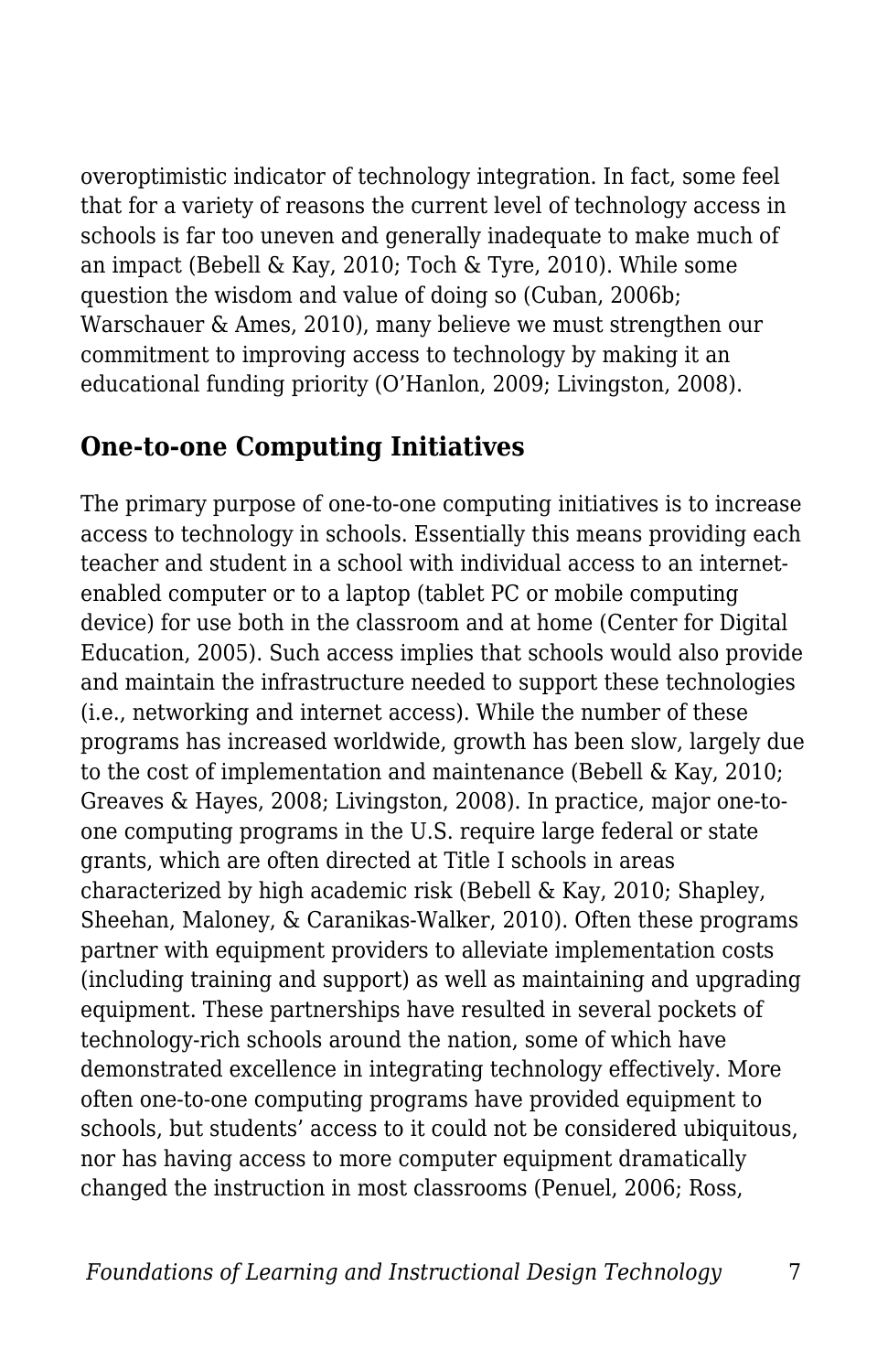Morrison, & Lowther, 2010; Warschauer & Matuchniak, 2010).

Evidence of academic impact that can be attributed to one-to-one computing initiatives has been mixed. A few studies have provided evidence that infusing technology into the classroom has closed the achievement gap and increased academic performance (Shapley, Sheehan, Maloney, & Caranikas-Walker, 2010; Zucker & Light, 2009); however, Cuban (2006b) reported that most studies have shown little academic benefit in these areas, and Vigdor and Ladd (2010) suggested that providing ubiquitous computer access to all students may actually widen the achievement gap.

Other studies have suggested that additional benefits derived from technology integration might include increased access to information, increased motivation of students to complete their studies, and better communication between teachers and students (Bebell & Kay, 2010; Zucker; 2005). However, such studies often referred to the "potential" technology has for increasing learning, acknowledging that any scholastic benefit technology might produce depends on factors other than simply having access to technology (Center for Digital Education, 2008; McMillan-Culp, Honey, & Mandinach, 2005; Woolfe, 2010).

## **Open Educational Resources**

An important factor associated with access is the issue of educational resource availability: i.e., having access to technological tools without access to the educational resources needed to utilize those tools effectively. Much of the current work in this area has focused on developing research-based instructional resources such as online courses and instructional materials that can be used in the classroom to improve student achievement. This can be costly and time consuming. Facing budget cuts and restrictions in funding, many schools need freer access to educational resources.

The Open Educational Resource (OER) movement is a worldwide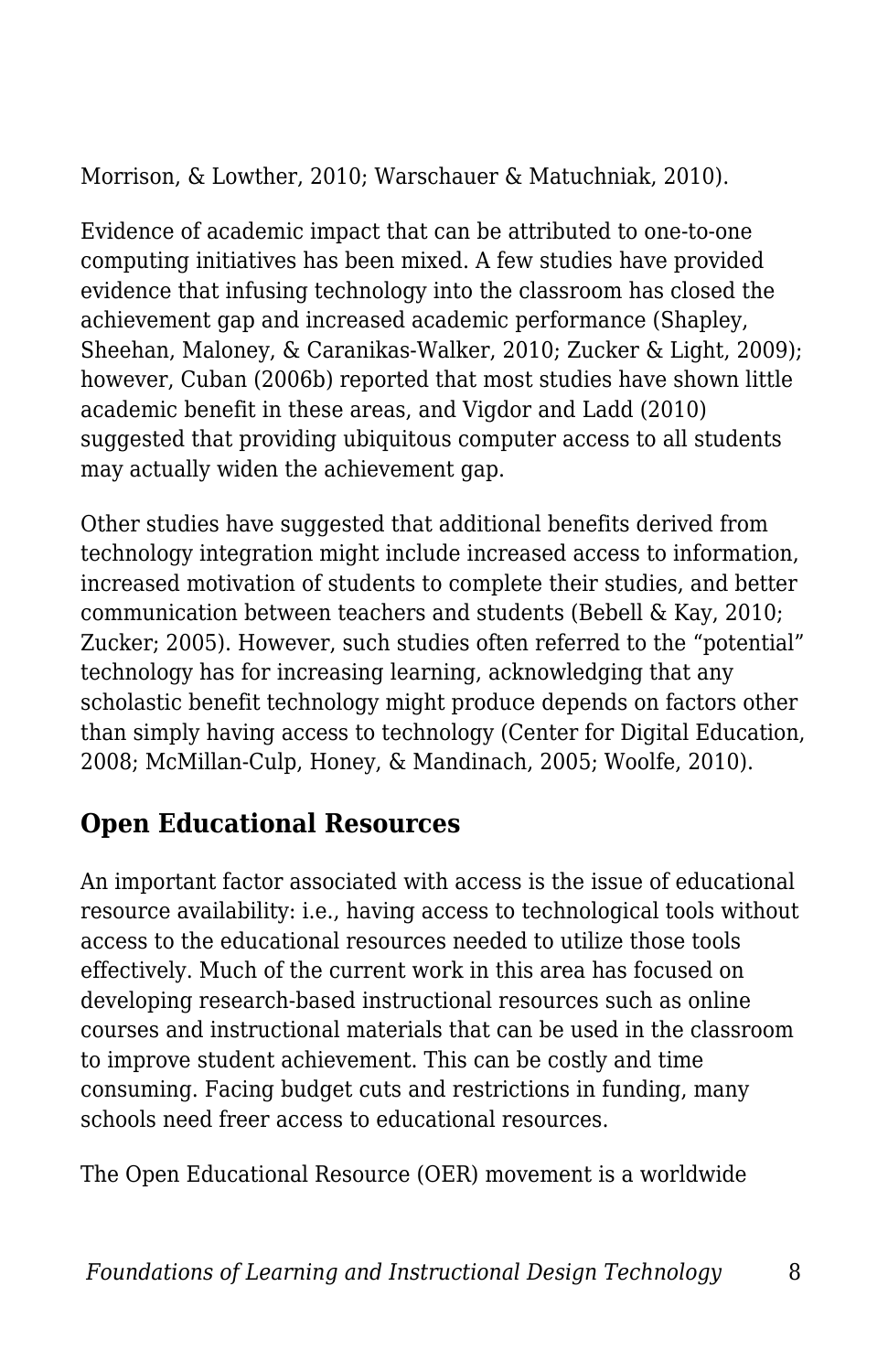initiative providing free educational resources intended to facilitate teaching and learning processes (Atkins, Brown, & Hammond, 2007). A few examples of OER initiatives include the OpenCourseWare Consortium (www.ocwconsortium.org), the Open Educational Resources Commons (www.oercommons.org), and the Open Learning Initiative (oli.web.cmu.edu/openlearning), along with Creative Commons (creativecommons.org), which provides the legal mechanism for sharing resources. Since one of the largest impediments to technology integration has been cost (Greaves & Hayes, 2008), some policy analysts have identified the need to provide free educational resources as essential to the success of any technology integration mandate; but this idea has been controversial because it means individuals must be willing to create and provide quality educational resources without compensation. Wiley (2007) has pointed out that as the OER movement is currently an altruistic endeavor with no proven cost recovery mechanism, the real costs associated with producing, storing, and distributing resources in a format that operates equally well across various hardware and operating system platforms constitute a sustainability challenge for the OER movement. The topic of open education is discussed more completely in another chapter of this handbook.

## **Increasing Instructional Technology Use**

Even when schools have adequate access to educational technologies, teachers and students do not always use them for instructional purposes. Efforts to improve technology use in schools have typically focused on professional development for teachers. In addition, both social and moral ethical issues have been raised.

## **Professional Development as a Method for Increasing Technology Use**

Much of the research on increasing technology use in schools has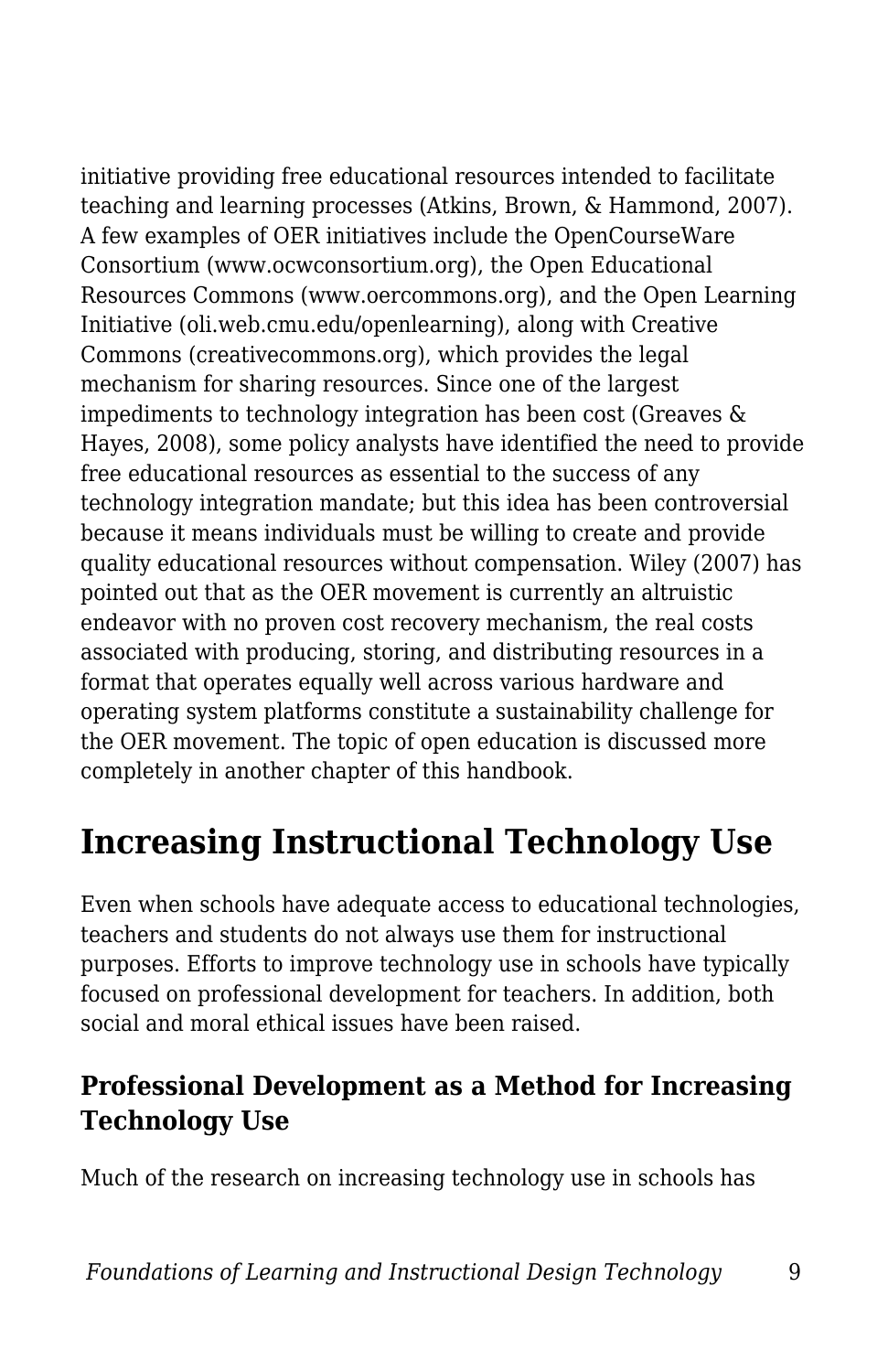focused on training those preparing to become teachers, although discussions regarding professional development for current classroom teachers are becoming more common. Harris, Mishra, and Koehler (2009) suggested that most professional development in technology for teachers uses one of five models: (a) software-focused initiatives, (b) demonstrations of sample resources, lessons, and projects, (c) technology-based educational reform efforts, (d) structured/standardized professional development workshops or courses, or (e) technology-focused teacher education courses. According to these authors, there is, as yet, very little conclusive evidence that any of these models has been successful in substantially increasing the effective use of technology as measured by increased learning outcomes. Research on technology integration training for teachers has typically focused on either (a) the effectiveness of the professional development training methods or (b) the desired objectives of the professional development.

### **Technology Integration Professional Development Methods**

Many methods have been utilized to provide professional development to teachers on technology integration issues. We highlight three methods on which the research evidence seems strongest: (a) developing technological skills, (b) increasing support through collaborative environments; and (c) providing increased mentoring.

#### **Skill Development Using Technology**

Some scholars have focused on using technology to mediate professional development. Technology integration practices are modeled by using blogs and other forms of internet communication (Chuang, 2010; Cook-Sather, 2007; Gibson & Kelland, 2009); videobased self-assessment (Calandra, Brantley-Dias, Lee, & Fox, 2009; West et al., 2009); electronic portfolios (Derham & DiPerna, 2007); and individual response systems (Cheesman, Winograd, & Wehr,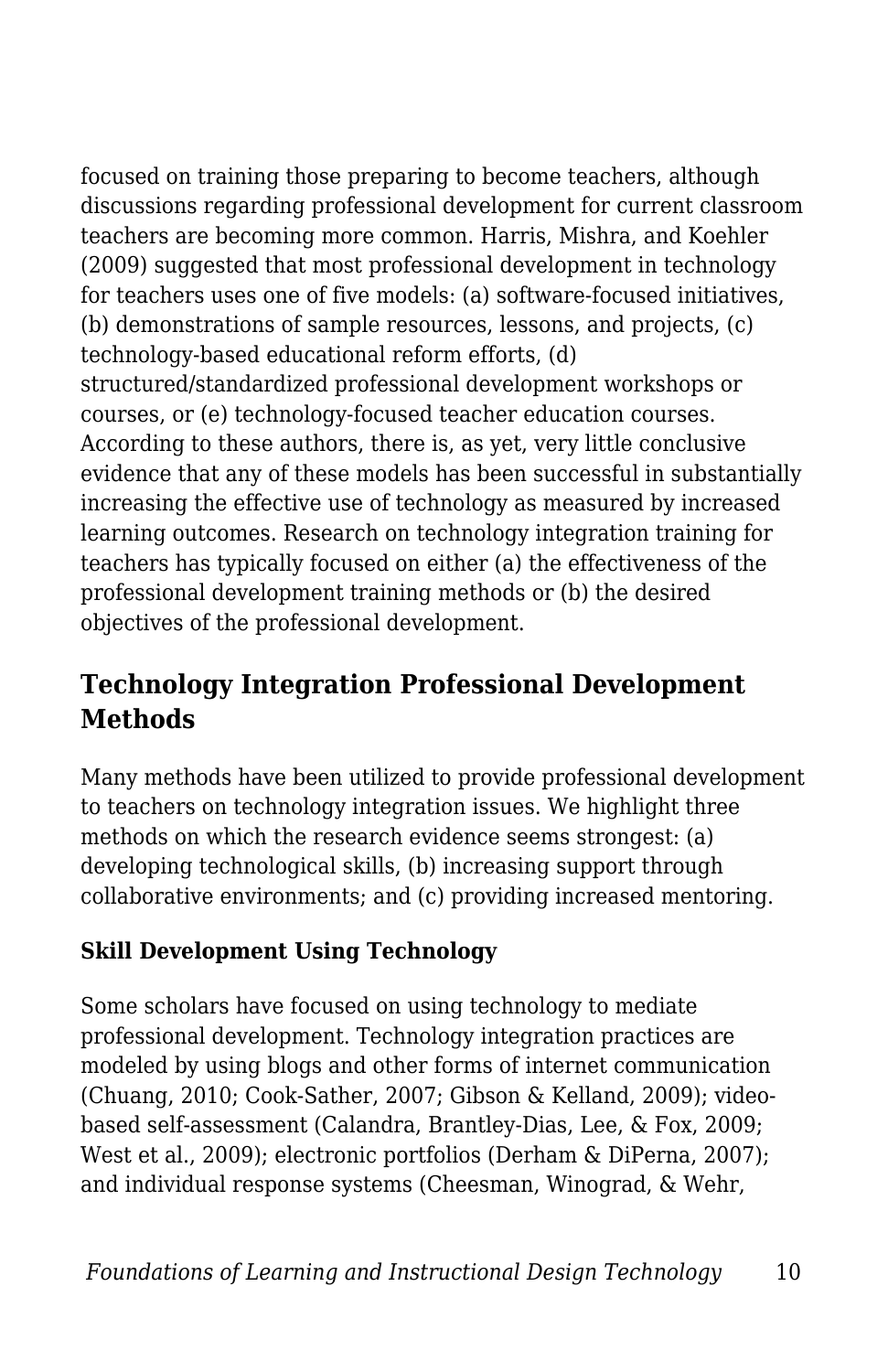2010). These approaches are intended to help teachers gain experience and confidence with technology, as well as provide them with models for how it might be used effectively.

#### **Collaborative Environments**

Other scholars have found that increasing collaboration among teachers learning to integrate technology can improve professional development outcomes. In an article on technology integration, MacDonald (2008) wrote that "to effect lasting educational change" collaboration for teachers needs to be facilitated in "authentic teacher contexts" (p. 431). Hur and Brush (2009) added that professional development needs to emphasize the ability of teachers to share their emotions as well as knowledge. Most collaborative environments typically only emphasize knowledge sharing when emotion sharing may be linked to effective professional development.

An increasingly popular medium for enabling this collaboration and development of emotional safety is online discussions and social networking. While this trend needs more research, positive effects have been indicated. For example, Vavasseur and MacGregor (2008) found that online communities provided better opportunities for teacher sharing and reflection, improving curriculum-based knowledge and technology integration self-efficacy. Also, Borup, West, and Graham (2012) found that using video technologies to mediate class discussions helped students feel more connected to their instructor and peers.

#### **Mentoring**

Similar to research on teacher collaboration, some scholars have discussed the important role of mentoring in helping teachers gain technology integration skills. Kopcha (2010) described a systems approach to professional development emphasizing communities of practice and shifting mentoring responsibilities throughout various stages of the technology integration adoption process. Kopcha's model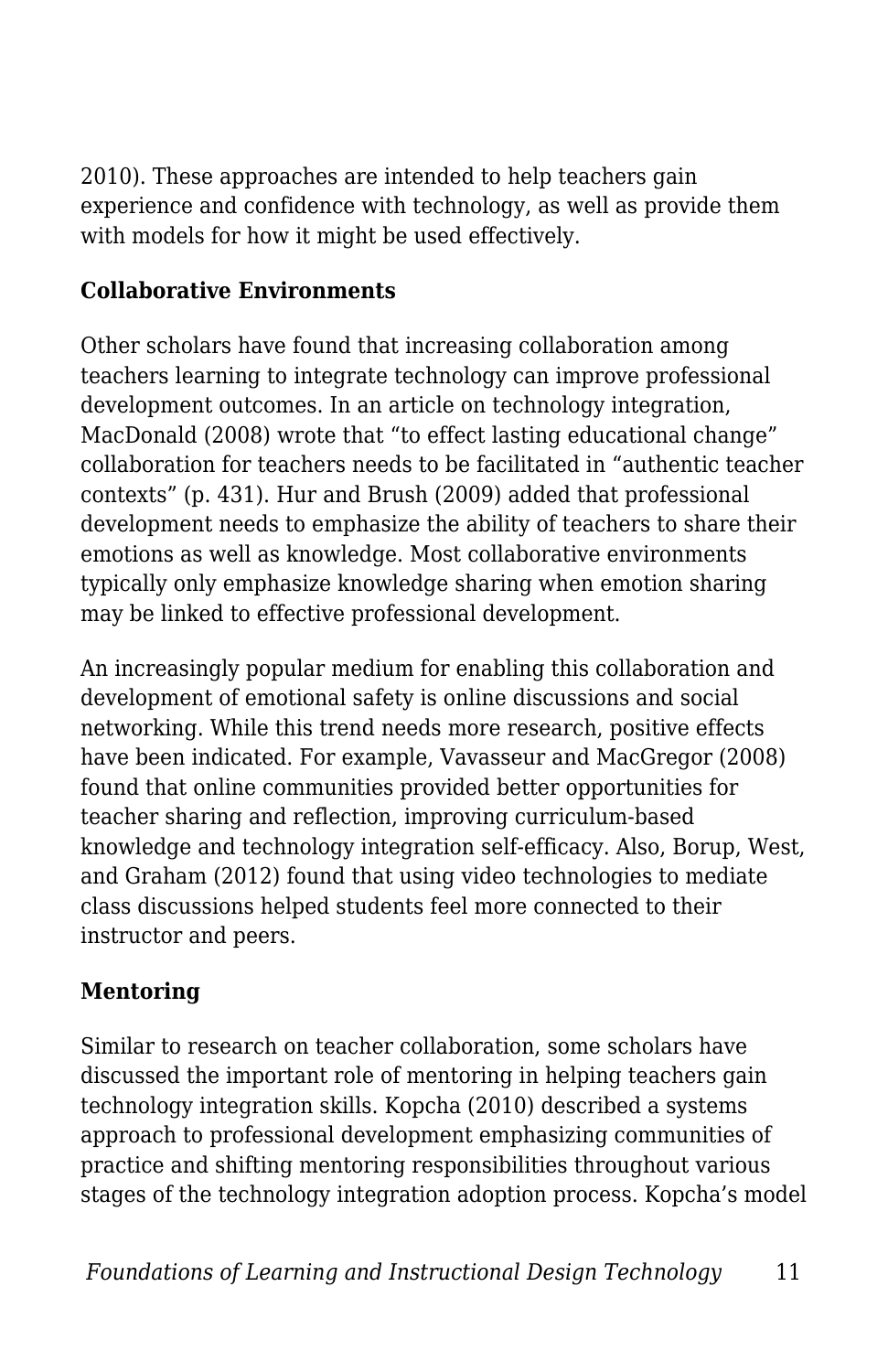was designed to reduce some of the costs associated with teacher mentoring—a common criticism of the method. In addition, Gentry, Denton, and Kurtz (2008) found in their review of the literature on technology-based mentoring that while these approaches were not highly used, technology can support mentoring and improve teachers' technology integration attitudes and practices. The authors noted however that many of these effects were self-reported, and not substantiated through direct observation, nor was there any evidence of subsequent effect on student learning outcomes.

## **Goals of Technology Integration Professional Development**

In addition to a variety of methods and approaches to providing professional development on technology integration issues, researchers have found that the goals and objectives of the professional development have also varied. Perhaps the most common objective has been to change teachers' attitudes towards technology integration in an effort to get them to use technology more often (e.g., Annetta et al., 2008; Lambert, Gong, & Cuper, 2008; McCaughtry & Dillon, 2008; Rickard, McAvinia, & Quirke-Bolt, 2009). This has included efforts to change teachers' ability to use specific technologies (through skill development) and thereby to improve their technology integration self-efficacy (e.g., Ertmer & Ottenbreit-Leftwich, 2010; Overbaugh & Lu, 2008). It also included changing teachers' attitudes regarding the pedagogical value of using technology in the classroom (Bai & Ertmer, 2008; Ma, Lu, Turner, and Wan, 2007). In many of these studies, increasing positive teacher attitudes was seen not only as a way to increase technology use but as an important and necessary step towards increasing effective technology integration (Ertmer & Ottenbreit-Leftwich, 2010; Palak & Walls, 2009).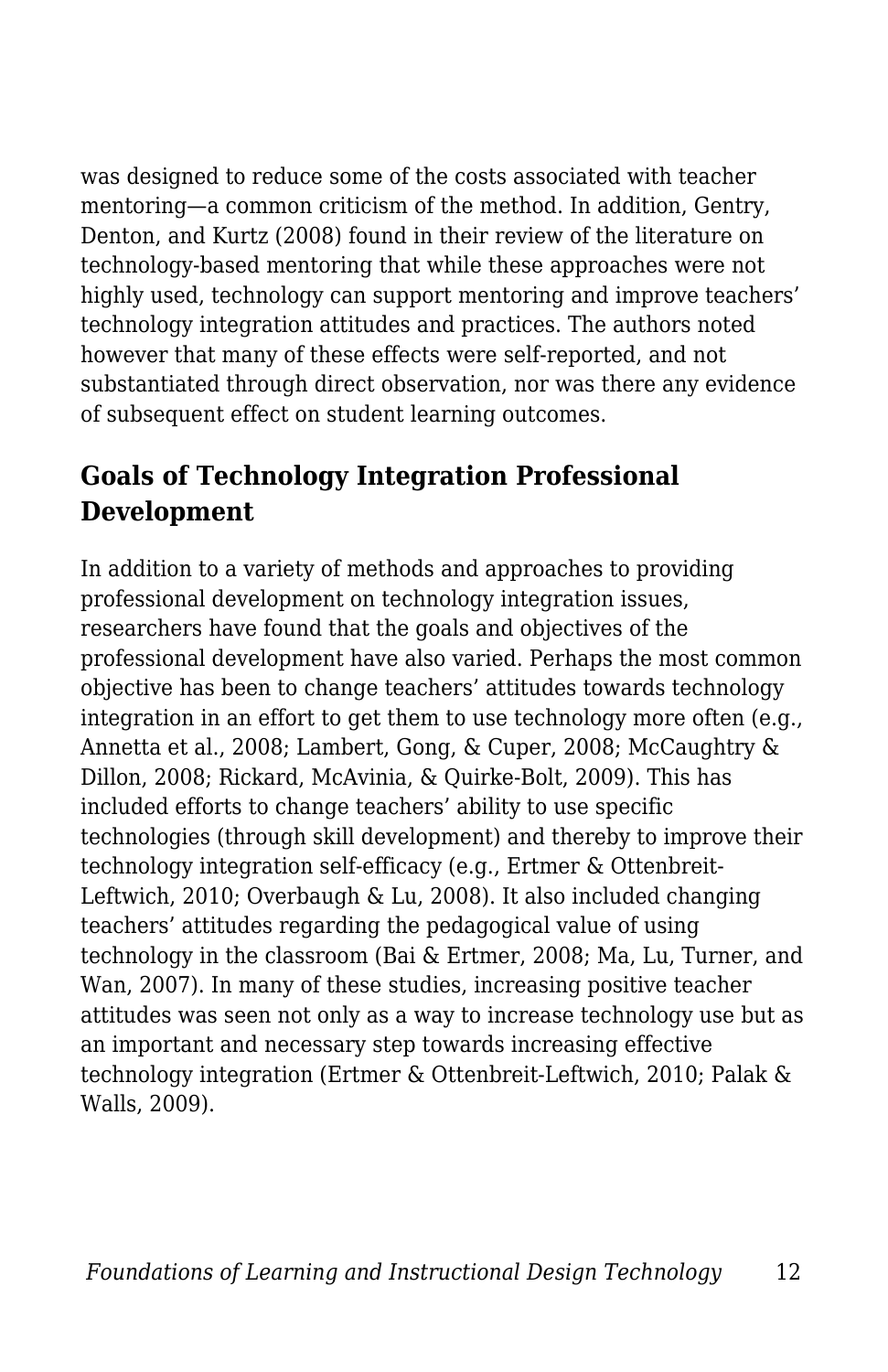### **Ethical Issues Affecting Increased Technology Use**

Because education is a human, and thus a moral, endeavor (Osguthorpe, Osguthorpe, Jacob, & Davies, 2003), ethical issues frequently surface. Technology integration has caused major shifts in administrative and pedagogical strategies, thus creating a need for new definitions and ideas about ethical teaching and learning (Turner, 2005). Although some have cautioned that ethical issues should be considered before implementing technology-based assignments (Oliver, 2007), the pressure to increase access to and ubiquitous use of technology has often outpaced the necessary development of policies and procedures for its ethical use (Baum, 2005), creating challenges for administrators and teachers who are integrating it in schools. In many cases unintended negative consequences and ethical dilemmas have resulted from inappropriate use of technology, and addressing these issues has required that restrictions be applied. Scholars have specifically mentioned the issues related to technologybased academic dishonesty, the challenges of technology accessibility for all students, and the necessity for developing standards for ethical technology use.

#### **Technology-based Academic Dishonesty**

According to Akbulut et al. (2008), the most common examples of academic dishonesty include fraudulence, plagiarism, falsification, delinquency, and unauthorized help. Lin (2007) adds copyright infringement and learner privacy issues to the list of unethical behaviors. Many researchers have discussed the potential for technology to increase these kinds of academic dishonesty and unethical behaviors. Of concern to many teachers is that technology provides easy access to information, giving students more opportunities to cheat (Akbulut, et al., 2008; Chiesl, 2007). King, Guyette, and Piotrowski (2009) found that the vast majority of undergraduate business students in their study considered it easier to cheat online than in a traditional classroom setting. Scholars also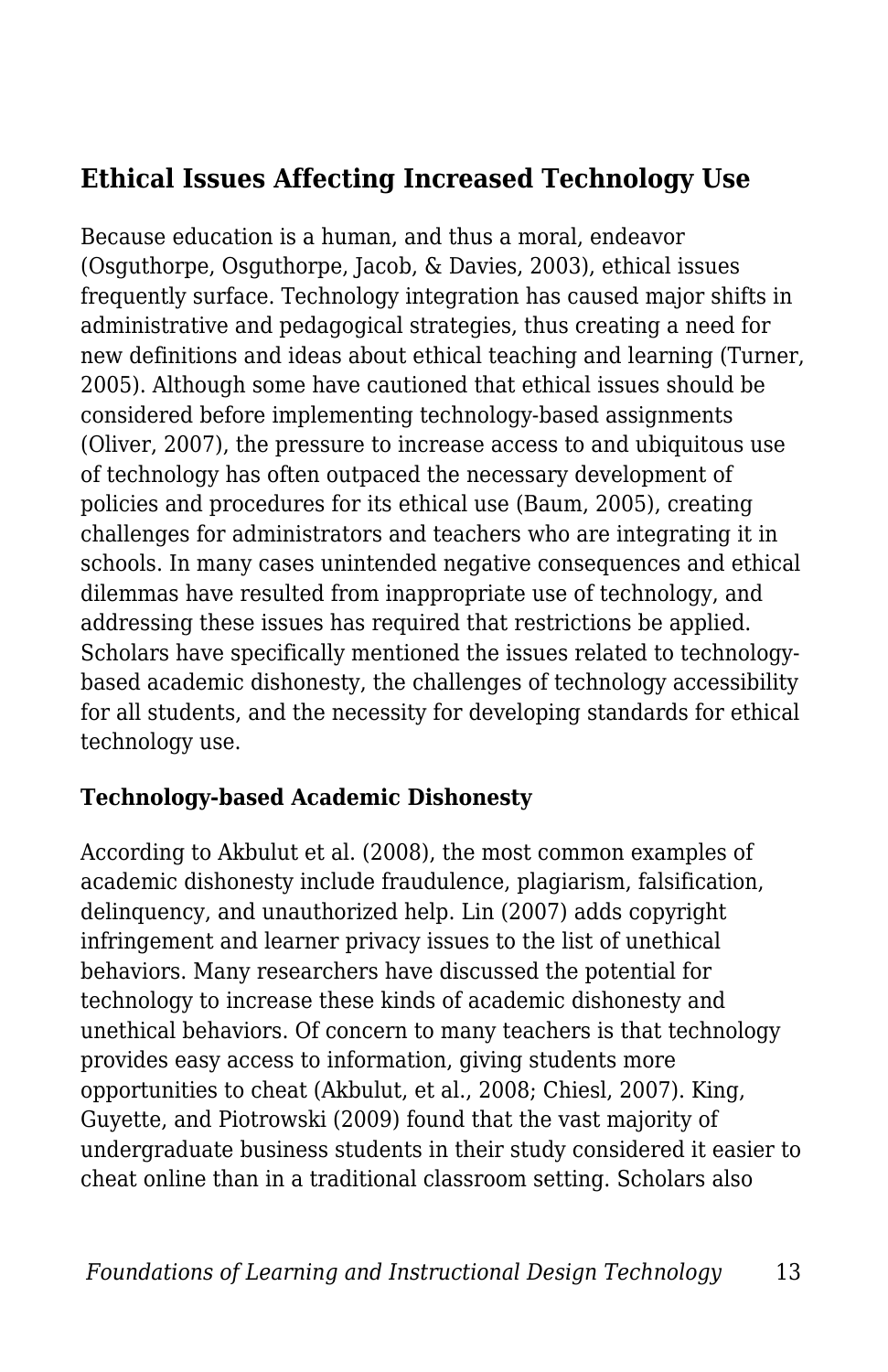believed that the increasingly social and collaborative nature of the Web creates a greater acceptance of cheating by students (Ma, Lu, Turner, & Wan, 2007). Baum (2005) reported, "Many computer-savvy kids as well as educators, administrators and parents are unclear about what is and what is not ethical when dealing with the World Wide Web" (p. 54). Greater opportunities and relaxed attitudes about cheating have led to issues of plagiarism, among other challenges (de Jagar & Brown, 2010; Samuels & Blast, 2006). However, other research has contradicted these conclusions, arguing that online learning does not necessarily facilitate greater dishonesty. For example, Stuber-McEwen, Wiseley, and Hoggatt (2009) surveyed 225 students and found that students enrolled in online classes were less likely to cheat than those in regular classes, leaving the question of whether the online medium facilitates greater cheating still unanswered.

#### **Accessibility**

Accessibility of educational technologies has been recognized as one of the most prominent ethical concerns facing schools (Lin, 2007). In support of this notion, Garland (2010) suggested that one of the school principal's most important roles is ensuring ethical technology use and guarding against inequities in technology access between groups of students. However scholars are not consistent on how accessibility might be a problem. Traxler (2010), for example, has suggested that unequal access to technology creates a digital divide that can impede the social progress of some student groups, contributing to a potential nightmare for institutions. In contrast, Vigdor & Ladd (2010) pointed out that providing all students with ubiquitous access to educational technology would increase not decrease the achievement gap. In addition to enabling all student groups to have access to the same educational technologies, institutions must also increase access to assistive technologies for students with disabilities (Dyal, Carpenter, & Wright, 2009).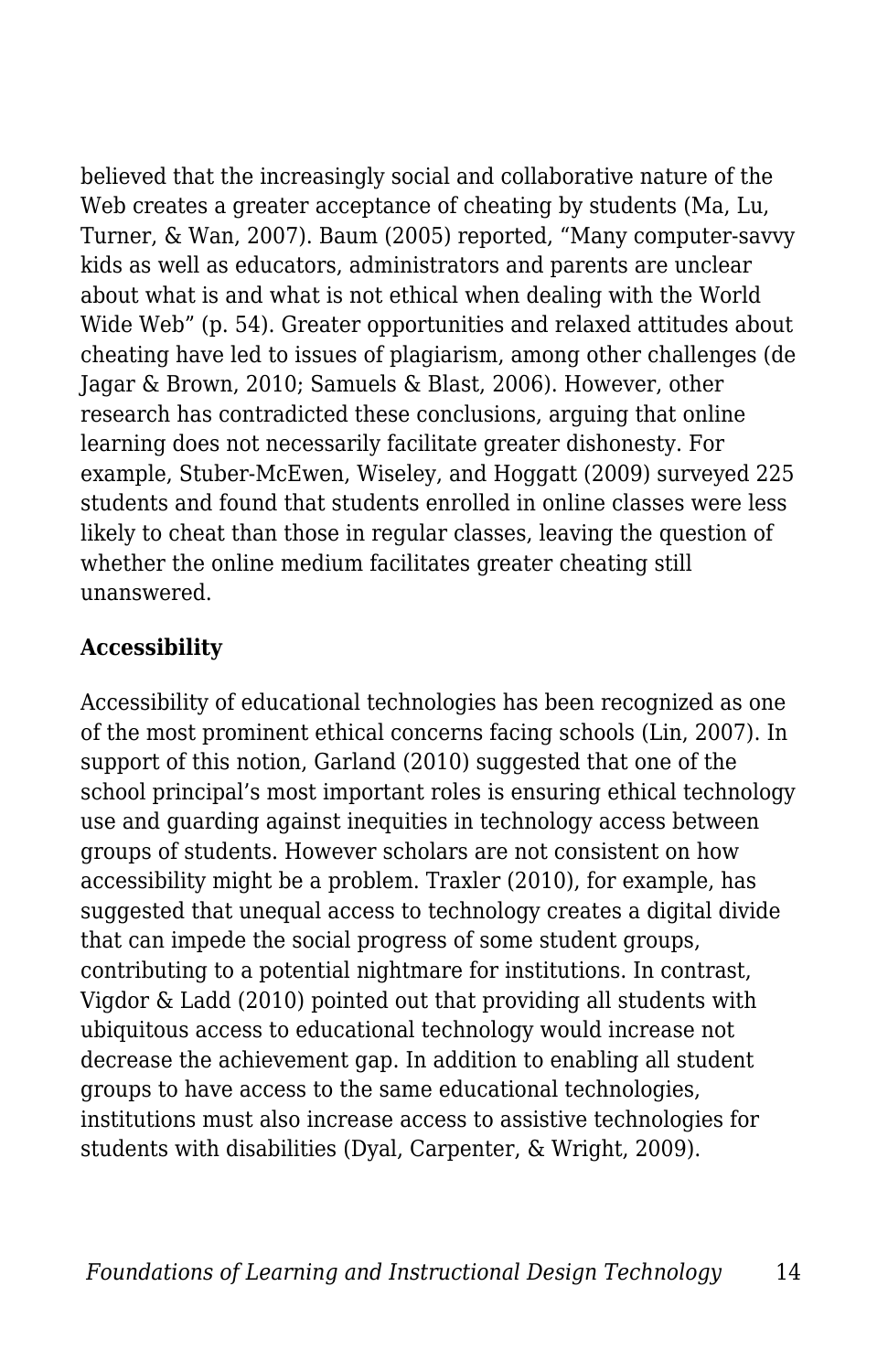#### **Developing Ethical Use Behaviors**

A quick search of the internet using the keywords *"appropriate technology use policy"* reveals a plethora of documents from schools stipulating the expectation that students use technology for appropriate educational purposes only. Although technology has the potential to benefit students in their educational pursuits, making technology ubiquitously available to students and teachers has the obvious risk that technology will be used inappropriately on occasion. Thus most K-12 schools find it necessary, as a moral imperative, to monitor Internet use and restrict student access to this technology and the information the technology may provide.

Researchers have suggested several possible methods for developing students' ability to use technologies more ethically. Bennett (2005) suggested using the National Education Technology Standards (NETS•S) as a guide (see ISTE 2008b); however, while instructive, these standards are not specific enough to inform direct strategies. Including ethical training in teacher professional development has also been explored (Ben-Jacob, 2005; Duncan & Barnett, 2010). Some academics feel it is the teacher's responsibility to create a safe and ethical learning environment with and without technology (Bennet, 2005; Milson, 2002). Several researchers have suggested classroom strategies for teachers. For example, Kruger (2003) recommended teaching by example and working cyber ethics into assignments and discussions. Baum (2005) echoed these ideas, adding that teachers should create acceptable use policies with students and involve them in making pledges concerning their ethical behavior. Ma, Lu, Turner, and Wan (2007) added that effectively designed activities that are engaging and relevant to students' interests encourage more ethical technology use. Still other scholars have suggested using technology to combat technological-based dishonesty through anti-plagiarism software (Jocoy & DiBiase, 2006) or the use of webcams to verify that online students who complete the work are the same students enrolled in the courses (Saunders, Wenzel, & Stivason, 2008). In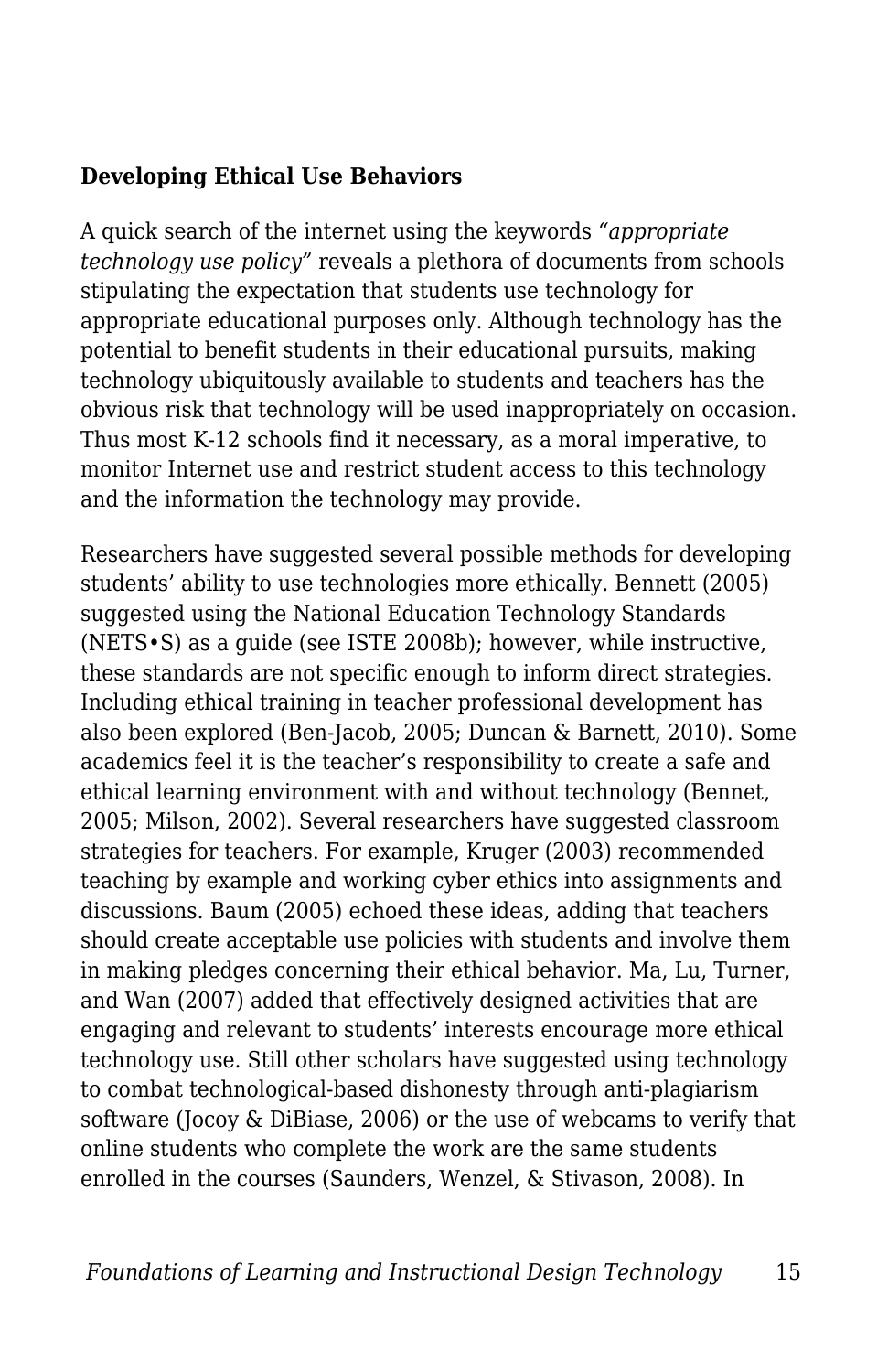addition, instructors can make it a personal goal to stay abreast of technological developments and their potential ethical implications (Howell, Sorensen, & Tippets, 2009). Finally, some researchers have suggested building a supportive social community characterized by a culture of academic honesty (Ma, Lu, Turner, & Wan, 2007; Wang, 2008) because "students who feel disconnected from others may be prone to engage in deceptive behaviors such as academic dishonesty" (Stuber-McEwen et al., 2009, p. 1).

Despite the concern expressed and implied in these suggestions, it is apparent that as a society we have been slow in developing the ethics, norms, and cultural practices needed to keep pace with technological advances (Traxler, 2010), leaving many teachers unaware of proper "technoethics" (Pascual, 2005, p. 73). As we continue to increase access to and use of technologies, it will become paramount to address these and other ethical considerations if we are to succeed in promoting effective and sustainable technology integration.

## **Increasing Effective Use of Technology**

Researchers have reported that even when teachers and students have sufficient access to educational technologies, adequate training in technology use, and confidence in their abilities to apply it, not all of them actually use technology in the classroom, and those who do may not always use it effectively (Choy, Wong, & Gao, 2009; Bauer & Kenton, 2005; Overbaugh & Lu, 2008; Shapley, Sheehan, Maloney, & Caranikas-Walker, 2010; Van Dam, Becker & Simpson, 2007; Woolfe, 2010; Zhao, 2007). For example Choy, Wong, and Gao (2009) found that student teachers who had received technology integration training indicated they were more likely to use technology in their classrooms; but in practice they used technology in teacher-centered functions rather than in more effective student-centered pedagogies.

The complex and dynamic nature of the teaching and learning process contributes to the difficulty of effective technology integration. For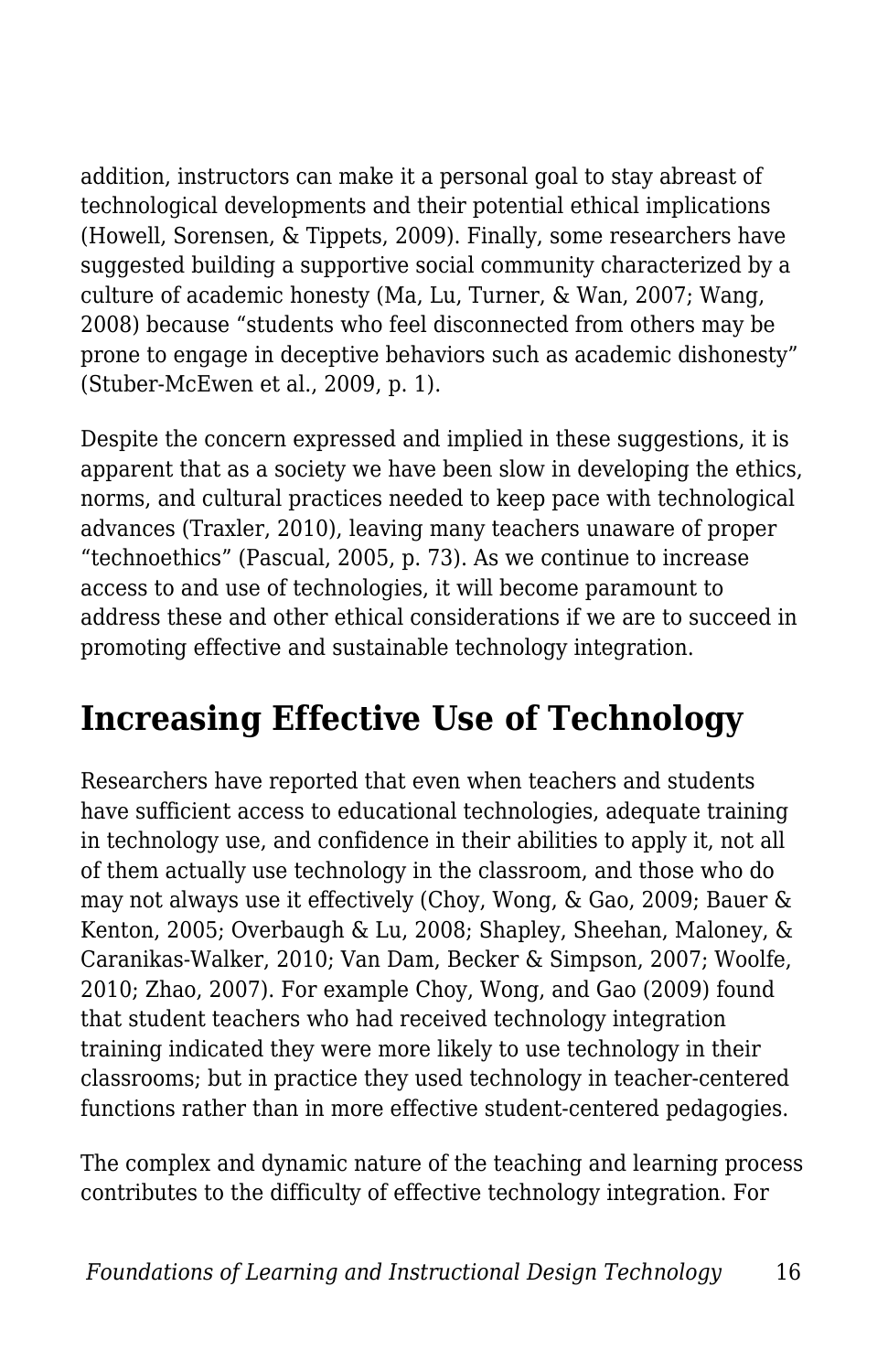example, experts and stakeholders do not always agree on what to teach and how to teach it (Woolfe, 2010). Also given the complexity of most educational tasks, the certainty of accomplishing specific learning goals with or without technology is often low (Patton, 2011). Thus establishing research-based technology-enhanced instructional methods and best practices is challenging. However, emerging research into the effective use of technology has identified some best practices by considering issues such as (1) the need to focus on pedagogically-sound technology use, (2) ways to use technology to personalize instruction, and (3) benefits of technology-enabled assessment. An additional area of concern is the need for systemic changes at the organizational level.

### **Need for Pedagogically Sound Technology Integration Practices**

A major criticism of current teacher professional development efforts is that many of them have emphasized improving teachers' attitudes toward technology integration and increasing their self-efficacy without a strong enough emphasis on pedagogically sound practice. Some scholars have indicated that professional development goals must shift to emphasize understanding and utilizing pedagogically sound technology practices (Inan & Lowther, 2010). For example, Palak, and Walls (2009) explained that "future technology professional development efforts need to focus on integration of technology into curriculum via student-centered pedagogy while attending to multiple contextual conditions under which teacher practice takes place" (p. 417). Similarly, Ertmer, and Ottenbreit-Leftwich (2010) argued that "we need to help teachers understand how to use technology to facilitate meaningful learning, defined as that which enables students to construct deep and connected knowledge, which can be applied to real situations" (p. 257). According to Cennamo, Ross, and Ertmer (2010), to achieve technology integration that targets student learning, teachers need to identify which technologies support specific curricular goals. Doing so would require understanding the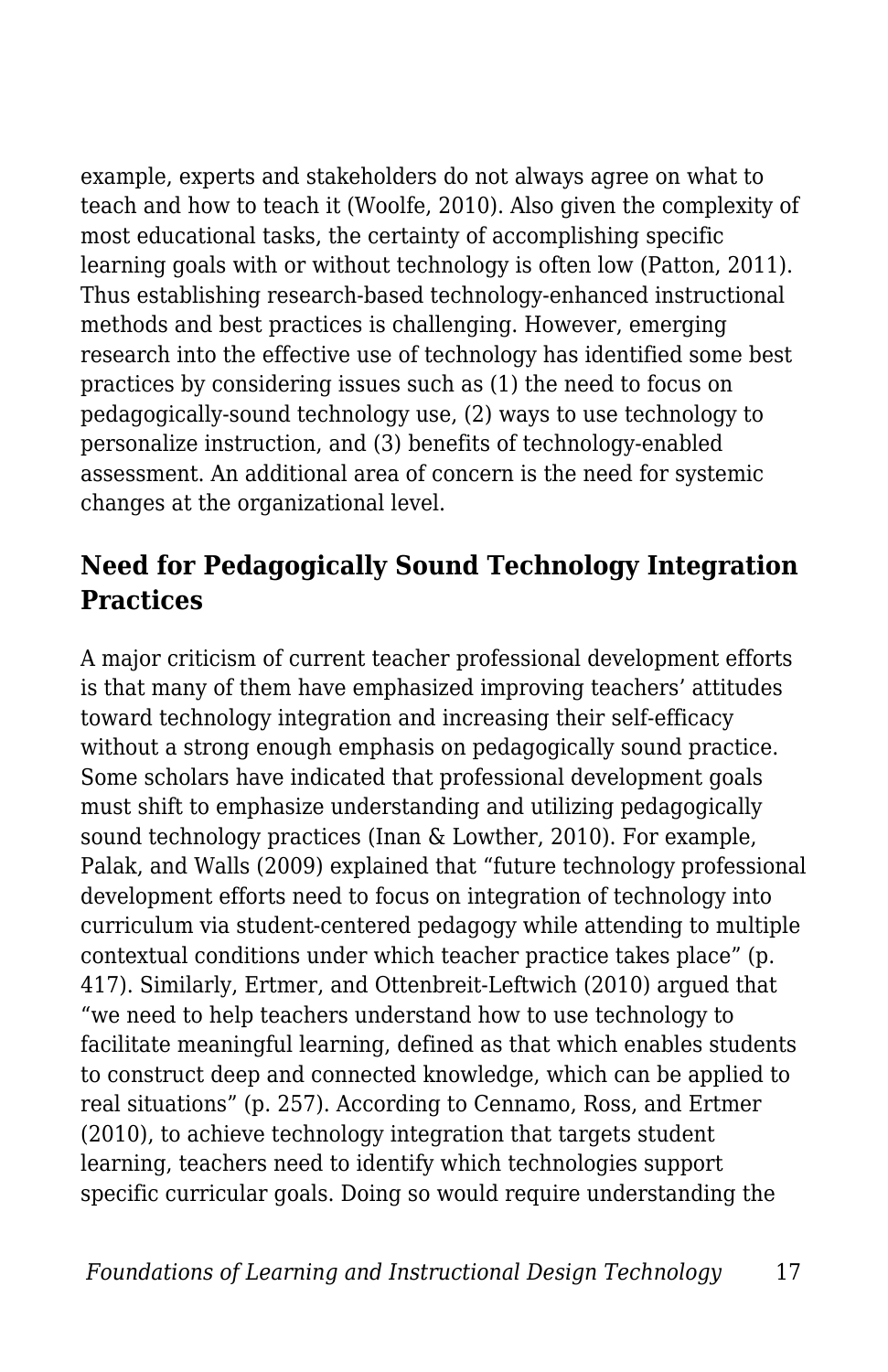technological tools themselves, as well as the specific affordances of each tool that would enable students to learn difficult concepts more readily, hopefully resulting in greater and more meaningful student outcomes (Ertmer & Ottenbreit-Leftwich, 2010).

An emerging framework for professional development technology integration that attempts to help teachers focus more on learning is Technological Pedagogical Content Knowledge (TPACK). This framework is discussed elsewhere in this handbook, but it is worth mentioning here in that it has been proposed as a guiding framework for training teachers and evaluating effective technology integration efforts (Harris, Mishra, & Koehler, 2009). Mishra and Koehler (2009; see also Koehler, Mishra, & Yahya, 2007) developed the concept of TPACK as a specific type of knowledge necessary for successful teaching with technology. TPACK is the intersection of three knowledge areas that individual educators might possess: content knowledge, pedagogical knowledge, and technological knowledge. Teachers are expected to be knowledgeable in pedagogical issues related to teaching and learning (PK). They are also required to have in-depth content knowledge of the subjects they are to teach (CK). In addition, they are expected to have technological knowledge in general (TK), along with an understanding of how specific technologies might facilitate student learning of specific content in a pedagogically sound way (TPCK). TPACK proponents argue that teachers must understand the connections between these knowledge areas so that instructional decisions regarding technology integration are pedagogically sound and content driven.

Since TPACK emerged as a theoretical framework, researchers have explored its potential professional development applications (Cavin, 2008), as well as ways to assess teachers' abilities and skills in this area (Kang, Wu, Ni, & Li, 2010; Schmidt et al., 2009). However, work in this area is still ongoing, and methods and principles for creating effective TPACK-related professional development and measurement should continue to develop as an area of research.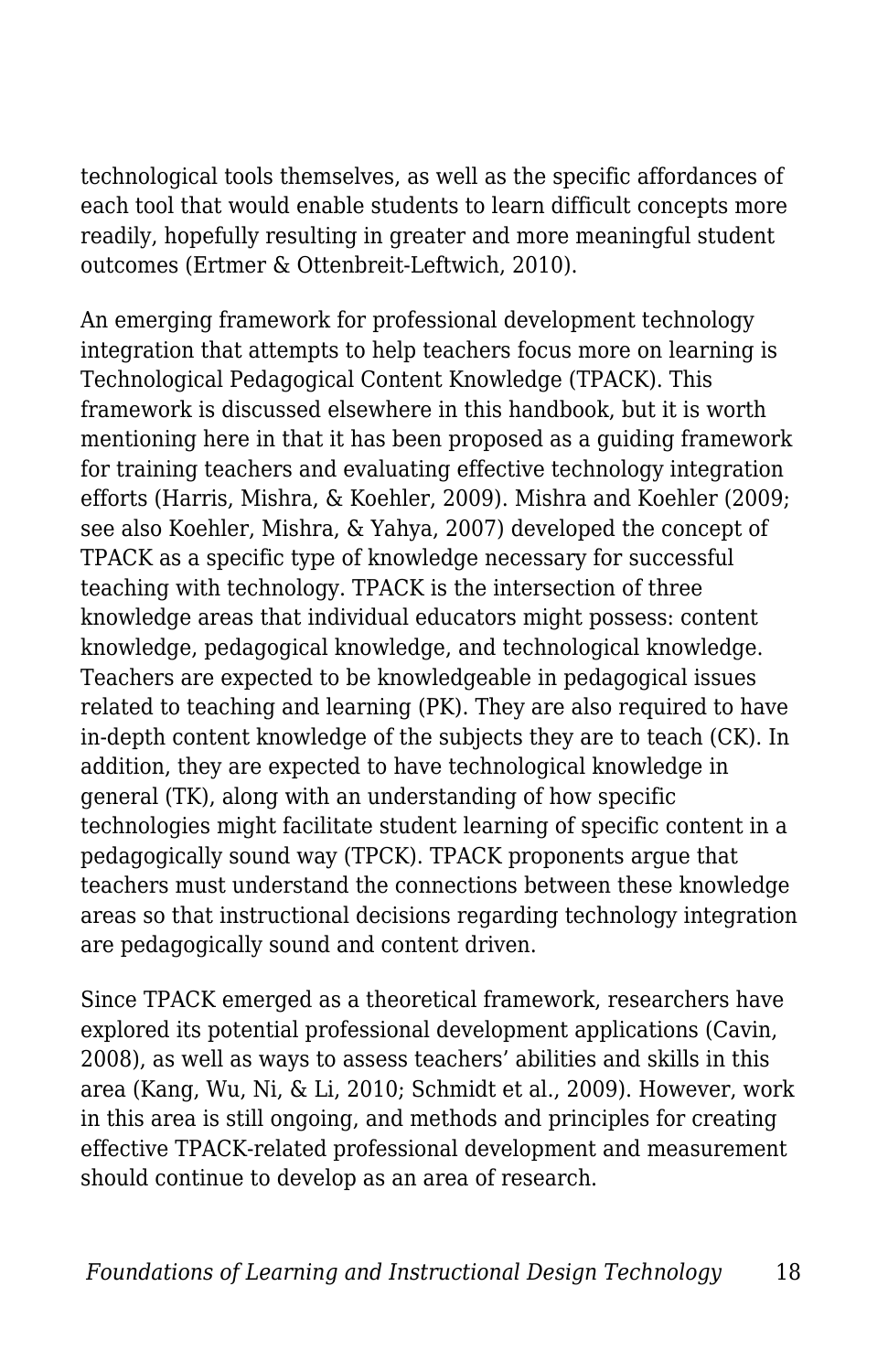### **Need for Technology-enabled Personalized Instruction**

Most educators hope to personalize instruction for their students, which generally includes identifying the needs and capabilities of individual learners; providing flexibility in scheduling, assignments, and pacing; and making instruction relevant and meaningful for the individual student (Keefe, 2007). The goal of personalizing instruction usually means rejecting the "one size fits all" model of education and replacing it with customized instruction. The idea of personalized or differentiated instruction is not new (Keefe & Jenkins, 2002; Tomlinson, 2003); however the potential for technology to facilitate differentiation is appealing to many educators (Woolfe, 2010).

Many factors are required for technology-enabled personalized instruction to become a reality. Access to the mobile devices needed for ubiquitous individualized instruction would need to be more prevalent (Hohlfeld, Ritzhaupt, Barron, & Kemker, 2008; Inan & Lowther, 2010; Nagel, 2010). And few of the many existing educational software programs are designed to provide differentiated instruction, monitor student progress, and assess student achievement on a comprehensive set of learning objectives (Fletcher & Lu, 2009; Ross & Lowther, 2009).

Critics of educational initiatives that use technology as a primary means of instruction contend that computers do not teach as well as human beings (Kose, 2009; Owusua, Monneyb, Appiaha, & Wilmota, 2010). We do not have the type of artificial intelligence needed to replicate all that teachers do when providing instruction (Woolfe, 2010). However, hybrid courses (blended learning) are now utilizing technology (like intelligent tutoring systems) but maintaining face-toface aspects of the traditional classroom (Jones & Graham, 2010; Yang, 2010).

Much of the educational software currently being used in schools focuses on content delivery (with some pacing flexibility and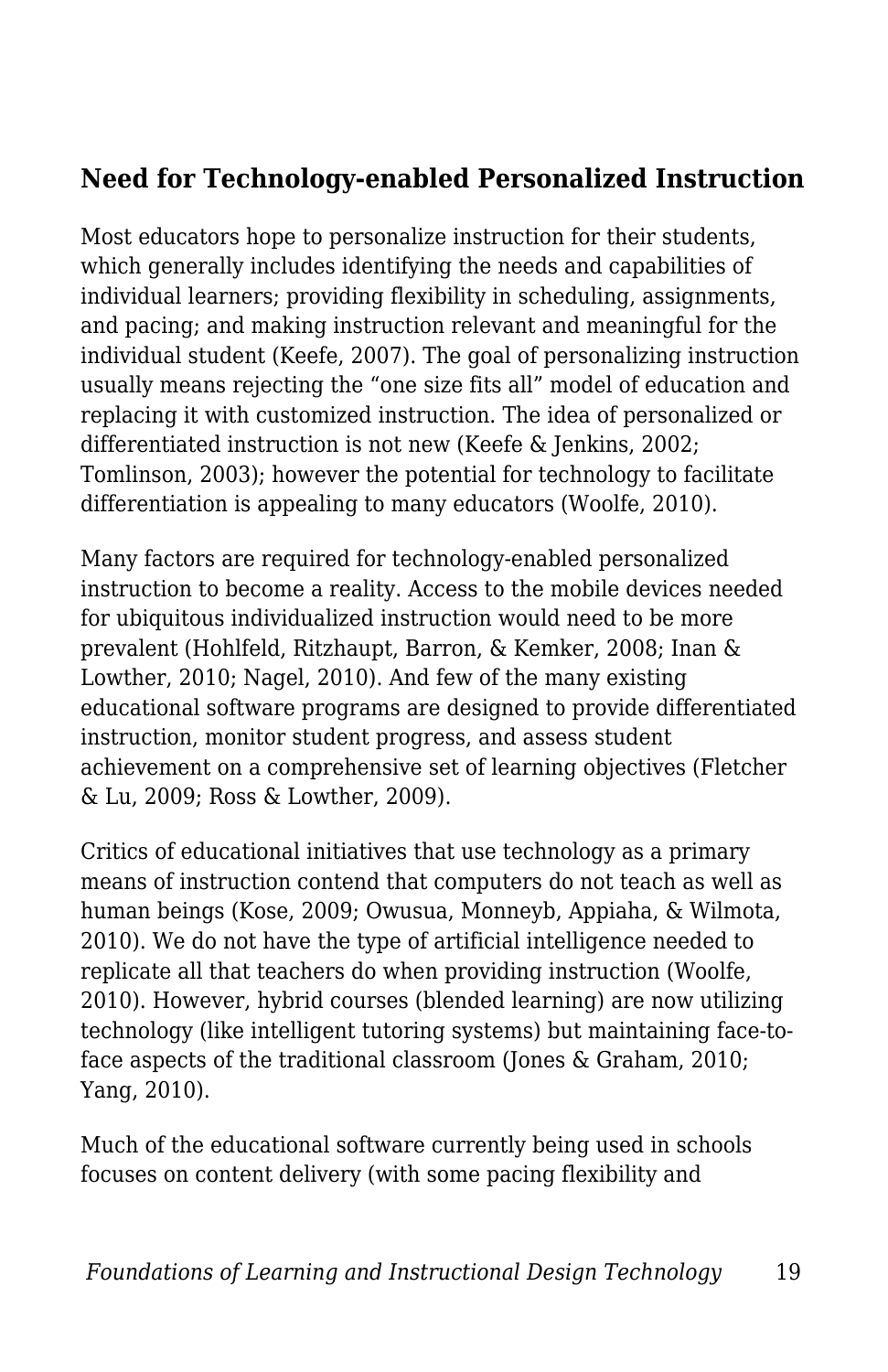assessment) or on knowledge management systems using information communication technology, but not necessarily customization that tailors instruction to the individual needs of the learner. Computer software used in K-12 education has primarily involved drill and practice for developing reading and mathematics skills (i.e., computer-based instructional products). Improving basic word processing skills (i.e., typing) is also a prevalent technology-facilitated instructional activity taking place in schools (Ross, Morrison, & Lowther, 2010). These educational software programs are intended to supplement the work of teachers rather than replacing them and are typically not integrated directly into classroom instruction.

Some intelligent tutoring systems (also called intelligent computerassisted instruction or integrated learning systems) have been studied and made available to schools (Conati, 2009; Lowther & Ross, 2012; Vandewaetere, Desmet, & Clarebout, 2011; Yang, 2010). These systems have been designed to customize instruction for individual students, but many challenges are involved with their use (Conati, 2009; Yang, 2010). They are not widely implemented in schools, as many are in a developmental stage, are limited in scope, and are quite expensive (Conati, 2009; Cooper, 2010; Lowther & Ross, 2012; Yang, 2010). In most cases they attempt to differentiate instruction but fail to rise to the level of adaptive intelligent tutors. The current efforts to personalize instruction with technology have focused on managing learning (e.g., providing instruction, practice, and summative testing) because programming intelligent formative and diagnostic assessment and feedback into these systems has proven to be a daunting challenge (Woolfe, 2010).

#### **Need for Technology-enabled Assessment**

Assessment is an important aspect of differentiated instruction that can be strengthened by technology. The primary focus of summative standardized testing in schools has been accountability (U.S. Government Accountability Office, 2009); but the true power of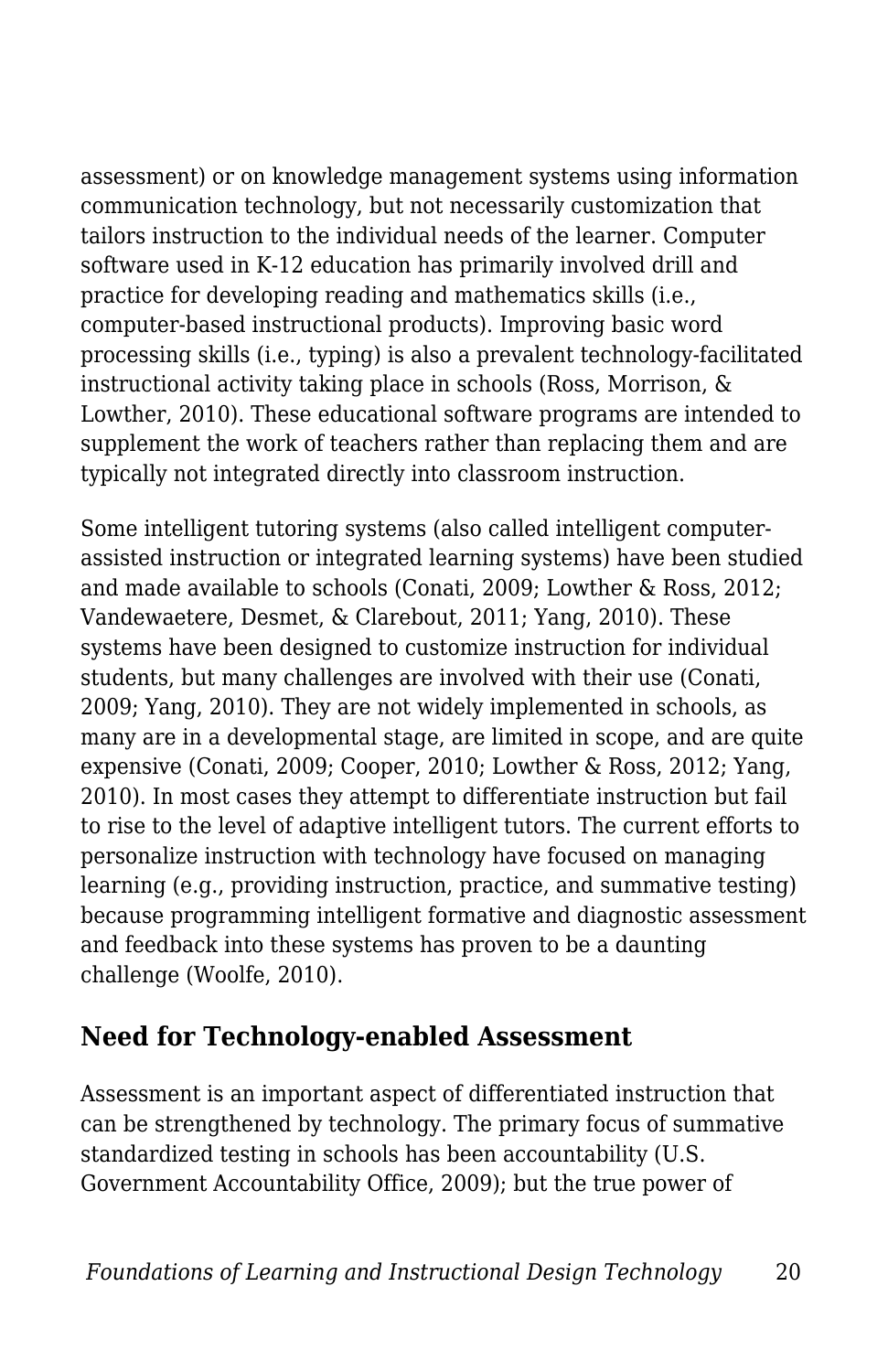assessment is obtaining diagnostic and formative information about individuals that can be used to customize instruction and remediation (Cizek, 2010a; Keefe, 2007; Marzano, 2009). For this critical purpose, technology has the potential to be extremely valuable.

#### **Summative Assessment and Accountability Efforts**

Since 2002 the cost of testing in schools has increased significantly (U.S. Government Accountability Office, 2009). Testing costs result primarily from accountability mandates that emphasize increased achievement on state standardized tests. With the current imperative to adopt common core standards and establish national online standardized testing in the U.S., the need for technology-enabled assessment will only increase (Toch & Tyre, 2010), including the use of computer-adaptive testing techniques and technologies. The major concern with these initiatives is that schools are not now, nor in the immediate future will they be, equipped to handle the requirements of large scale online testing in terms of access to computers and the internet, as well as the networking infrastructure needed (Deubel, 2010; Toch & Tyre, 2010).

#### **Formative and Diagnostic Assessment Efforts**

One of the greatest benefits of online testing is the potential for teachers and individual students to get immediate results (Deubel, 2010; Toch & Tyre, 2010). State standardized testing in its current form does little to improve learning for individual students, as the lag time between taking a test and receiving the results prevents the information from being useful. In addition, most standardized assessments are not designed to help individual students (Marzano, 2009). Embedding assessment into the learning activities for both formative and diagnostic purposes can be facilitated by using technology, but the ability to do this is at the emergent stage. Critics of technology-enabled assessment have pointed out that the tools required to accomplish this type of testing are far from adequate.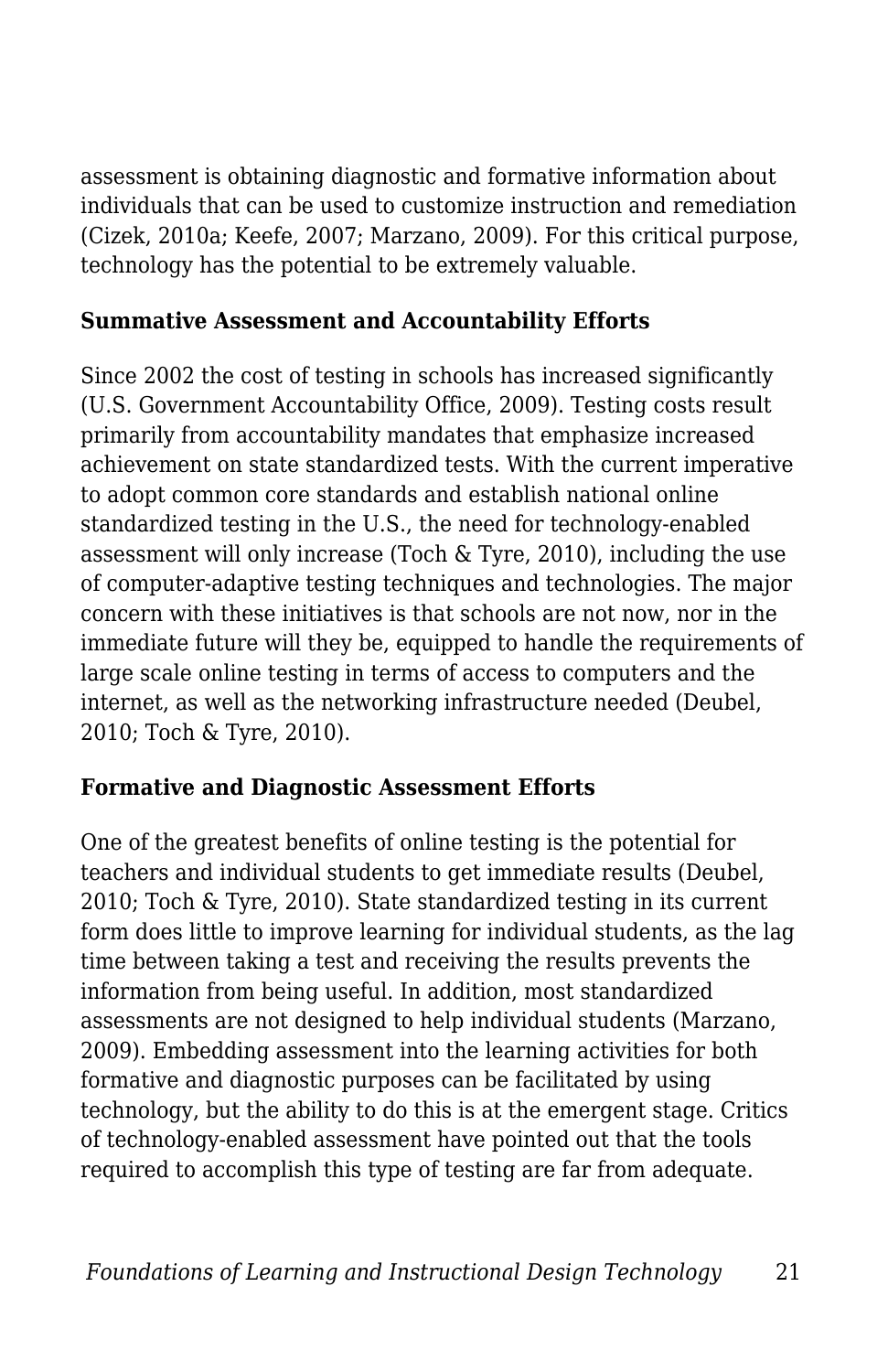The desire to benefit from having computerized assessment systems in schools may be compromised by a lack of quality. For example, while assessment vendors claim high correlations between the results of computer-scored and human-scored writing tests (Elliot, 2003), critics have described serious flaws in the process (McCurry, 2010; Miller, 2009). Writing software using computer scoring can be programmed to identify language patterns, basic writing conventions, and usage issues; the software cannot, however, read for meaning, creativity, or logical argument (McCurry, 2010), which are more important aspects of literacy development. Thus the accuracy and validity of computer-scored writing assessments are suspect. At this time, schools using these technologies are forced into a tradeoff between quality assessment and practicality (Miller, 2009). However, computer-scored writing assessment is an area of great interest in schools.

Another criticism of current assessment trends relates to how tests are developed and used. Diagnostic formative assessments should be narrower in focus, more specific in content coverage, and more frequent than the summative standardized testing currently being mandated for accountability purposes (Cizek, 2010b; Marzano, 2009). For this type of testing to become a reality, students would need better access to personal computers or mobile devices, school networks, and the internet (Toch & Tyre, 2010). In addition, instructional software would have to be aligned with approved learning objectives (Cizek, 2010b). Assessment would need to be integrated into the learning process more thoroughly, with instructional software designed to monitor and test the progress of students and then provide prompt feedback to each individual learner (Marzano, 2009). We expect teachers to provide formative assessment and feedback to their students, but teachers are often overwhelmed by the task. Technology has the potential to facilitate learning by enabling this process, but greater advancements in this area are needed to make this a workable reality (Woolfe, 2010).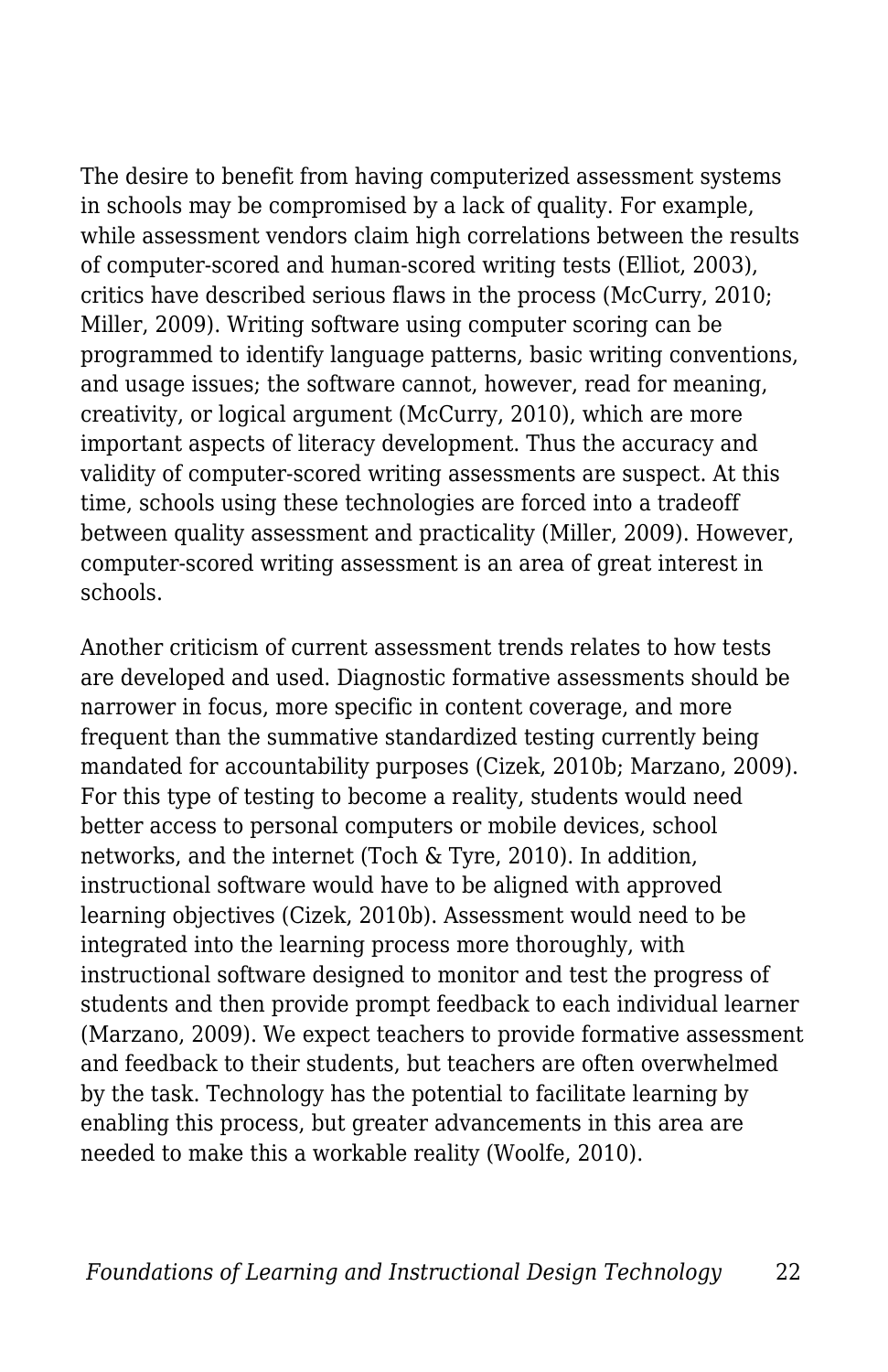### **Need for Change at Systemic Level**

While TPACK and other pedagogically driven technology integration efforts are an improvement in the drive towards more effective use of educational technologies, to focus on pedagogically sound technology use alone would be insufficient for lasting change. Many teachers and educational technologists have learned that even when teachers adopt technologies and learn how to use them in pedagogically appropriate ways, they are hampered in their integration efforts by the educational system. Thus as Sangra and Gonzalez-Sanmamed (2010) argued, true technology integration is possible only when systemic changes are made in the way we teach and provide education (see also Gunn, 2010). Teacher-level implementation of technology is not always the most significant predictor of student achievement. For example, Li (2010) found through observations and focus group interviews of students, teachers, and school stakeholders in a school in Hong Kong that changing teachers' conceptions did not necessarily impact outcomes without an accompanying increase in "social trust, access to expertise, and social pressure" (p. 292) in a way that empowered the teachers to take risks and supported their pedagogical changes, suggesting a great need for social support for whatever educational initiative is being implemented. And Shapley et al. (2010) suggested that students' use of laptops outside of school to complete learning tasks may be the strongest predictor of academic success. Thus, possibly the most important indicator of whether an educational initiative will be effective is the individual students' desire and effort to learn (Davies, 2003).

The importance of social and organizational structures is further confirmed as many teachers and educational technologists have encountered barriers to effective implementation at the administrative, collegial, parental, or community level. As Marshall (2010) reported, based on evidence from higher education institutions in the United Kingdom, Australia, and New Zealand, "university culture and existing capability constrain such innovation and to a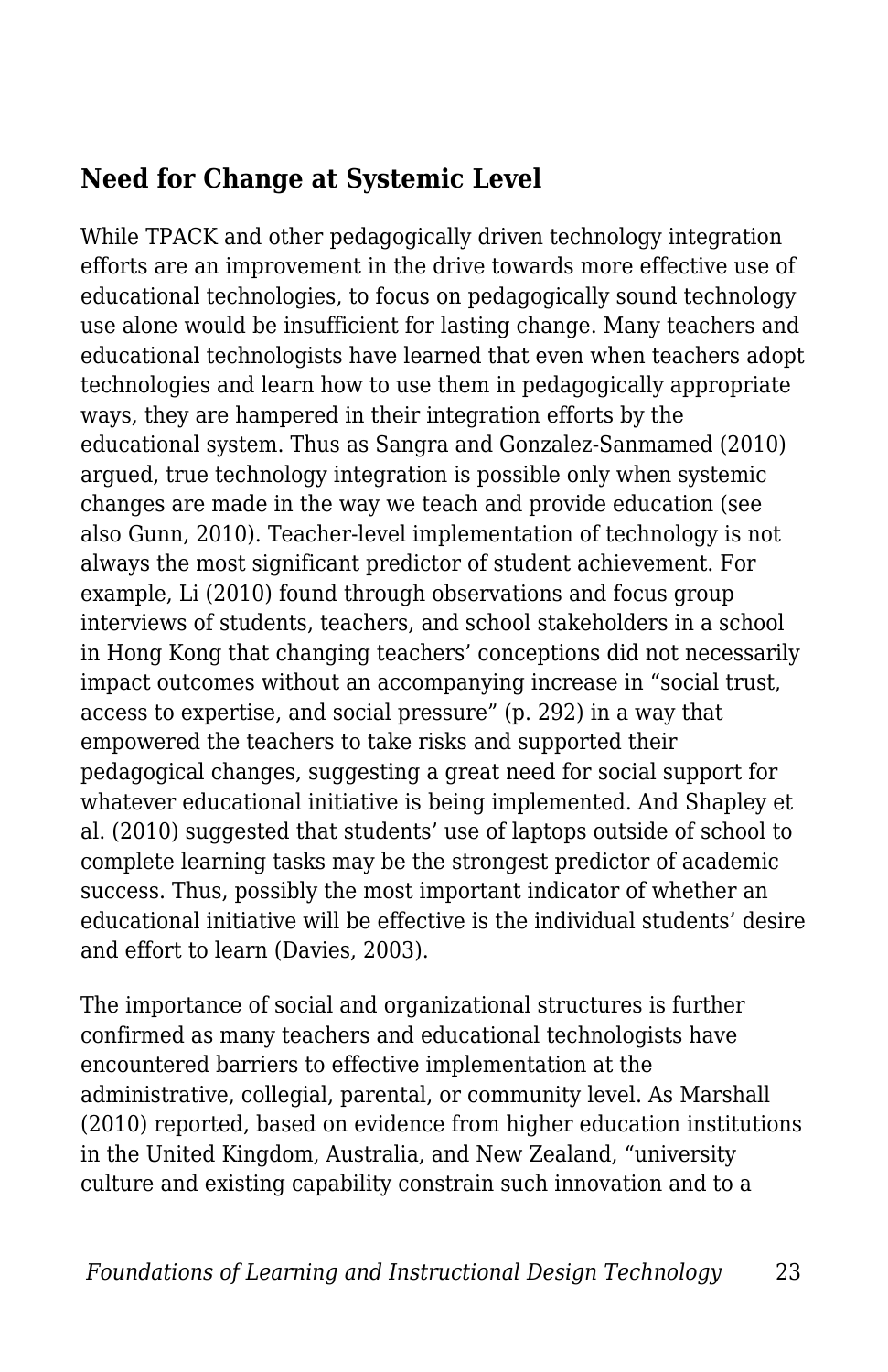large extent determine the nature and extent of organizational change" (p. 179). Marshall also argued that without strong and supportive leadership, rather than being a catalyst for more effective instruction, educational technologies reinforced the status quo of existing beliefs and practices (see also, Ely, 1999). Similarly in their study of faculty adoption of course management technologies, West, Waddoups, and Graham (2007) found that the attitudes of peers, administrators, and even teaching assistants were often more influential than the perceived quality of the tool and the availability of technical support on campus.

Much discussion of systemic change is occurring in the field of educational communications technology. It appears that these efforts will become more critical as "educational performance based on the learning outcomes of formal schooling in a future knowledge society could be significantly different from that of today" (Kang, Heo, Jo, Shin, & Seo, 2010-2011, p. 157), requiring new and evolving uses of technologies, curriculum, and systems to facilitate these changes (Facer & Sandford, 2010).

We find it surprising that scholars appear to be lagging in this effort to understand systemic influences on technology integration. As Tondeur, van Keer, van Braak, and Valcke (2008) reported, research on technology in schools is focused mostly on classroom rather than organizational variables. Additionally, there seems to be a major gap in the literature regarding the development of a technology integration framework that, like TPACK, is pedagogically driven but sensitive to systemic variables. We are unsure what an "organizational TPACK" model would look like, but we believe this to be a potentially fruitful research endeavor for the next decade.

## **Conclusions**

Legislative mandates for schools to utilize educational technologies in classrooms are based on the belief that technology can improve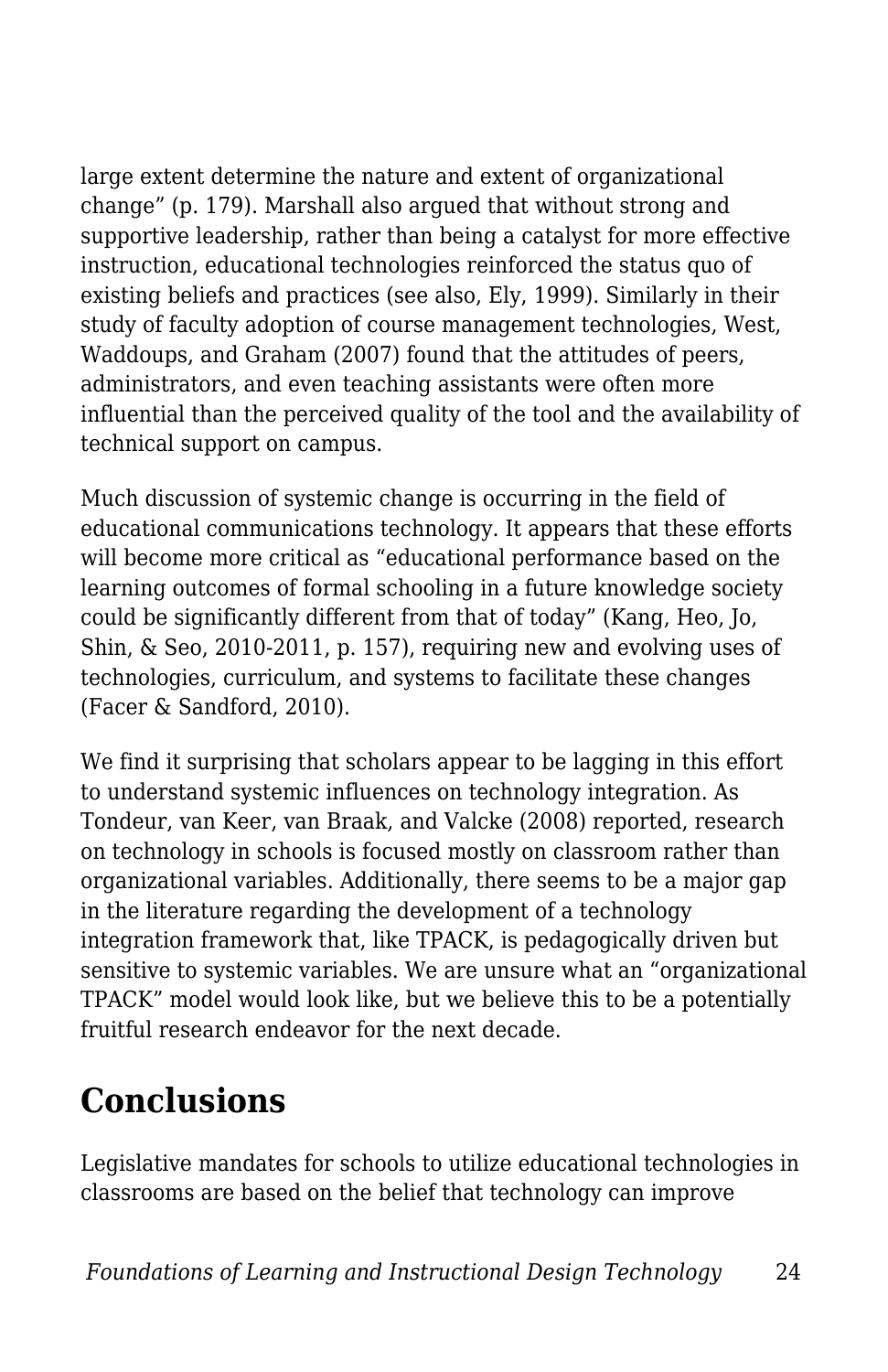instruction and facilitate learning. Another widely held belief is that students need to develop technology literacy and skills in order to become productive members of society in a competitive global economy. This chapter explored school technology integration efforts as progressive steps: increasing access to educational technologies, increasing ubiquitous technology use, and improving effective technology implementation.

Over the past decade, one-to-one computing programs have been the most prominent initiatives used to increase access to technology in schools. These initiatives are designed to increase the availability of primarily digital technologies and related software for teachers and students. The biggest access obstacle has been the cost of obtaining and maintaining technology resources. The Open Educational Resource (OER) movement is attempting to alleviate some of the cost associated with providing quality educational resources, but OER programs struggle with sustainability issues. The cost of providing and maintaining technology as well as the way federal programs fund technology initiatives have often resulted in uneven levels of access, creating pockets of technology-rich schools.

While technology availability in schools has increased significantly over the past decade, measures of access likely provide an overenthusiastic impression of progress in effective technology integration and use. Having greater access to and improved use of technology (i.e., computer and internet availability) has not always led to substantial increases in learning. Typically, studies refer to technology's potential for increasing learning but acknowledge that any scholastic benefit depends on factors other than simply having technology access.

Once schools have access to educational technologies, the focus of technology integration often turns to increasing technology use. Researchers have reported that even when teachers and students have sufficient access, they do not always use technology for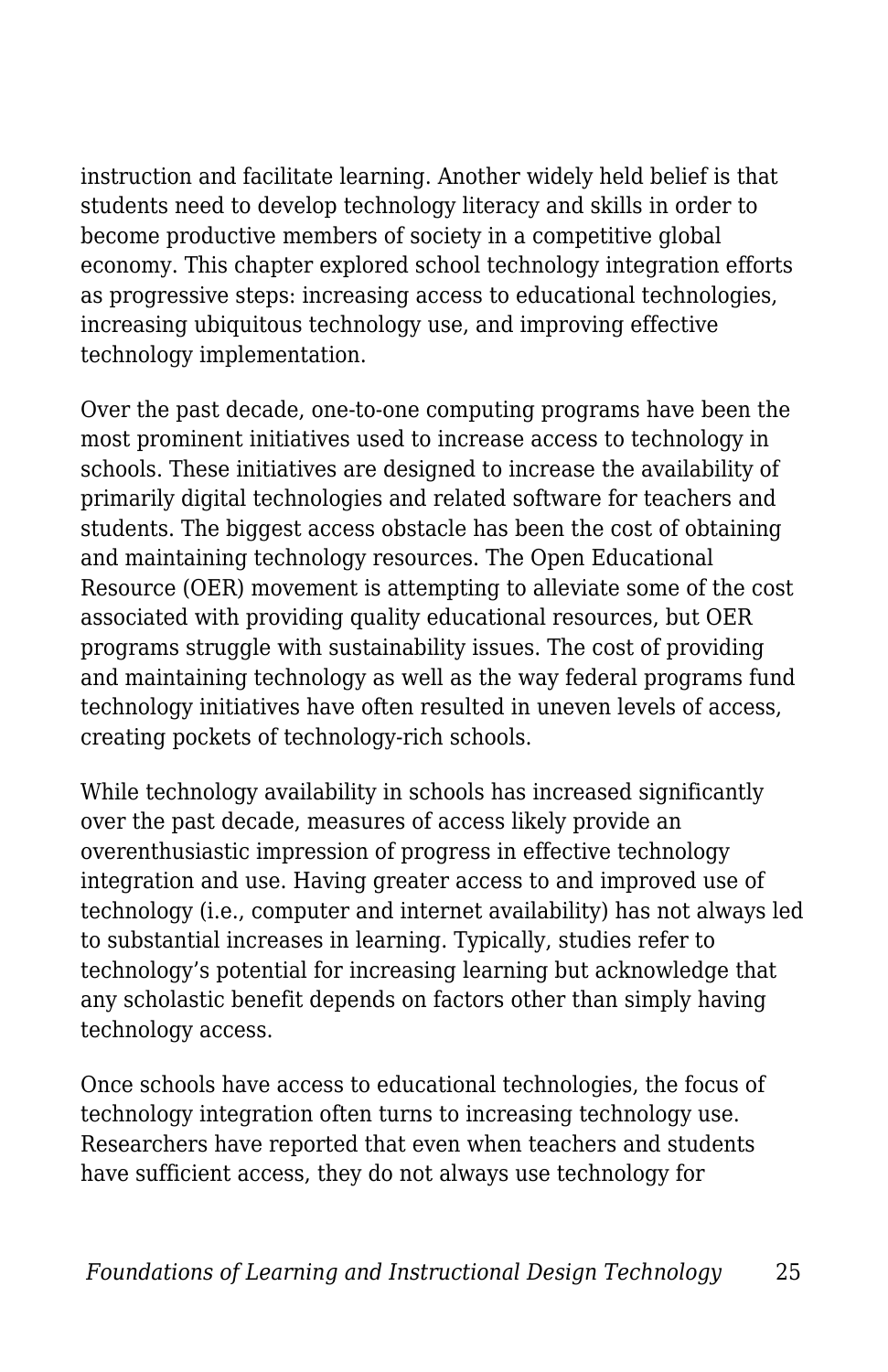instructional purposes. Issues that hinder technology use in schools include social and moral ethics, like the question of inequitable access to technology for all students, which causes some teachers to avoid requiring students to use technologies to do assignments at home. Many schools also find it necessary to restrict the use of various technologies due to potential negative consequences and ethical dilemmas, considering it a moral imperative to monitor internet use and limit student access to this technology.

In an effort to increase technology use in classrooms, most schools encourage teachers to participate in professional development activities. The most common goal for teacher development has been to change teachers' attitudes towards technology integration and to strengthen their abilities to use specific technologies. A major criticism of these efforts is that they do not provide a strong emphasis on practice that is contextually based and pedagogically sound. TPACK proponents argue that teachers must understand the connections between the specific affordances of various technologies and the ways each tool might best be used to facilitate specific content learning.

However, efforts to establish research-based technology-enhanced instructional methods and best practices encounter many challenges. Given the contextual complexity and extraneous factors that affect most educational endeavors, our ability to accomplish specific learning goals with or without technology can be difficult. But researchers warn that pedagogically sound practice must be implemented before substantial increases can be made in the effectiveness of technology use in schools. Specific areas where technology has the potential for improving instruction and learning include personalizing instruction and improving assessment. But by most accounts, given the current state of technology, our ability to customize instruction and assessment effectively with technology would require better technology access, tools, and methods.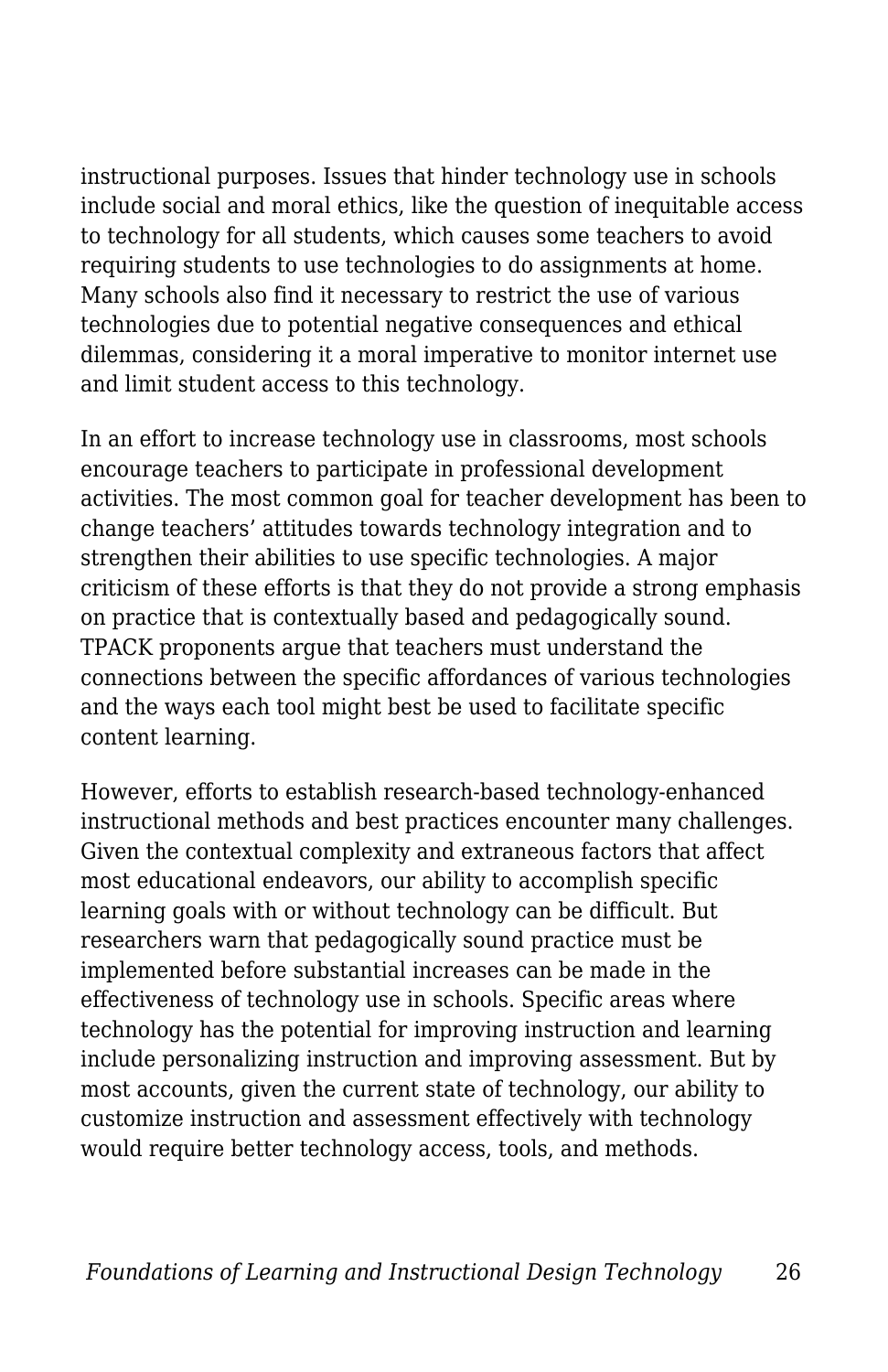In conclusion, future efforts to improve instruction and learning using educational technologies will still need to focus on providing students and teachers with ubiquitous access to new technologies and educational resources. However, pedagogically sound best practices will need to be established, and professional development will need to focus more on using technology to improve learning—not just on changing teachers' attitudes and abilities in general. Substantial systemic changes will likely need to be made in educational systems, administration, and resources in order to support teachers in making these types of transformations. The development of adaptive intelligent tutors is an area of great potential. Technology-enabled assessment will be an especially important area of research and development in this regard. In addition to these efforts we would need more discussion on pedagogically oriented systemic changes that can support frameworks such as TPACK at the organizational level.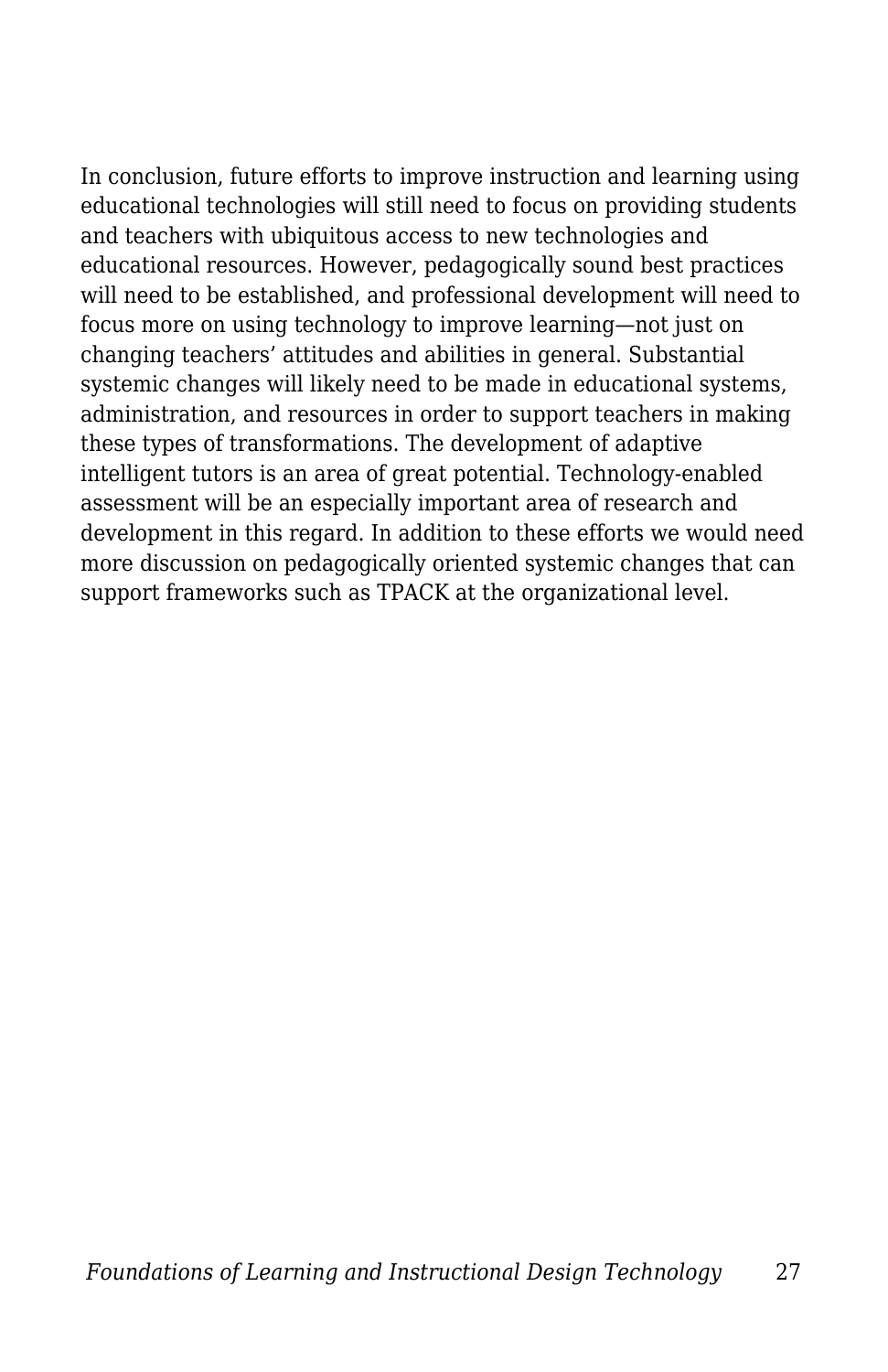#### **Key Takeaways**

**Technology integration:** the effective implementation of educational technologies to accomplish intended learning outcomes.

**Educational technology:** any tool, equipment, or device—electronic or mechanical—that can help students accomplish specified learning goals. Educational technology includes both instructional and learning technologies.

**Instructional technology:** educational technologies teachers employ to provide instruction.

**Learning technology:** educational technologies learners use to accomplish specific learning objectives and tasks.

**TPACK:** technological pedagogical content knowledge, the knowledge teachers need to effectively and successfully teach their specific content area with content-specific technologies.

**Educational policy:** mandates for schools to utilize educational technologies in classrooms based on the beliefs that (1) technology can improve instruction and facilitate learning and (2) students need to develop technology literacy and skills in order to become productive members of society in a competitive global economy.

**Technology-enabled assessment:** assessment that utilizes technology to facilitate and improve a teacher's ability to measure student learning outcomes.

**Personalized instruction:** adaptive technologies that use information obtained about individual students (including formative and diagnostic assessment data) to modify the way instruction is provided.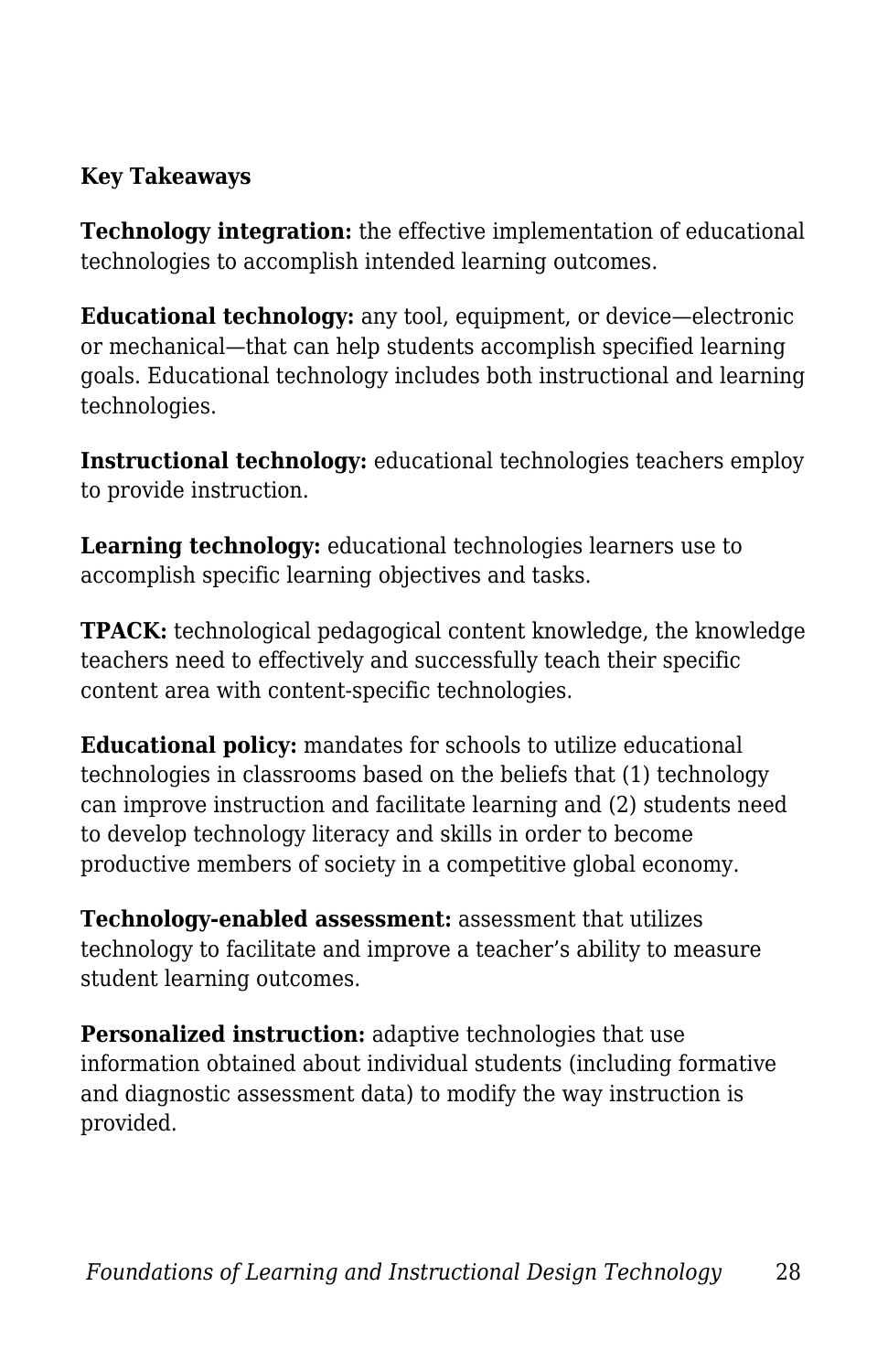## **Application Exercises**

- After reading the chapter, what do you believe to be the number one barrier to having technology used in the classroom? Share how you would overcome this?
- Think about how you currently use technology in your formal education settings. How is it being used effectively? How could it be integrated more effectively?
- If you were to hold a professional development for teachers to help increase skills and self-efficacy in their use of technology in the classroom, what would that training look like? Use research from the article to support your plan.

## **References**

Akbulut, Y., Sendag, S., Birinci, G., Kilicer, K., Sahin, M. C., & Odabasi, H. F. (2008). Exploring the types and reasons of internettriggered academic dishonesty among Turkish undergraduate students: Development of internet-triggered academic dishonesty scale (ITADS). *Computers & Education, 51*(1), 463–473.

Annetta, L., Murray, M., Gull Laird, S., Bohr, S., & Park, J. (2008). Investigating student attitudes toward a synchronous, online graduate course in a multi-user virtual learning environment. *Journal of Technology and Teacher Education, 16*(1), 5–34.

Atkins, D. E., Seely Brown, J., & Hammond, A. L. (2007). *A review of the Open Educational Resources (OER) movement: Achievements, challenges, and new opportunities.* A Report to The William and Flora Hewlett Foundation. Retrieved from http://www.oerderves.org/wp-content/uploads/2007/03/a-review-of-the

-open-educational-resources-oer-movement\_final.pdf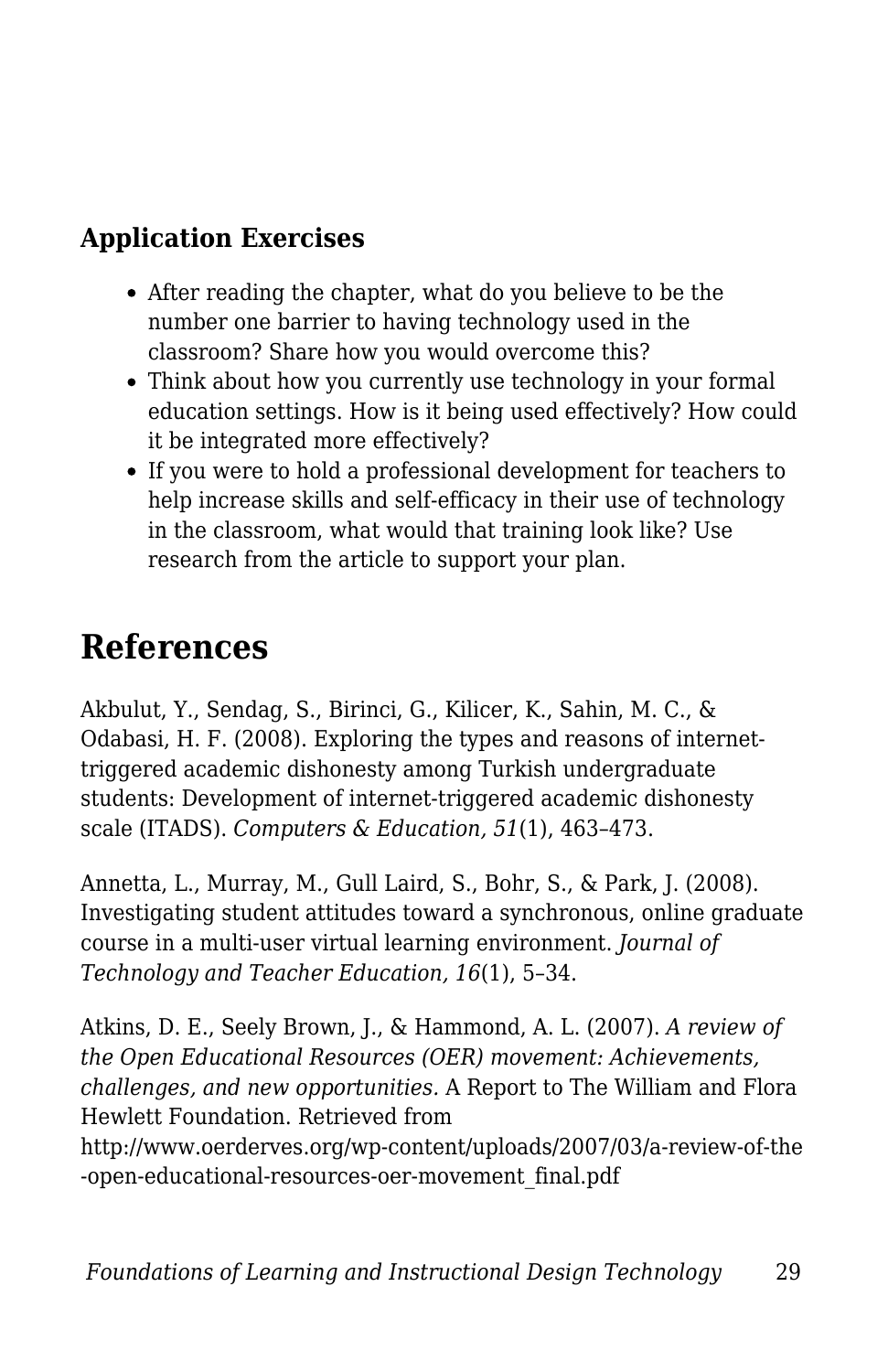Bahrampour, T. (2006, December 9). For some, laptops don't computer: Virginia school pushes wireless learning. *Washinton Post,* p.1.

Bai, H., & Ertmer, P. (2008). Teacher educators' beliefs and technology uses as predictors of preservice teachers' beliefs and technology attitudes. *Journal of Technology and Teacher Education, 16*(1), 93–112.

Bauer, J., & Kenton, J. (2005). Toward technology integration in the schools: Why it isn't happening. *Journal of Technology and Teacher Education, 13*(4), 519–546.

Baum, J. J. (2005). CyberEthics: The new frontier. *TechTrends: Linking Research & Practice to Improve Learning, 49*(6), 54–56.

Bausell, C.V. (2008). Tracking U.S. trends. *Education Week: Technology counts, 27*(30), 39–42.

Bebell, D., & Kay, R. (2010). One to one computing: A summary of the quantitative results from the Berkshire Wireless Learning Initiative. *Journal of Technology, Learning, and Assessment, 9*(2), 4–58.

Bennett, L. (2005). Guidelines for using technology in the social studies classroom. *Social Studies, 96*(1), 38.

Ben-Jacob, M. (2005). Integrating computer ethics across the curriculum: A case study. *Educational Technology & Society, 8*(4), 198–204.

Borup, J., West, R. E., & Graham, C. R. (2012). Improving online social presence through asynchronous video. *Internet and Higher Education.* doi: 10.1016/j.iheduc.2011.11.001

Calandra, B., Brantley-dias, L., Lee, J. K., & Fox, D. L. (2009). Using video editing to cultivate novice teachers' practice. *Journal of*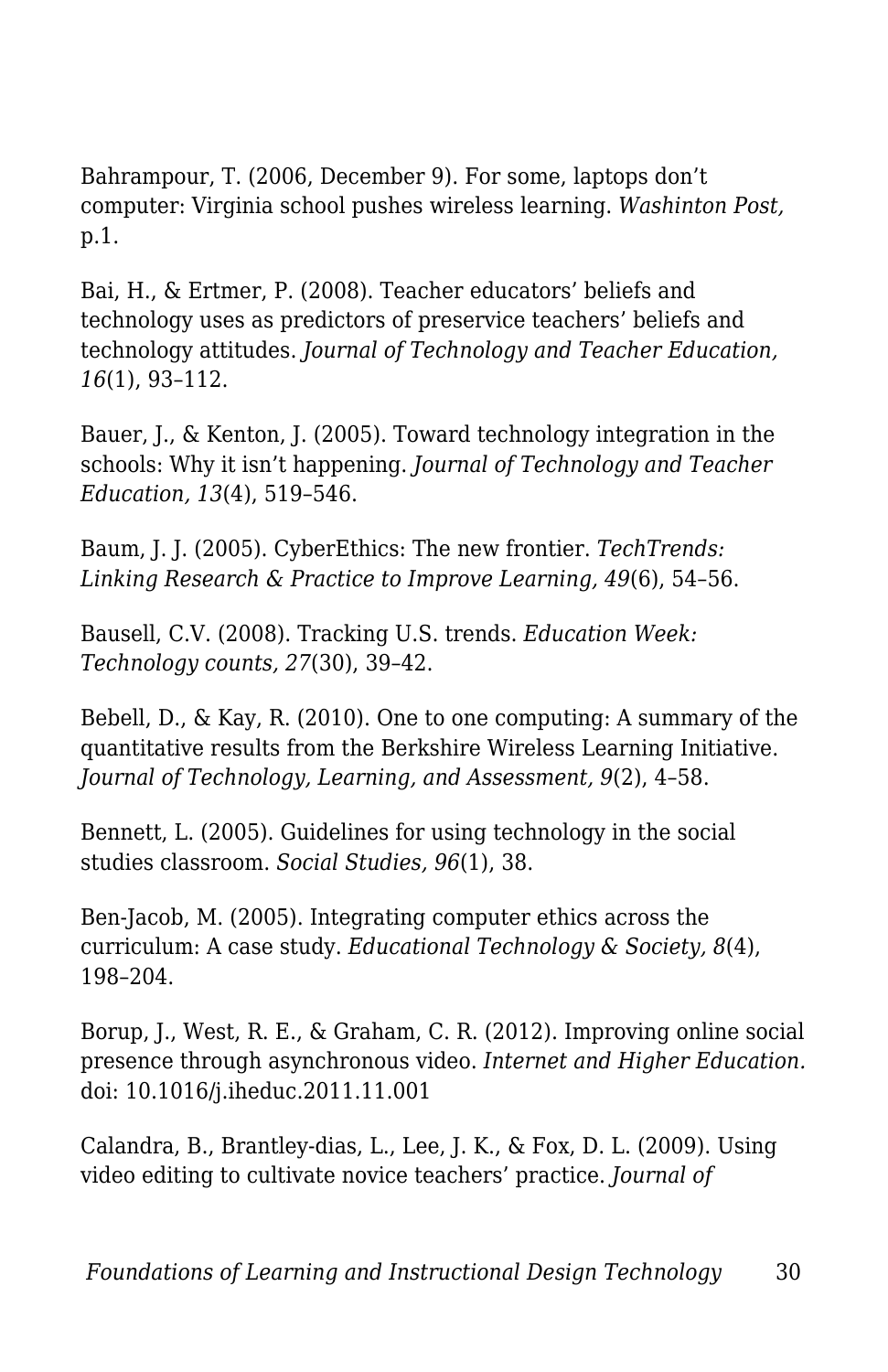*Research on Technology in Education, 42*(1), 73–94.

Cavin, R. (2008). Developing technological pedagogical content knowledge in preservice teachers through microteaching lesson study. In K. McFerrin et al. (Eds.), *Proceedings of Society for Information Technology and Teacher Education International Conference 2008* (pp. 5214–5220). Chesapeake, VA: AACE. Retrieved from http://www.editlib.org/p/28106

Cheesman, E., Winograd, G., & Wehrman, J. (2010). Clickers in teacher education: Student perceptions by age and gender. *Journal of Technology and Teacher Education, 18*(1), 35–55.

Chiesl, N. (2007). Pragmatic methods to reduce dishonesty in webbased courses. *Quarterly Review of Distance Education, 8*(3), 203–211.

Chuang, H. (2010). Weblog-based electronic portfolios for student teachers. *Technology,* 211–227. doi: 10.1007/s11423-008-9098-1

Choy, D., & Wong, A. F. L. (2009). Student teachers' intentions and actions on integrating technology into their classrooms during student teaching: A Singapore study. *Journal of Research on Technology in Education, 42*(2), 175–195.

Cennamo, K. S., Ross, J. D., & Ertmer, P. A. (2010). *Technology integration for meaningful classroom use: A standards-based approach.* Belmont, CA: Wadsworth, Cengage Learning.

Center for Digital Education (2008). *A complete guide to one-to-one computing.* Retrieved from http://www.one-to-oneinstitute.org/files/CDE07\_Book\_MPC\_K12.pdf -oneinstitute.org/files/CDE07\_Book\_MPC\_K12.pdf

Cook-Sather, A. (2007). Direct links: Using e-mail to connect preservice teachers, experienced teachers, and high school students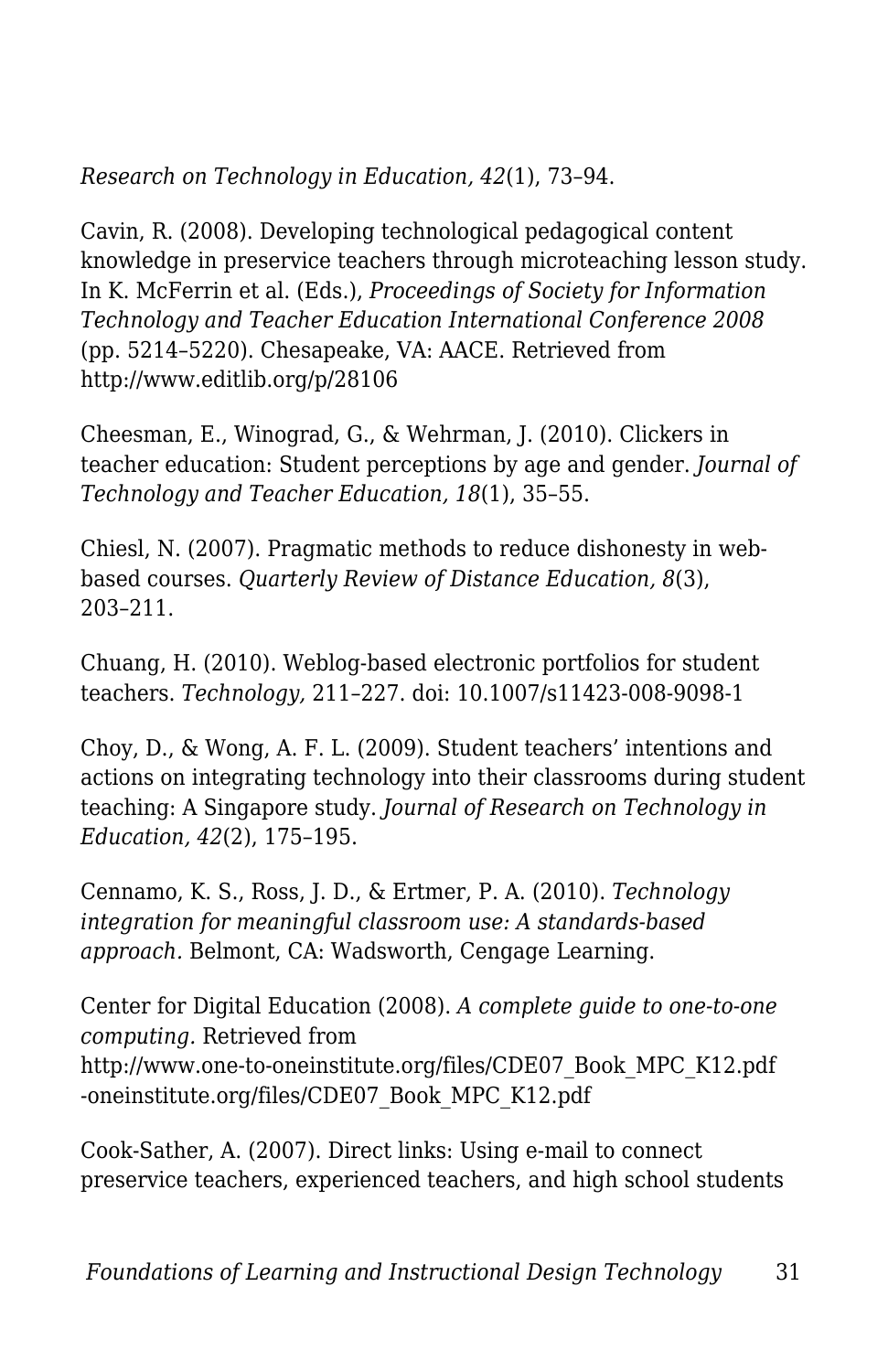within an undergraduate teacher preparation program. *Journal of Technology and Teacher Education, 15*(1), 11–37.

Cooper, M. (2010). Charting a course for software licensing and distribution. *Proceedings of the 38th Annual Fall Conference on SIGUCCS 2010.* doi:10.1145/1878335.1878375

\* Conati, C. (2009). Intelligent tutoring systems: New challenges and directions. *Proceedings of the Twenty-First International Joint Conference on Artificial Intelligence.* Retrieved from http://www.aaai.org/ocs/index.php/IJCAI/IJCAI-09/paper/viewFile/671/ 576

Cizek, G. J. (2010a). An introduction to formative assessment: History, characteristics, and challenges. In G. J. Cizek & H. L. Andrade (Eds.), *Handbook of formative assessment* (pp. 3–17). New York, NY: Routledge.

Cizek, G. J. (2010b). *Translating standards into assessments: The opportunities and challenges of a common core. Brookings Institute Report.* Retrieved from http://www.brookings.edu/~/media/Files/events/2010/1028 race to th e top/1028 race to the top cizek paper.pdf

Cuban, L. (2006a, October 18). Commentary: The laptop revolution has no clothes. *Education Week,* p. 29. Retrieved from http://www.edweek.org/ew/articles/2006/10/18/08cuban.h26.html

Cuban, L. (2006b, October 31). 1:1 laptops transforming classrooms: Yeah, sure. New York, NY: *Teachers College Record.* Retrieved from http://www.tcrecord.org/Content.asp?ContentId=12818

Davies, R, (2003) Learner intent and online courses. *Journal of Interactive Online Learning, 2*(1), 1-10. Retrieved from http://www.ncolr.org/jiol/issues/pdf/2.1.4.pdf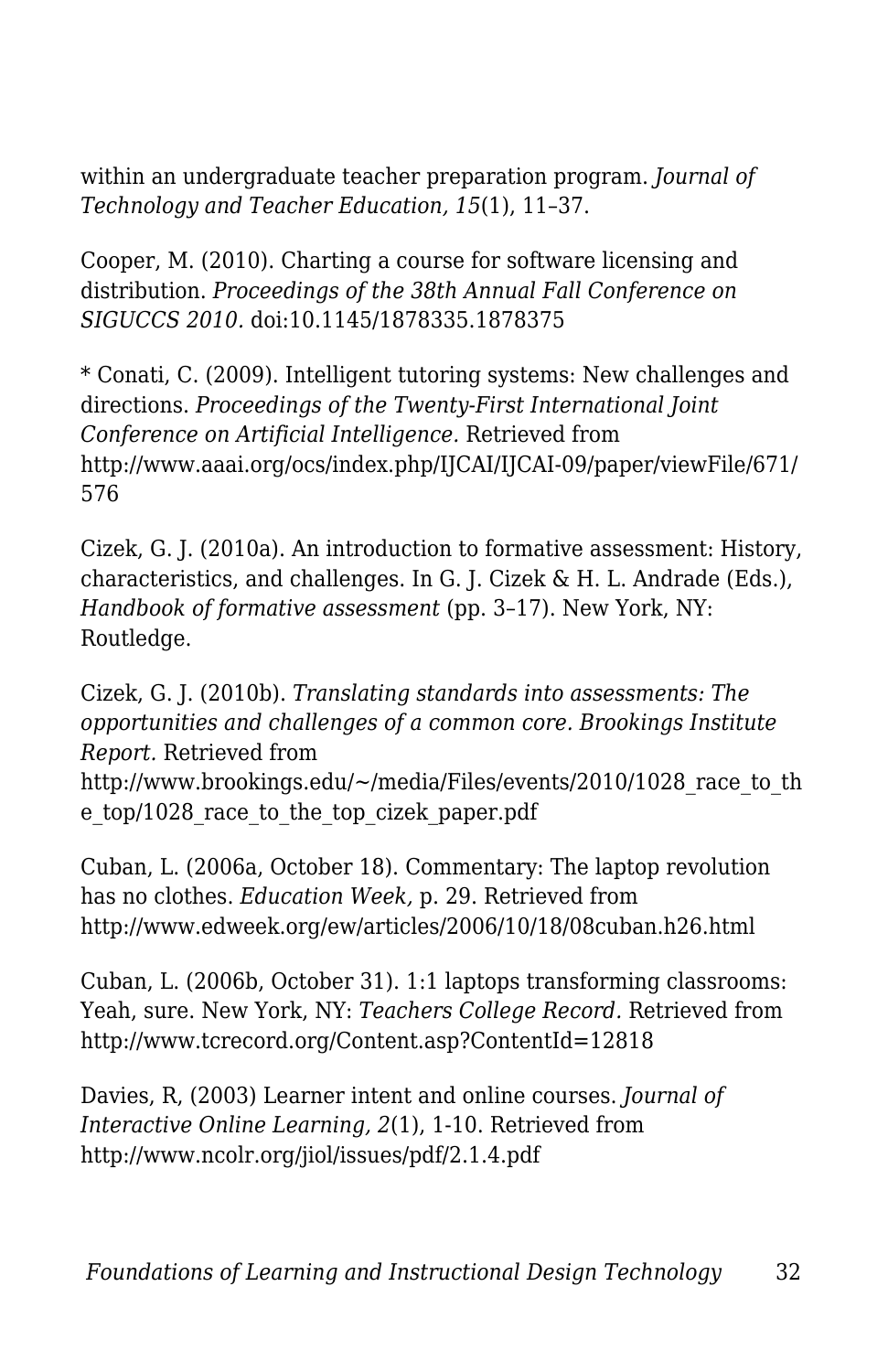Davies, R., Sprague, C., & New, C. (2008) Integrating technology into a science classroom: An evaluation of inquiry-based technology integration. In D.W. Sunal, E.L. Wright, & C. Sundberg (Eds.), *The impact of technology and the laboratory on K–16 science learning series: Research in science education* (pp. 207–237). Charlotte, NC: Information Age Publishing, Inc.

\* Davies, R. (2011). Understanding technology literacy: A framework for evaluating educational technology integration. *TechTrends: Linking Research and Practice to Improve Learning, 55*(5), pp. 45–52.

Derham, C., & DiPerna, J. (2007). Digital professional portfolios of preservice teaching: An initial study of score reliability and validity. *Journal of Technology and Teacher Education, 15*(3), 363–381.

Deubel, P., (2010). Are we ready for testing under common core state standards? *The Journal.* Retrieved from http://thejournal.com/articles/2010/09/15/are-we-ready-for-testing-und er-common-core-state-standards.aspx

Dyal, A., Carpenter, L. B., & Wright, J. V. (2009). Assistive technology: What every school leader should know. *Education, 129(3), 556–560.*

Elliot, S. (2003). Intellimetric: From here to validity. In M. D. Shermis & J. Burstein (Eds.), *Automated essay scoring: A cross-disciplinary perspective* (pp. 71–86). Mahwah, NJ: Lawrence Erlbaum Associates, Inc.

\* Ertmer, P.A., & Ottenbreit-Leftwich, A.T. (2010). Teacher technology change: How knowledge, confidence, beliefs, and culture intersect culture. *Journal of Research on Technology in Education, 42*(3), 255–284.

Ely, D. P. (1999). Conditions that facilitate the implementation of educational technology innovations. *Educational Technology, 39*(6) pp. 23–27.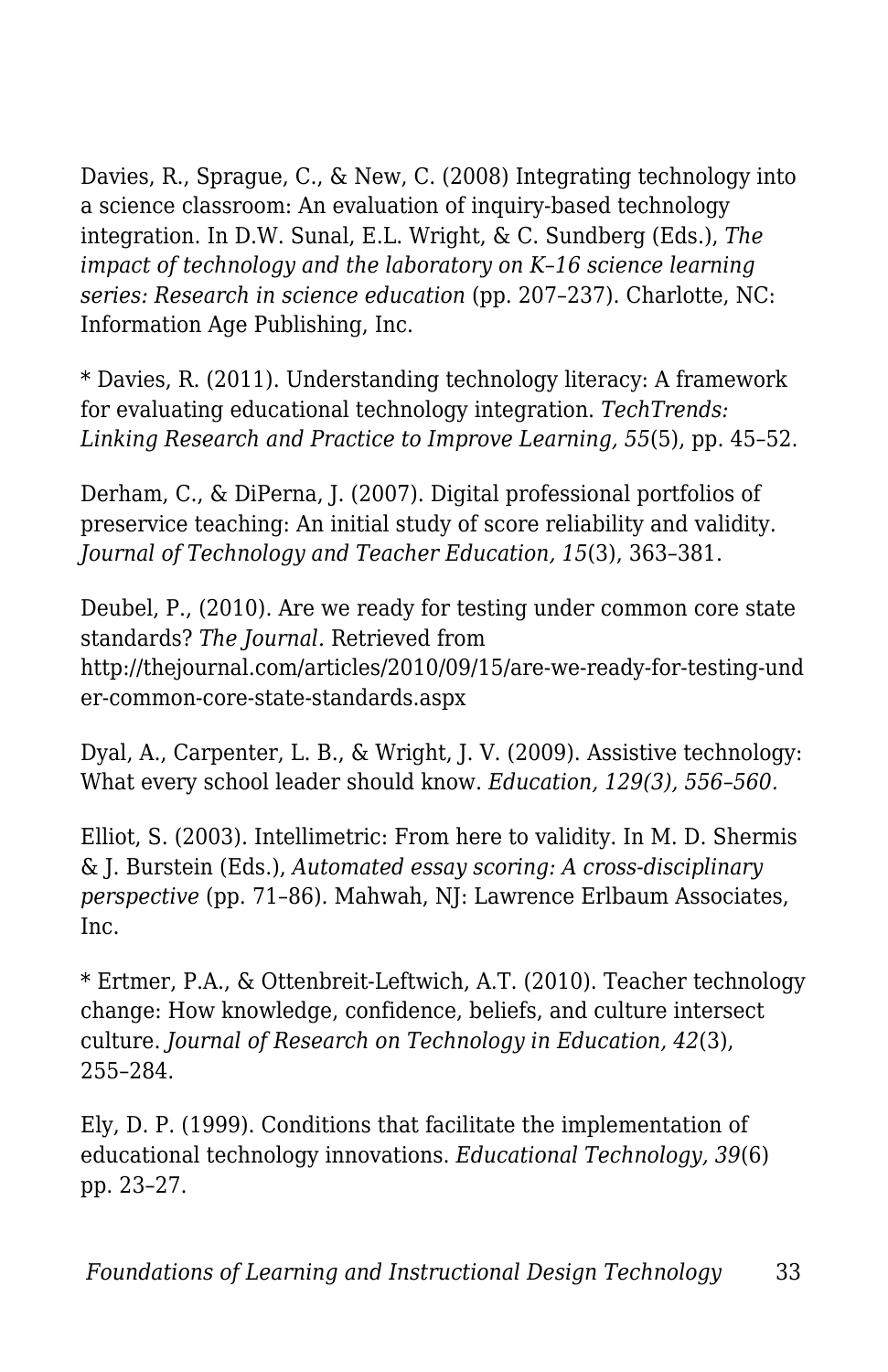Facer, K., & Sandford, R. (2010). The next 25 years? Future scenarios and future directions for education and technology. *Journal of Computer Assisted Learning, 26*(1), 74–93.

Fletcher, G., & Lu J. (2009). Human computing skills: Rethinking the K–12 experience. *Communications of the ACM, 52*(2), 23–25. doi:10.1145/1461928.1461938

Garland, V. E. (2010). Emerging technology trends and ethical practices for the school principal. *Journal of Educational Technology Systems, 38*(1), 39–50.

Gentry, L. B., Denton, C. A., & Kurz, T. (2008). Technologically-based mentoring provided to teachers: A synthesis of the literature. *Journal of Technology and Teacher Education, 16*(3), 339–373.

Gibson, S., & Kelland, J. (2009). Connecting preservice teachers with children using blogs. *Journal of Technology and Teacher Education, 17*(3), 299–314.

\* Gray, L., Thomas, N., & Lewis, L. (2010). *Teachers' use of educational technology in U.S. public schools: 2009* (NCES 2010-040). National Center for Education Statistics, Institute of Education Sciences, U.S. Department of Education. Washington, DC.

Greaves, T. W., & Hayes, J. (2008). *America's digital schools 2008: The six trends to watch.* Encinitas, CA: Greaves Group and Hayes Connection.

Gunn, C. (2010). Sustainability factors for e-learning initiatives. *ALT-J: Research in Learning Technology, 18*(2), pp. 89–103.

Harris, J., Mishra, P., & Koehler, M. (2009). Teachers' technological pedagogical content knowledge and learning activity types: Curriculum-based technology Integration Reframed. *Journal of Research on Technology in Education, 41*(4), 393–416.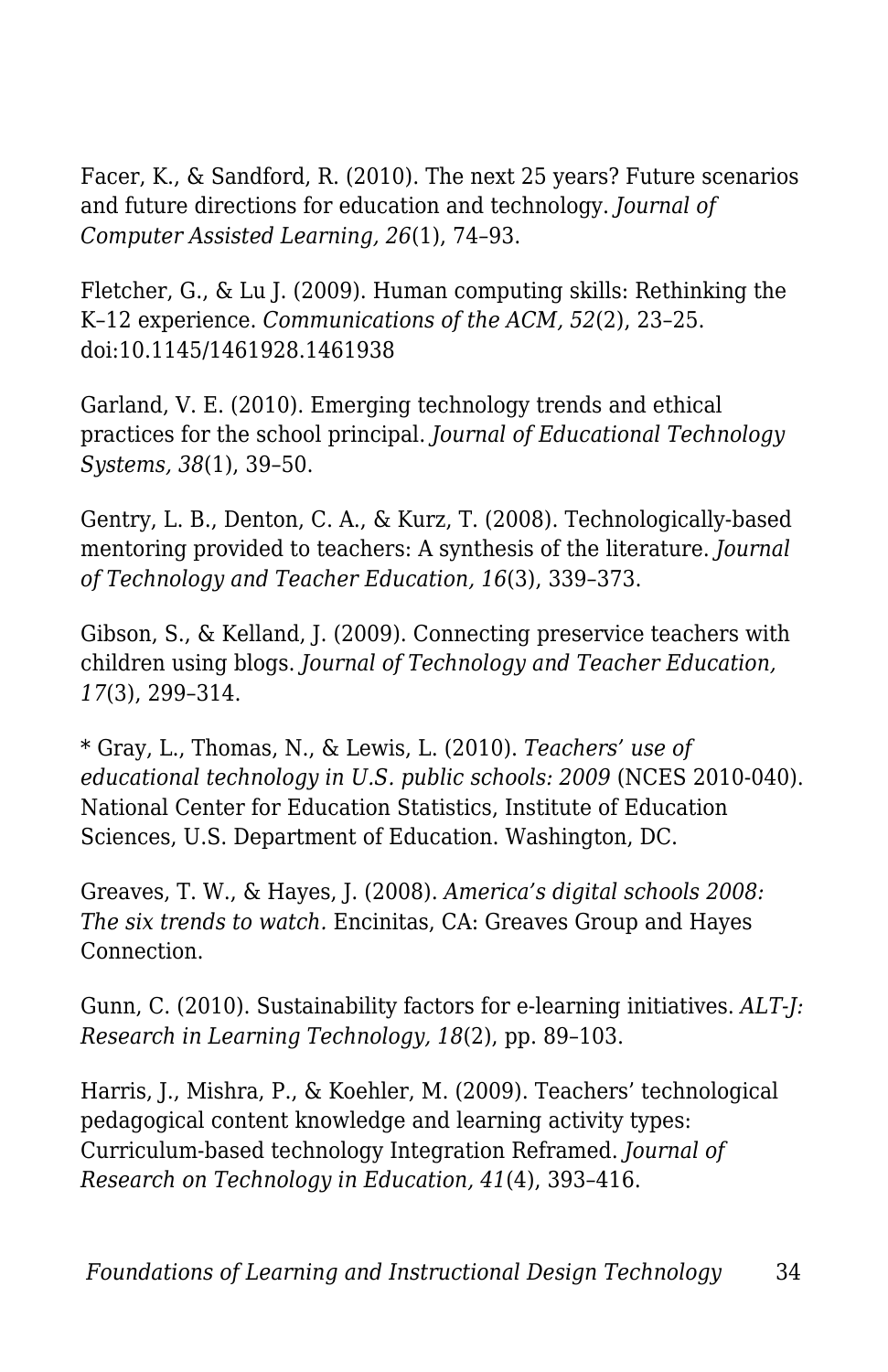Hohlfeld, T. N., Ritzhoupt, A.D., Barron, A.E., & Kemker, K. (2008). Examining the digital divide in P-12 public schools: Four-year trends for supporting ICT literacy in Florida. *Computers & Education, 51*(4), 1648–1663.

Howell, S. L., Sorensen, D., & Tippets, H. R. (2009). The new (and old) news about cheating for distance educators. *Online Journal of Distance Learning Administration, 12*(3).

Hur, J. W., & Brush, T. A. (2009). Teacher participation in online communities: Why do teachers want to participate in self-generated online communities of K-12 teachers? *Journal of Research on Technology in Education, 41*(3), 279–304.

Huysman, M., Steinfield, C., David, K., Poot, J. A. N., & Mulder, I. (2003). Virtual teams and the appropriation of communication technology: Exploring the concept of media stickiness. *Computer Supported Cooperative Work, 12,*411–436.

Inan, F.A., & Lowther, D.L. (2010). Factors affecting technology integration in K-12 classrooms: A path model. *Educational Technology Research and Development, 58*(2), 137–154.

\* International Society for Technology in Education [ISTE] (2008). *National educational technology standards for teachers (NETS-T).* Eugene, OR: Author.

International Society for Technology in Education [ISTE] (2008b). *National educational technology standards for students (NETS-S).* Eugene, OR: Author.

Jager, K. de, & Brown, C. (2010). The tangled web: Investigating academics $\hat{E}$ <sup>1</sup>/4 views of plagiarism at the University of Cape Town. *Studies in Higher Education, 35*(5), 513–528.

Jocoy, C., & DiBiase, D. (2006). Plagiarism by adult learners online: A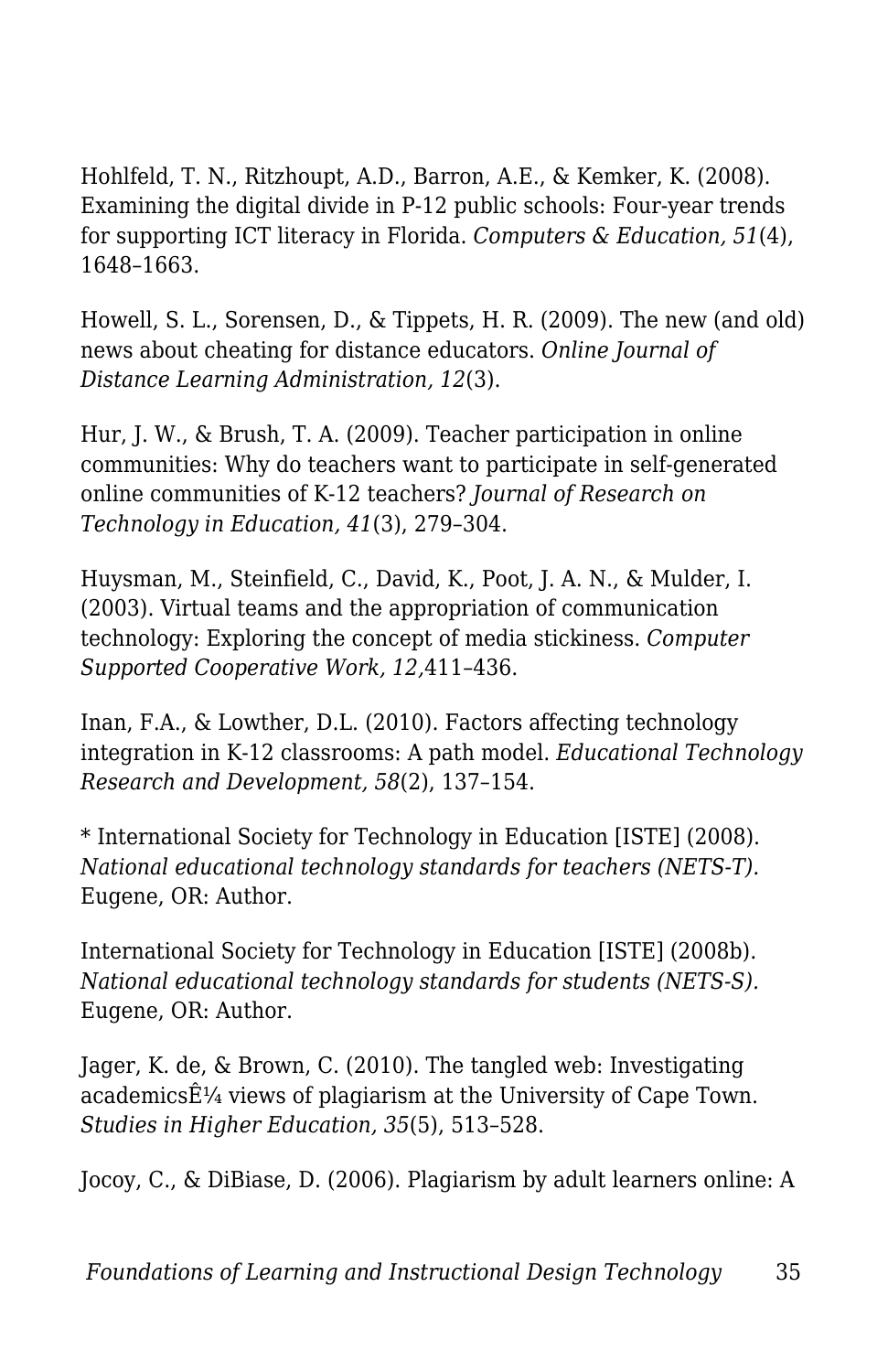case study in detection and remediation. *International Review of Research in Open and Distance Learning, 7*(1), 1–15.

Jones, N. B., & Graham, C. (2010). Improving hybrid and online course delivery emerging technologies. In Y. Kats (Ed.), *Learning management system technologies and software solutions for online teaching: Tools and applications* (pp. 239-258). doi:10.4018/978-1-61520-853-1.ch014

Kang, M., Heo, H., Jo, I., Shin, J., & Seo, J. (2010-2011). Developing an educational performance indicator for new millennium learners. *Journal of Research on Technology in Education, 43*(2), 157–170.

Kang, J.J., Wu, M.L., Ni, X., & Li, G. (2010). Developing a TPACK assessment framework for evaluating teachers' knowledge and practice to provide ongoing feedback. In *Proceedings of World Conference on Educational Multimedia, Hypermedia and Telecommunications 2010* (pp. 1980–1983). Chesapeake, VA: AACE.

\* Keefe, J. (2007). What is Personalization? *Phi Delta Kappan, 89*(3), 217–223.

Keefe, J., & Jenkins, J. (2002). Personalized instruction. *Phi Delta Kappan, 83*(6), pp. 440–448.

King, C. G., Jr., Roger W. G. Jr., & Piotrowski, C. (2009). Online exams and cheating: An empirical analysis of business students' views. *Journal of Educators Online, 6*(1), 1–11.

Koehler, M.J., Mishra, P., & Yahya, K. (2007). Tracing the development of teacher knowledge in a design seminar: Integrating content, pedagogy, & technology. *Computers and Education, 49*(3), 740–762.

\* Koehler, M.J., & Mishra, P. (2008). Introducing TPCK. In AACTE Committee on Innovation and Technology (Ed.), *The handbook of*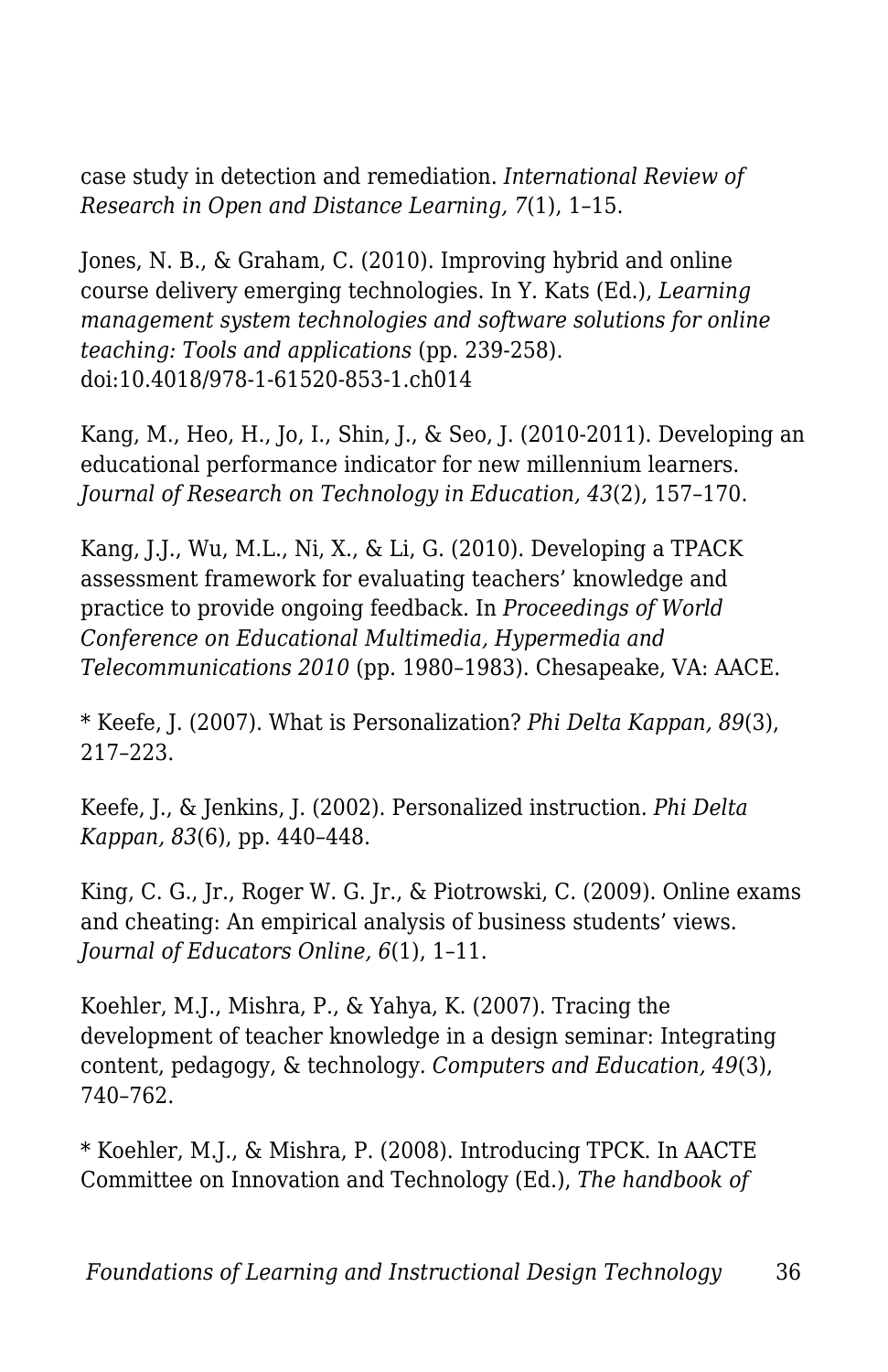*technological pedagogical content knowledge (TPCK) for educators.* New York, NY: American Association of Colleges of Teacher Education and Routledge.

Kopcha, T. J. (2010). A systems-based approach to technology integration using mentoring and communities of practice. *Technology, 58*(2), 175–190. doi: 10.1007/s11423-008-9095-4

Kose, E. (2009) Assessment of the effectiveness of the educational environment supported by computer aided presentations at primary school level. *Computers & Education 53*(4), 1355–1362.

Kruger, R. (2003). Discussing cyber ethics with students is critical. *Social Studies, 94*(4), 188–189.

Lambert, J., Gong, Y., & Cuper, P., (2008). Technology, transfer, and teaching: The impact of a single technology course on preservice teachers' computer attitudes and ability. *Journal of Technology and Teacher Education, 16*(4), 385–410.

Li, S.C. (2010). Social capital, empowerment and educational change: A scenario of permeation of one-to-one technology in school. *Journal of Computer Assisted Learning, 26*(4), 284–295.

Lin, H. (2007). The ethics of instructional technology: Issues and coping strategies experienced by professional technologists in design and training situations in higher education. *Educational Technology Research and Development, 55*(5), 411–437.

Livingston, P. (2008). 1 to 1 Learning: Building and sustaining a computing program does not happen overnight. *Education Week, 1*(3), 18–21.

Lowther, D.L., & Ross, S.M. (2012). Instructional designers and P-12 technology integration. In R.A. Reiser & J.V. Dempsey (Eds.), *Trends and issues in instructional design and technology* (pp. 208–217).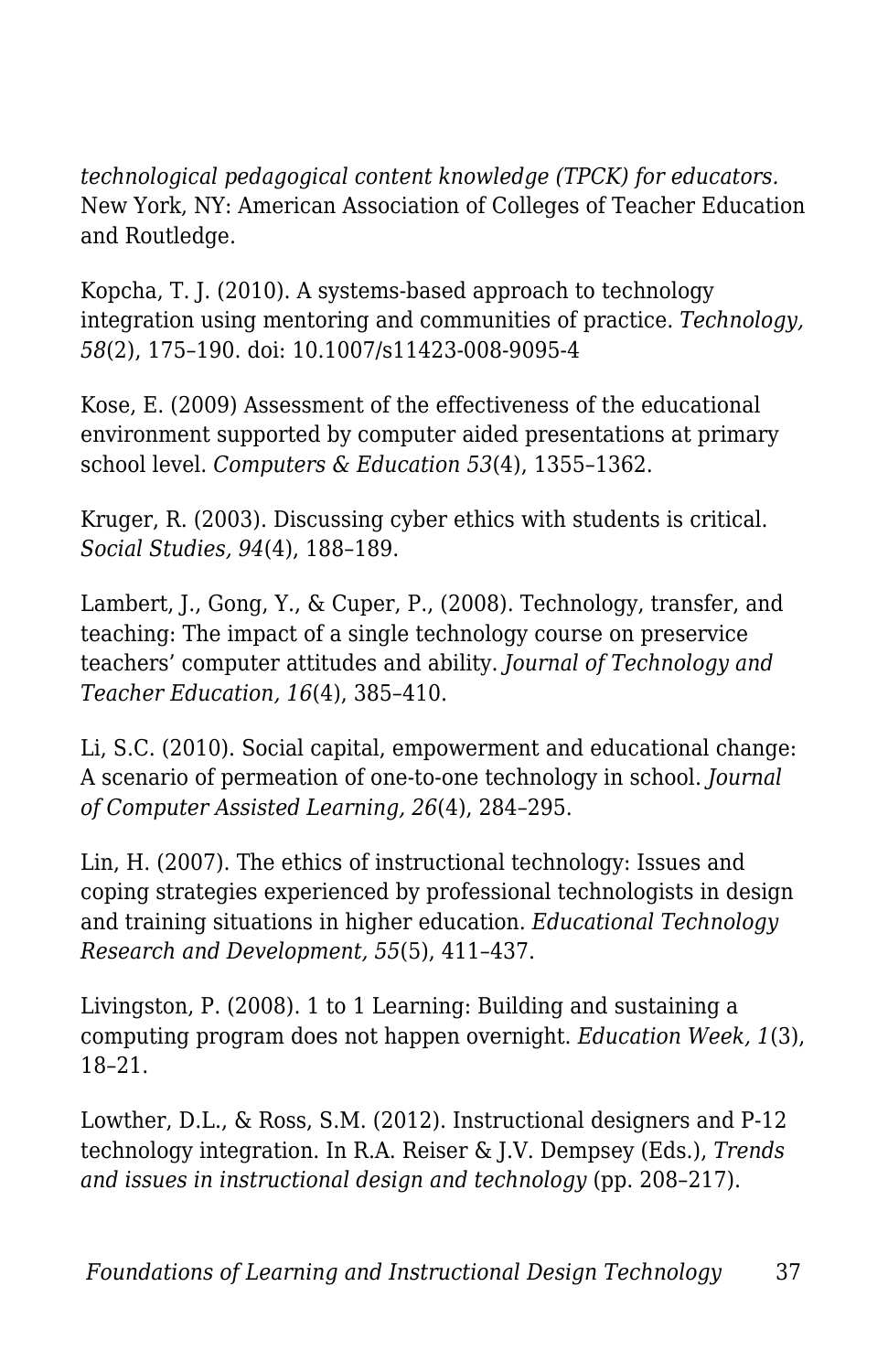Boston, MA: Pearson Education, Inc.

Ma, H., Wan, G., & Lu, E. Y. (2008). Digital cheating and plagiarism in schools. *Theory Into Practice, 47*(3), 197–203.

Marshall, S. (2010). Change, technology and higher education: Are universities capable of organizational change? *ALT-J: Research in Learning Technology, 18*(3), 179–192.

\* Marzano, R.J. (2009). Formative versus summative assessments as measures of student learning. In T. J. Kowalski & T. J. Lasley (Eds.), *Handbook of data-based decision making in education* (pp. 261–271). New York, NY, Routledge.

McCaughtry, N., & Dillon, S. R. (2008). Learning to use PDAs to enhance teaching: The perspectives of preservice physical educators. *Journal of Technology and Teacher Education, 16*(4), 483–508.

McCurry, D. (2010). Can machine scoring deal with broad and open writing tests as well as human readers? *Assessing Writing, 15*(2), 118–129. doi:10.1016/j.asw.2010.04.002

Macdonald, R. J. (2008). Professional development for information communication technology integration: Identifying and supporting a community of practice through design-based research. *Journal of Research on Technology in Education, 40*(4), 429–445.

McMillan-Culp, K., Honey, M., & Mandinach, E. (2005). A retrospective on twenty years of educational technology policy. *Journal of Educational Computing Research, 32*(3), 279–307. Retrieved from http://courses.ceit.metu.edu.tr/ceit626/week12/JECR.pdf

Miller, G. (2009). Computers as writing instructors. *Science, 323*(5910), 59–60. DOI: 10.1126/science.323.5910.59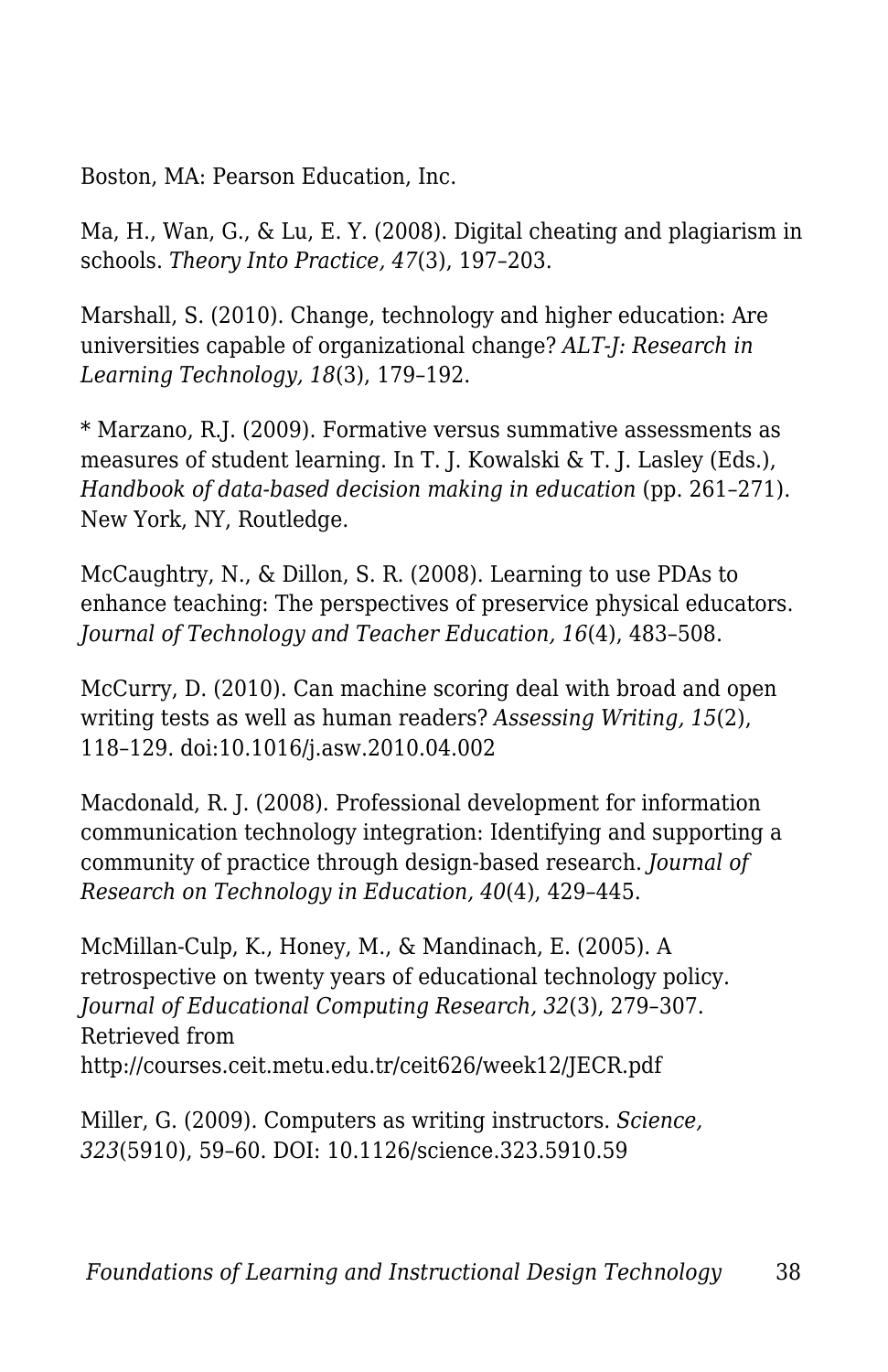Milson, A. J., & Chu, B.W. (2002). Character education for cyberspace: Developing good netizens. *Social Studies, 93*(3), 117–119.

Moersch, C. (1995). Levels of technology implementation (LoTi): A framework for measuring classroom technology use. *Learning and Leading with Technology, 23*(4), 40–42. Retrieved from http://loticonnection.com/pdf/LoTiFrameworkNov95.pdf

Nagel, D. (2010, May 5). Report: Mobile and classroom technologies surge in schools. *The Journal.* Retrieved from http://thejournal.com/articles/2010/05/05/report-mobile-and-classroom -technologies-surge-in-schools.aspx

Niederhauser, D. S., & Lindstrom, D. L. (2006). Addressing the NETS for students through constructivist technology use in K-12 classrooms. *Journal of Educational Computing Research, 34*(1), 91–128.

O'Hanlon, C. (2009). Resistance is futile. *T.H.E. Journal, 36*(3), 32–36.

Oliver, K. (2007). Leveraging web 2.0 in the redesign of a graduatelevel technology integration course. *TechTrends: Linking Research and Practice to Improve Learning, 51*(5), 55–61.

Osguthorpe, R.T., Osguthorpe, R.T., Jacob, J. & Davies, R. (2003). The moral design of instruction. *Educational Technology, 43*(2), 19–23.

Overbaugh, R., & Lu, R. (2008). The impact of a NCLB-EETT funded professional development program on teacher self-efficacy and resultant implementation. *Journal of Research on Technology in Education, 41*(1), 43–61.

Owusua, K.A., Monneyb, K.A., Appiaha, J.Y., & Wilmota, E.M. (2010) Effects of computer-assisted instruction on performance of senior high school biology students in Ghana. *Computers & Education, 55*(2), 904–910. doi:10.1016/j.compedu.2010.04.001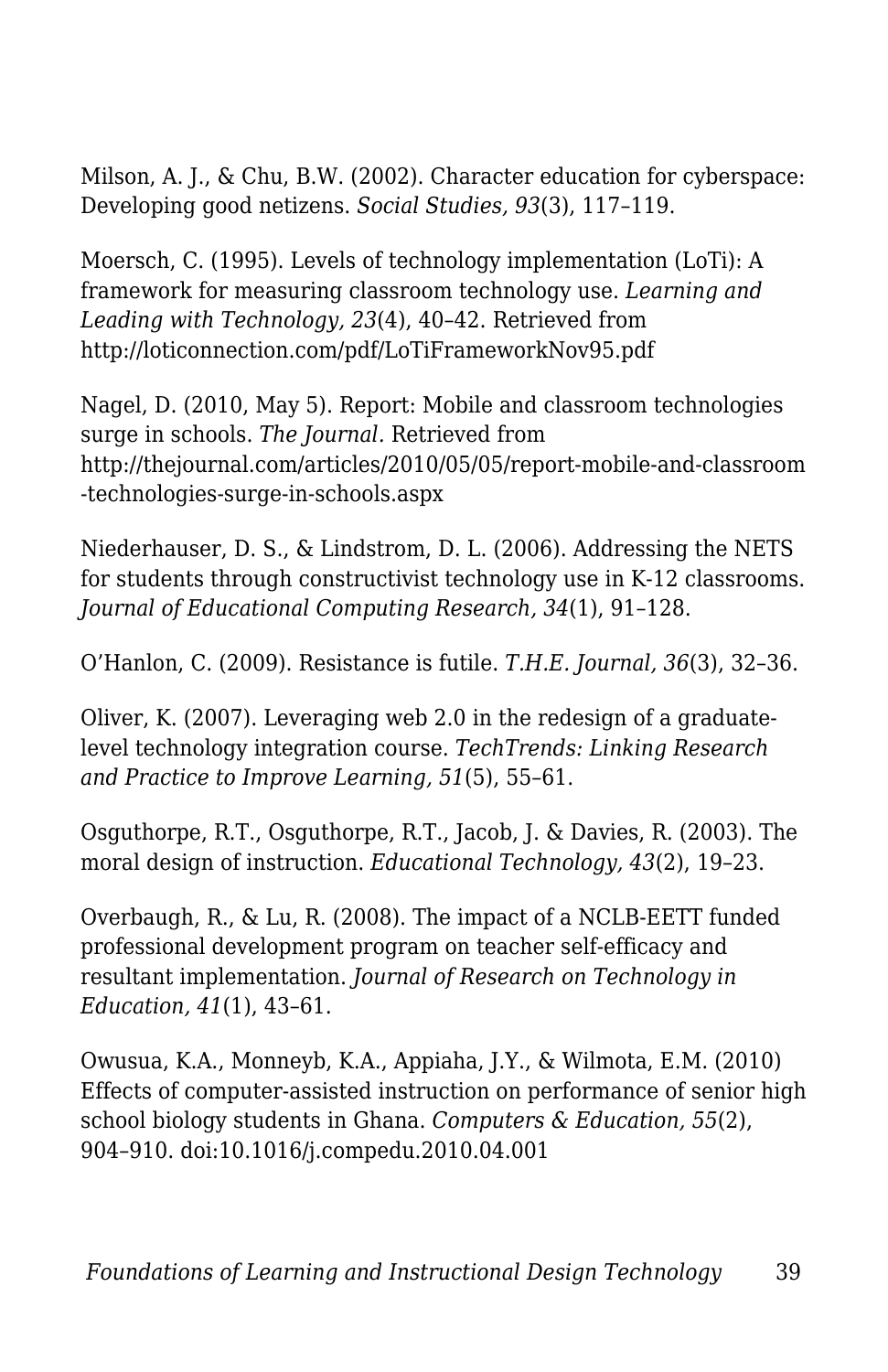Palak, D., & Walls, R. T. (2009). Teachers' beliefs and technology practices: A mixed-methods approach. *Journal of Research on Technology in Education, 41*(4), 417–441.

Pascual, P.C. (2005). Educational technoethics: As a means to an end. *AACE Journal, 13*(1), 73–90.

\* Patton, M.Q. (2011). *Developmental evaluation: Applying complexity concepts to enhance innovation and use.* New York, NY: The Gilford Press.

Penuel, W.R. (2006). Implementation and effects of one-to-one computing initiatives: A research synthesis. *Journal of Research on Technology in Education, 38*(3), 329–348.

Rickard, A., McAvinia, C., & Quirke-Bolt, N. (2009). The challenge of change: Digital video-analysis and constructivist teaching approaches on a one year preservice teacher education program in Ireland. *Journal of Technology and Teacher Education, 17*(3), 349–367.

Richey, R. C., Silber, K. H., & Ely, D. P. (2008). Reflections on the 2008 AECT definitions of the field. *TechTrends, 52*(1), 24–25.

Ross, S.M., & Lowther, D.L. (2009). Effectively using technology in education. *Better Evidence-Based Education, 2*(1), 20–21.

Ross, S.M., Morrison, G., & Lowther, D.L. (2010). Educational technology research past and present: Balancing rigor and relevance to impact school learning. *Contemporary Educational Technology, 1*(1), 17–35.

Russell, M., Bebell, D., O'Dwyer, L., & O'Connor, K. (2003). Examining teacher technology use: Implications for preservice and inservice teacher preparation. *Journal of Teacher Education, 54*(4), 297–310.

Russell, M., & Douglas, J. (2009). Comparing self-paced and cohort-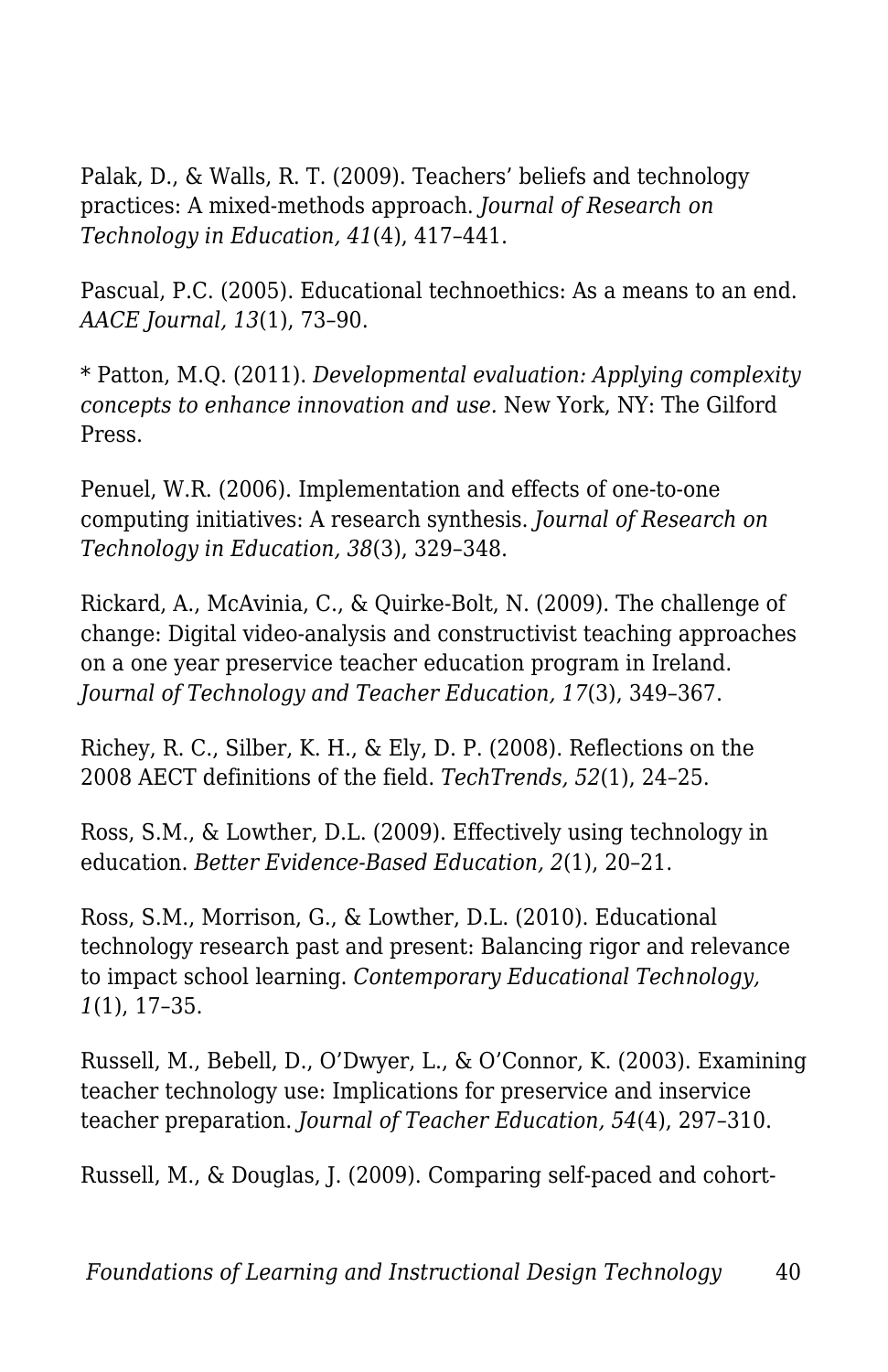based online courses for teachers. *Journal of Research on Technology in Education, 41*(4), 443–466.

Samuels, L.B., & Bast, C.M. (2006). Strategies to help legal studies students avoid plagiarism. *Journal of Legal Studies Education, 23*(2), 151–167.

Sangra, A., & Gonzalez-Sanmamed, M. (2010). The role of information and communication technologies in improving teaching and learning processes in primary and secondary schools. *ALT-J: Research in Learning Technology, 18*(3): 207–220.

Saunders, G., Wenzel, L., & Stivason, C.T. (2008). Internet courses: Who is doing the work? *Journal of College Teaching & Learning, 5*(6), 25–35.

Shapley, K.S., Sheehan, D., Maloney, C., & Caranikas-Walker, F. (2010). Evaluating the implementation fidelity of technology immersion and its relationship with student achievement. *Journal of Technology, Learning, and Assessment, 9*(4), 6–10.

Schmidt, D.A., Baran, E., Thompson, A.D., Mishra, P. Koehler, M.J., & Shin, T.S. (2009). Technological pedagogical content knowledge (TPACK): The development and validation of an assessment instrument for preservice teachers. *Journal of Research on Technology in Education, 42*(2), 123–149.

Stuber-McEwen, D., Wiseley, P., & Hoggatt, S. (2009). Point, click, and cheat: Frequency and type of academic dishonesty in the virtual classroom. *Online Journal of Distance Learning Administration, 12*(3),  $1-10.$ 

Stucker, H. (2005). Digital "natives" are growing restless. *School Library Journal, 51*(6), 9–10.

Traxler, J. (2010). Students and mobile devices. *ALT-J: Research in*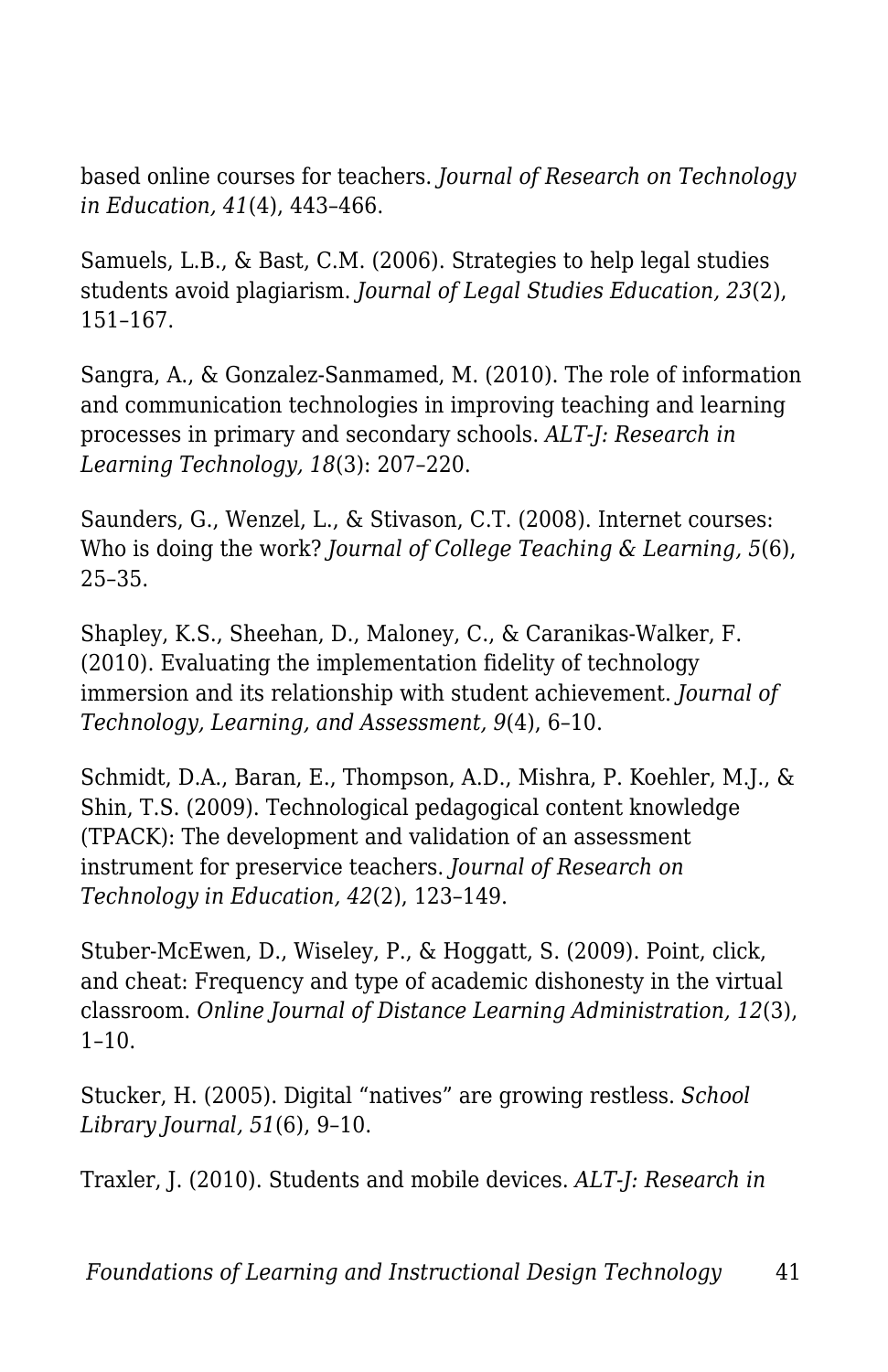*Learning Technology, 18*(2), 149–160.

\* Toch, T., & Tyre, P. (2010). *How will the common core initiative impact the testing industry?* Washington, DC: Thomas B. Fordham Institute. Retrieved from http://spencer.jrn.columbia.edu/wp-content/uploads/2010/03/Tyre\_For dham.pdf

Tomlinson, C. (2003). *Fulfilling the promise of the differentiated classroom: Strategies and tools for responsive teaching.*Alexandria, VA: Association for Supervision and Curriculum Development.

Tondeur, J., van Keer, H., van Braak, J., & Valcke, M. (2008). ICT integration in the classroom: Challenging the potential of a school policy. *Computers & Education, 51*(1): 212–223.

Topol, B., Olson, J., & Roeber, E. (2010). *The cost of new higher quality assessments: A comprehensive analysis of the potential costs for future state assessments.* Stanford, CA: Stanford University, Stanford Center for Opportunity Policy in Education. Retrieved from http://edpolicy.stanford.edu/pages/pubs/pub\_docs/assessment/scope\_p\_ a\_topol.pdf

Turner, C.C. (2005). A new honesty for a new game: Distinguishing cheating from learning in a web-based testing environment. *Journal of Political Science Education, 1*(2), 163–174.

U.S. Department of Education. (2002). *Enhancing education through technology. Elementary and Secondary Education Act of 2001.* Retrieved from www2.ed.gov/policy/elsec/leg/esea02/pg34.html

\* U.S. Department of Education (2010). *Transforming American education: Learning powered by technology.* National Education Technology Plan 2010. Office of Educational Technology: Washington, D.C.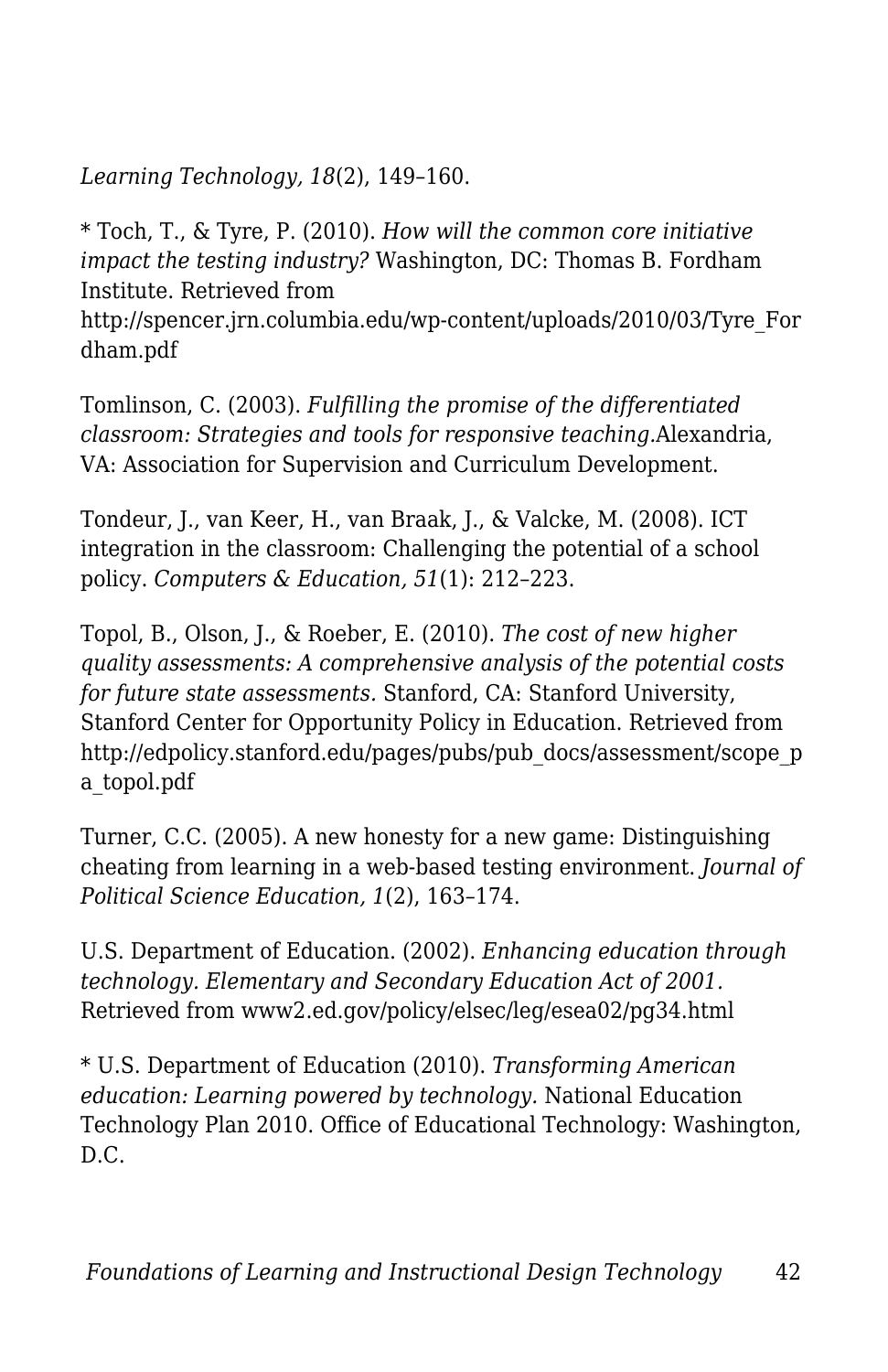U.S. Government Accountability Office (2009). Report to the chairman, Committee on Health, Education, Labor, and Pensions, U.S. Senate. *No Child Left Behind Act: Enhancements in the Department of Education's review process could improve state academic assessments.* GAO-09-911. Washington, DC: Government Accountability Office, September 2009. Retrieved from http://www.gao.gov/new.items/d09911.pdf

Van Dam, A., Becker, S., & Simpson, R.M., (2007). *Next-generation educational software: Why we need it & a research agenda for getting it,* SIGGRAPH '07: ACM SIGGRAPH 2007 Courses, ACM, New York, NY, USA, p. 32.

Vandewaetere, M., Desmet, P., & Clarebout, G. (2011). Review: The contribution of learner characteristics in the development of computer-based adaptive learning environments. *Computers in Human Behavior, 27*(1), 118–130. doi:10.1016/j.chb.2010.07.038

Vavasseur, C.B., & Macgregor, S.K. (2008). Extending contentfocused professional development through online communities of practice. *Journal of Research on Technology in Education, 40*(4), 517–536.

Vigdor, J.L., & Ladd, H.F. (2010). *Scaling the digital divide: Home computer technology and student achievement.* Working Paper no. 16078, National Bureau of Economic Research, Cambridge. Retrieved from http://www.nber.org/papers/w16078

Wang, Y. (2008). University student online plagiarism. *International Journal on E-Learning, 7*(4), 743–757.

Warschauer, M., & Matuchniak, T. (2010). New technology and digital worlds: Analyzing evidence of equity in access, use, and outcomes. *Review of Research in Education, 34*(1), 179–225. doi: 10.3102/0091732X09349791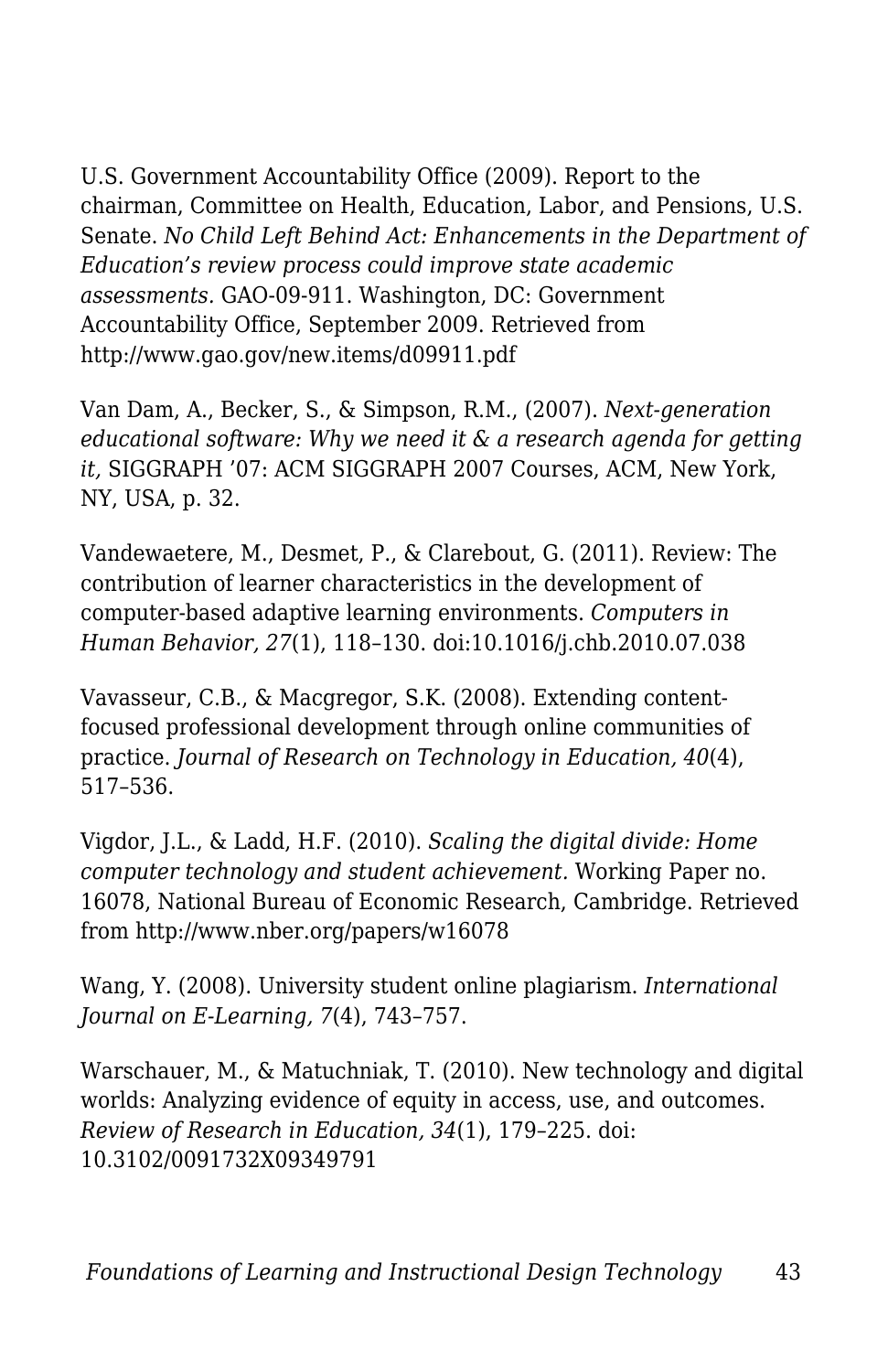Warschauer, M., & Ames, M. (2010). Can one laptop per child save the world's poor? *Journal of International Affairs, 64*(1), 33–51.

Warschauer, M. (2010, May). *Netbooks and open source software in one-to-one programs.* Annual meeting of the American Educational Research Association, Denver, Colorado. Retrieved from http://www.gse.uci.edu/person/warschauer\_m/docs/netbooks-aera201 0.pdf

West, R.E., Rich, P.J., Shepherd, C.E., Recesso, A., & Hannafin, M.J. (2009). Supporting induction teachers' development using performance-based video evidence. *Journal of Technology and Teacher Education, 17*(3), 369–391.

West, R.E., Waddoups, G., & Graham, C.R. (2007). Understanding the experiences of instructors as they adopt a course management system. *Educational Technology, Research, and Development, 55*(1), 1–26. doi: 10.1007/s11423-006-9018-1

Weston, M.E., & Bain, A. (2010). The end of techno-critique: The naked truth about 1:1 laptop initiatives and educational change. *Journal of Technology, Learning, and Assessment, 9*(6), 4–19. Retrieved from http://www.jtla.org

Wiley, D. (2007). *Open educational resources: On the sustainability of OER initiatives in higher education.* Commissioned report for OECD. Retrieved January 6, 2010, from http://www.oecd.org/dataoecd/33/9/38645447.pdf

\* Woolf, B.P. (2010). *A roadmap for education technology.* Retrieved from http://www.cra.org/ccc/docs/groe/GROE%20Roadmap%20for%20Educ ation%20Technology%20Final%20Report.pdf

Yang, F. (2010). The ideology of intelligent tutoring systems. *ACM Inroads, 1*(4), 63–65. doi:10.1145/1869746.1869765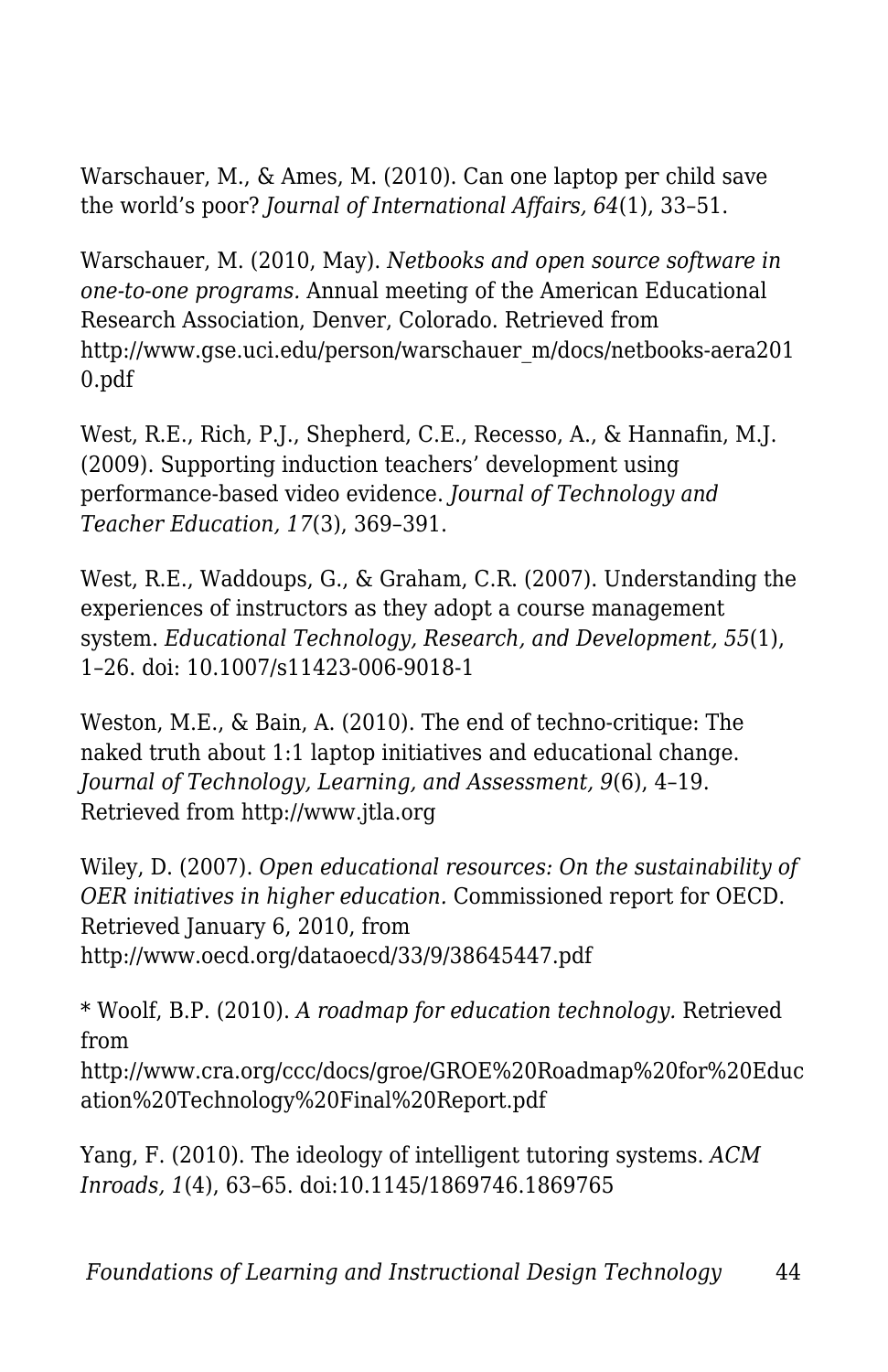Zhao, Y. (2007). Social studies teachers' perspectives of technology integration. *Journal of Technology and Teacher Education, 15*(3), 311–333.

Zucker, A.A., & Light, D. (2009). Laptop programs for students. *Science, 323*(5910), 82–85. Retrieved from http://www.sciencemag.org/content/323/5910/82.full

Zucker, A. (2005). *A study of one-to-one computer use in mathematics and science instruction at the secondary level in Henrico County Public Schools.* Education Development Center, Inc., SRI International. Retrieved from http://www.k12blueprint.com/k12/blueprint/cd/FinalReport.pdf



Please complete this short survey to provide feedback on this chapter: <http://bit.ly/TechnologyIntegrationinSchools>



Richard E. West